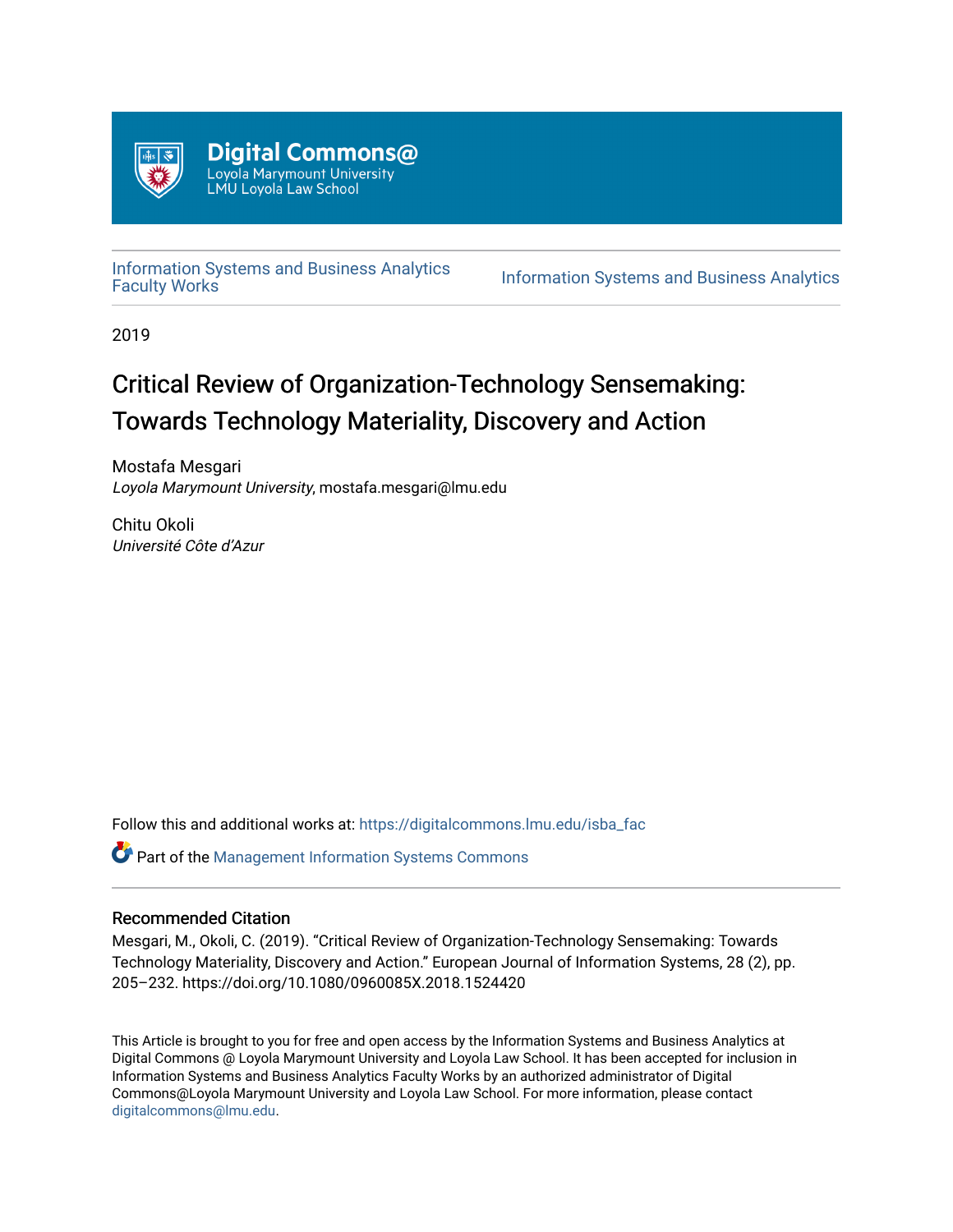# **Critical Review of Organization-Technology Sensemaking: Towards Technology Materiality, Discovery and Action**

**Mostafa Mesgari** Elon University Elon, USA

**Chitu Okoli** SKEMA Business School – Université Côte d'Azur, France Paris, France

#### **Abstract**

More than two decades of sensemaking research has brought thorough knowledge of how people understand organizational phenomena and attach meaning to them. This stream of research explores varied social and cognitive aspects of the process in the context of organizations and information technology (IT). However, such a large body of literature exhibits some significant shortcomings: there is a lack of IT materiality; a neglect of the discovery aspect of perception; and a lack of action orientation. So, there is limited understanding of the role that the material artifact plays in shaping users' sensemaking of new IT, as well as how users' actions affect their sensemaking. Moreover, while the literature mostly focuses on sensemaking as the creation of new meanings to rationalize user experiences, it neglects the discovery aspect of sensemaking that refers to perception of the meaning already available. To address these issues, this article provides a thorough review of the literature on organization-technology sensemaking and synthesizes our current understanding of the phenomenon. It then analyzes the major shortcomings in our knowledge and highlights the need to address those shortcomings. It subsequently discusses an ecological approach consistent with the tenets of critical realism that can address the existing shortcomings.

**Keywords:** Organization-Technology Sensemaking, Literature review, Critical review, Sociocognitive approach, IT artifact, Ecological approach

*Note: This is an Accepted Manuscript version of the following article, accepted for publication in European Journal of Information Systems (28:2). [https://doi.org/10.1080/0960085X.2018.1524420.](https://doi.org/10.1080/0960085X.2018.1524420) It is deposited under the terms of th[e Creative Commons Attribution-NonCommercial](http://creativecommons.org/licenses/by-nc/4.0/) License, which permits non-commercial re-use, distribution, and reproduction in any medium, provided the original work is properly cited.*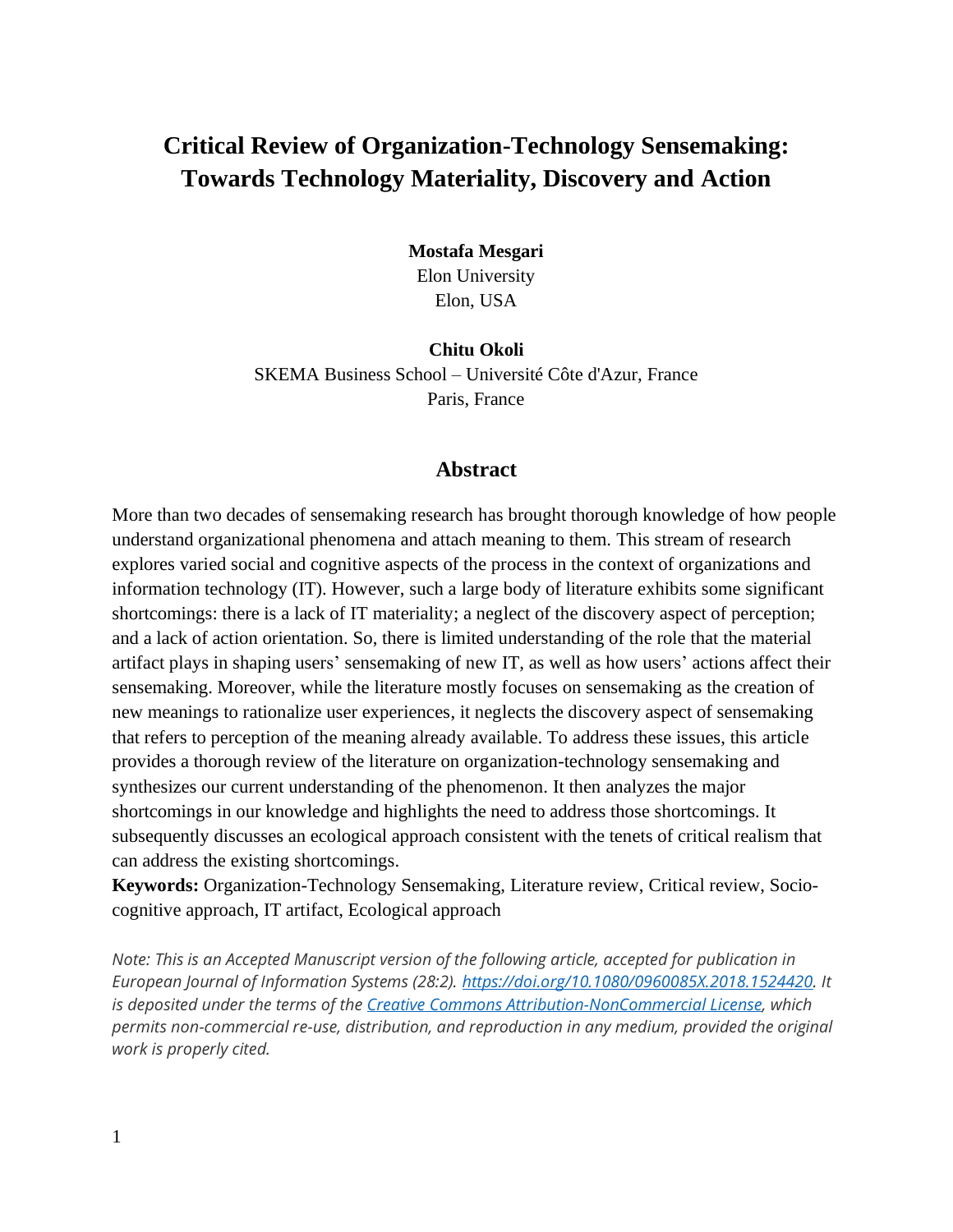# **Introduction**

The first project assistant, Jean, basically views ProjectWeb as a *broadcast*  medium and this notion pervades her thinking about how to design, manage and use the project web sites, which she is responsible for. For Maria, the other project assistant, ProjectWeb is rather a kind of *groupware* system, which may support cooperation and interaction in her projects. (Bansler and Havn 2004, p. 71)

Information technology (IT) is equivocal by nature and can be understood in various ways and used accordingly (Weick 1990). For instance, ProjectWeb is a web-based groupware system that supports file and document sharing, information publication and group messaging. While Jean in the epigraph understood the ProjectWeb technology as a broadcasting medium and used it accordingly, Maria understood it as a collaboration support medium and used it thus. Studies abound that have investigated instances of IT that have been understood and enacted in different ways by different organizational members: First Class (Henfridsson 2000), Lotus Notes (Karsten 1995; Orlikowski and Gash 1994), group decision support (Gopal and Prasad 2000), e-mail (Barley et al. 2010; Fulk 1993; Markus 1994), enterprise accounting (Svejvig and Jensen 2013), healthcare computer systems (Prasad 1993; Savoli and Barki 2013; Siino and Hinds 2005), and business-to-business (B2B) technologies (Barrett 1999; Mishra and Agarwal 2009). Such equivocality brings about significant consequences for individuals and organizations, whether intended or not (DeSanctis and Poole 1994; Mishra and Agarwal 2009). For instance, taxi drivers in Singapore provided with GPS dispatching units used the technology in very different ways, resulting in varied organizational consequences (Hsiao et al. 2008). Drivers who understood the GPS as a "detector" of customers who had called the dispatch center to request a taxi could enhance the quality of service given to the existing customers. However, those who understood the GPS as an "explorer" of new routes and hot-spots could attract new customers found in their explorations. In this case, varied understandings of GPS among taxi drivers could result in either retention or expansion of the company's customer base. In other examples, varied sensemaking of account management systems (Beaudry and Pinsonneault 2005) and electronic medical record systems (Lapointe and Rivard 2005; Savoli and Barki 2013) led users to use systems differently and to have different definitions of success or failure of information system projects. Managers could greatly benefit if they could better understand user sensemaking of technology<sup>1</sup> and how to manage it.

Sensemaking is the process of attributing appropriate meaning to new experiences (Louis 1980; Weick 1995). Organization-technology<sup>2</sup> scholars have studied sensemaking processes for more than two decades and developed a coherent body of knowledge about how individuals and groups interpret and make sense of organizational phenomena, including technologies (Faraj et al. 2004; Griffith 1999; Maitlis 2005; Orlikowski and Gash 1994; Weick 1990). This body of

<sup>&</sup>lt;sup>1</sup> In this article, we use the terms "information technology" and "technology" interchangeably.

<sup>&</sup>lt;sup>2</sup> We use the term "organization-technology" to refer to the body of research that spans organization studies and information systems research.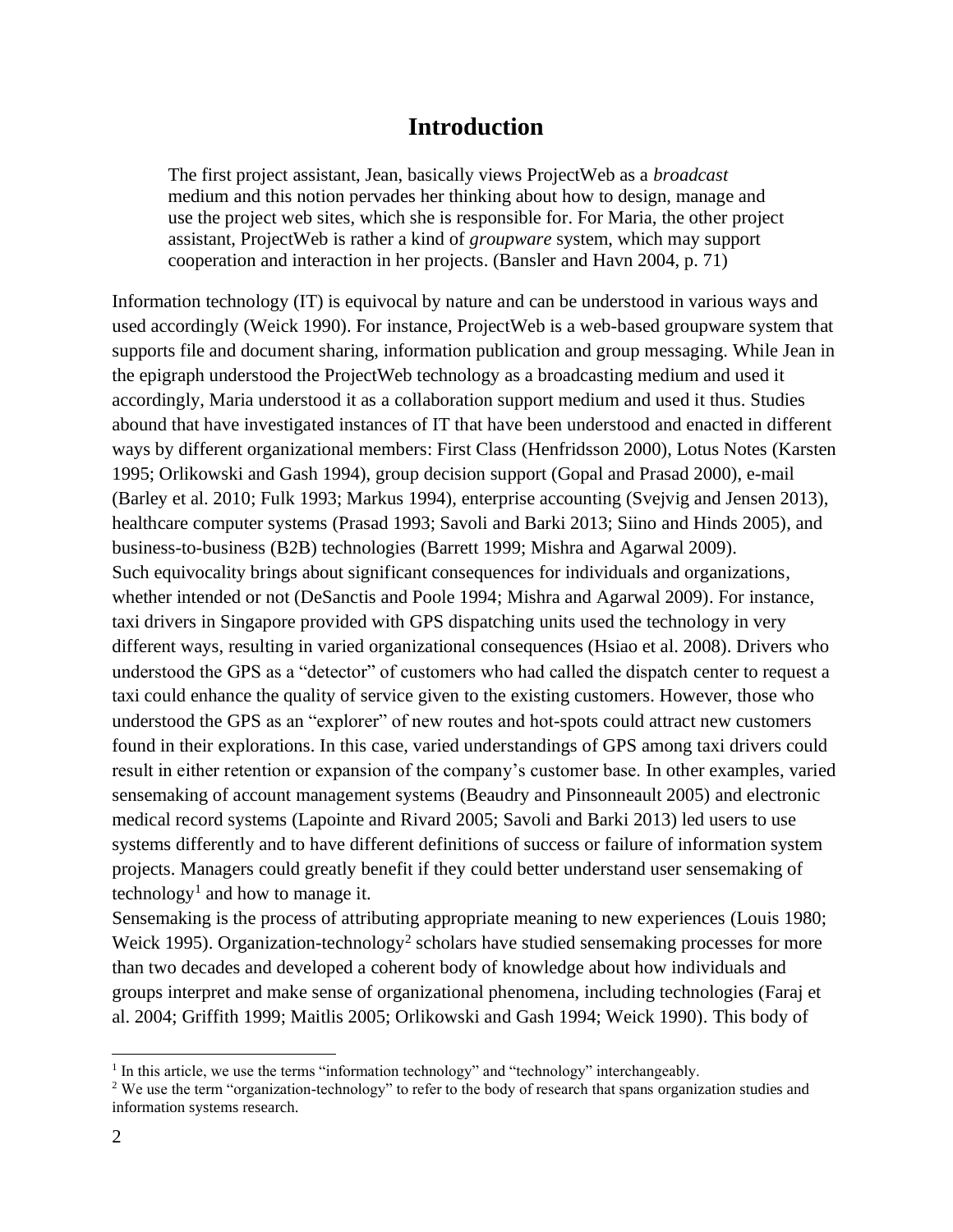research informs the cognitive processes through which people develop the mental models, called representations or frames, that attach meaning to the flux of individual experience. It also examines various aspects of the social context that influences user sensemaking of technology. Despite the insights that the extant literature provides on the cognitive and social aspects of sensemaking processes, it provides limited understanding about the technological artifact plays in these processes. The technology artifact is of key importance, particularly at the early stage of technology introduction and sensemaking, because it is typically the only element which new users can draw upon to make sense about the technology before the rules and conventions of use are shaped (Hallerbach et al. 2013). For instance, we know that taxi drivers may understand GPS technology as either "detector" or "explorer," and these understandings influence their technology use and work practices in certain ways (Hsiao et al. 2008). However, we know very little about how these understandings are related to the GPS features and design characteristics. Filling this gap could be quite consequential for both organizations and technology developers. Having such knowledge, the taxi service company could promote using the features that foster understanding technology as "detector," if its core strategy is to retain existing customers rather than attracting new ones. Moreover, technology developers could customize the GPS system to facilitate its use as "detector" if they knew how such understanding is related to the design characteristics of the technology; they could reinforce the appropriate understanding of the technology by highlighting the related design features.

To take stock of decades of sensemaking research and push it beyond the current limitations, this article takes the first step by studying how people ascribe meaning to organizational and technological phenomena; the shortcomings in our current knowledge of these phenomena; and how we can address these shortcomings. The scope of this review includes sensemaking in both organizational studies and information systems (IS) literature because sensemaking is a social process in nature and it cannot be examined and understood in isolation from its social/organizational context. While the IS literature focuses more on the technology-specific elements of sensemaking, the organizational studies focus more on power, structure, norms, culture and other organizational elements that play a role in sensemaking of any organizational phenomena, including technology. Thus, one cannot obtain a solid understanding of technology sensemaking without drawing on both literatures. In addition, this study clarifies how the design of the material artifact could play a role in technology adaptation processes in organizations. Drawing on ecological psychology, this study proposes the general foundation of an ecological approach to technology sensemaking. It suggests that what people understand about a new technology are affordances, that is, the functional relationships between themselves and the material artifact.

[Figure 1](#page-4-0) lays out the overall structure of the article, and the three main contributions it makes to the technology sensemaking research. First, the paper reviews and synthesizes current research on organization-technology sensemaking. It recognizes four major streams of organizational sensemaking that study sensemaking and sensegiving at the individual and collective levels. It also reviews the literature on sensemaking concerning technology.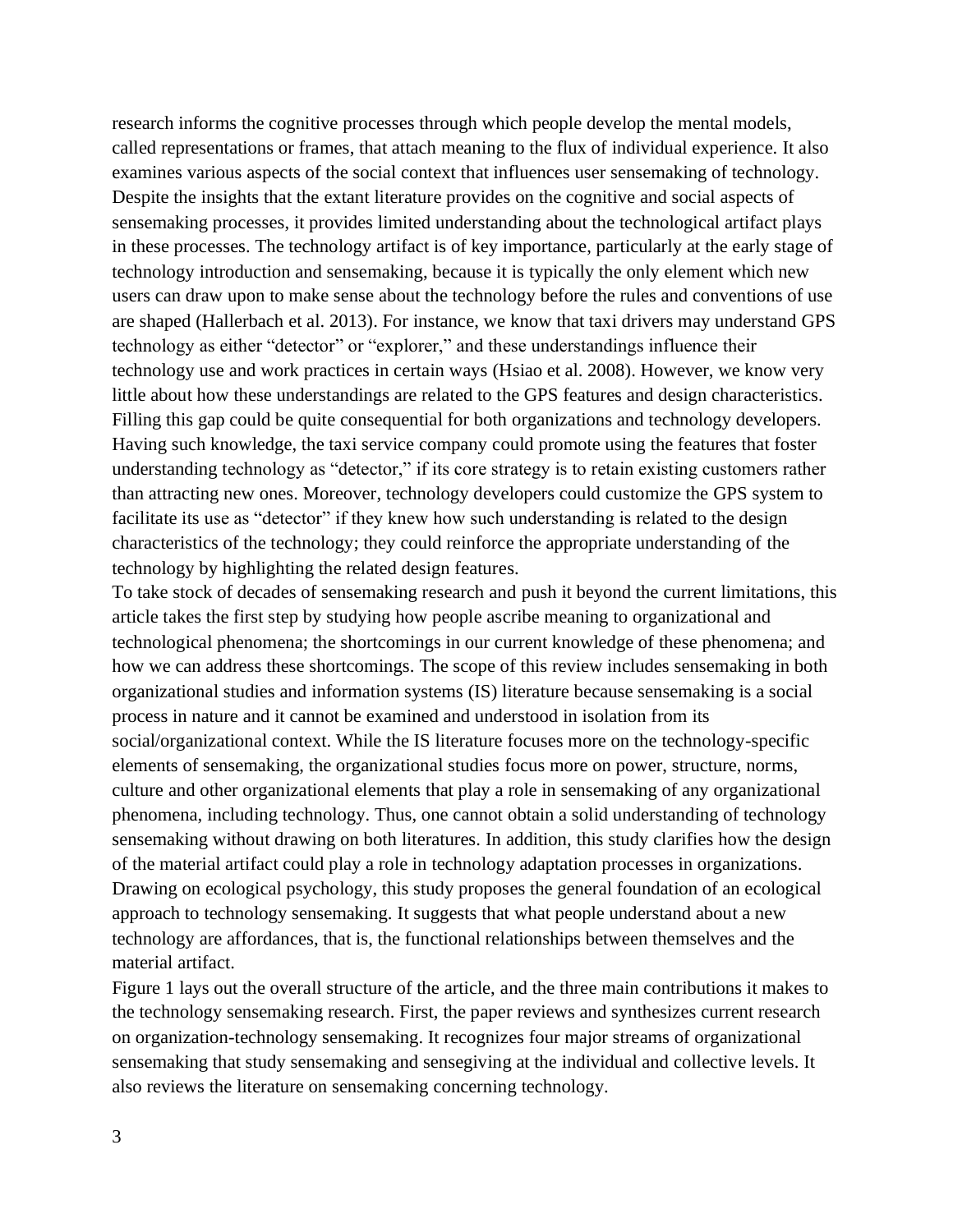Second, this study highlights three important shortcomings of the current sensemaking research: a) the socio-cognitive approaches do not address the role of the IT artifact in shaping user sensemaking of new technology; b) while the cognitive aspect of sensemaking is well examined, the non-cognitive discovery aspect (that is, discovering the meaning that already exists in the environment, rather than creating new meanings to rationalize experience) has been only marginally studied; and c) while we know much about how sensemaking affects users' actions, we know very little about how users' actions affect their sensemaking.

Third, this study discusses the basic foundations of an ecological approach to sensemaking that addresses the shortcomings of current socio-cognitive approaches. It examines individual sensemaking in relation to adaptation to the IT artifact. Moreover, it facilitates a shift from the traditional structurational perspective to a critical realist one. It recognizes the three-layer stratification of real-actual-empirical of the IT sensemaking phenomenon, and it identifies affordances as generative mechanisms that shape users' sensemaking of new technology.



**Figure 1. Structure and contributions of this article**

<span id="page-4-0"></span>Concerning our methodology, the goal of this standalone literature review article is to synthesize the organization-technology sensemaking literature, to critique the literature by identifying important shortcomings and to propose some remedies to these shortcomings. This is what Paré et al (2015) call a "critical review", whose goal is "to critically analyze the extant literature on a broad topic to reveal weaknesses, contradictions, controversies, or inconsistencies" (p. 189). We describe our methodological procedure in detail in the appendix. Next, we present the results of our review for organization and technology research.

# **Sensemaking in Organization Research**

Sensemaking in general is the process of "attributing meaning to surprises" (Louis 1980, p. 241), or more precisely, "the ongoing retrospective development of plausible images that rationalize what people are doing" (Weick et al. 2005, p. 409). Organization research is focused on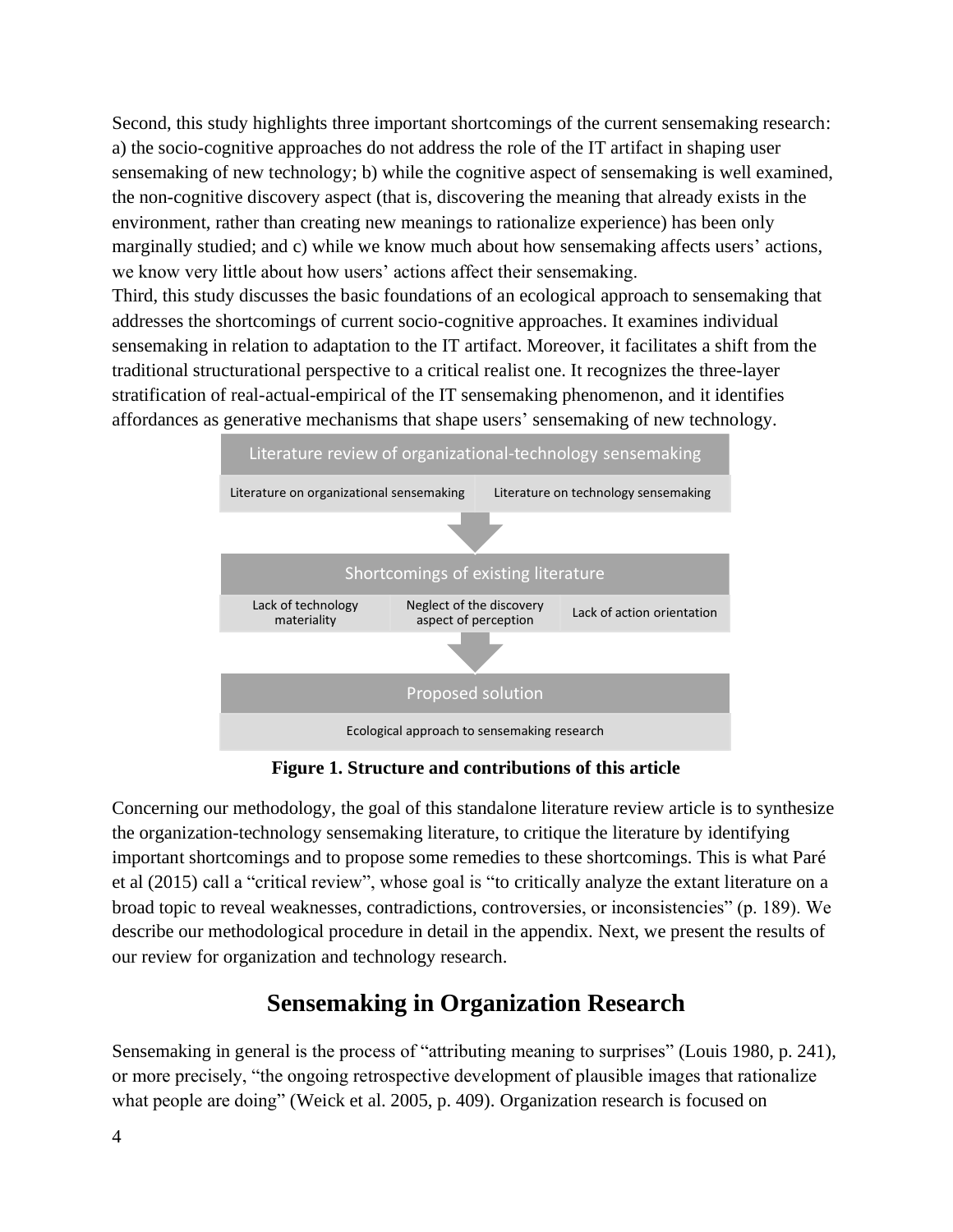organizing, that is, the processes, structures, and practices of managing social units of people to meet certain goals. Organizing is tied to the way people understand their environment; this is why "attentional processes" play a crucial role as a "determinant of human organizing" (Weick 1969, p. 38). The fact that "sense makes organizing possible, and organizing makes sense possible" highlights the sensemaking processes as a crucial component of doing and organizing, because it is the process through which people understand their environment and attach meaning to it (Weick 2000, p. 95). Moreover, sensemaking can have a major impact on organizations (Hahn et al. 2014). For example, Lapointe and Rivard (2005) provide evidence that what people perceive when they start interacting with an electronic medical records system can result in differing technology adoption behaviors, from adoption to passive or aggressive resistance. Such differing adoption behaviors resulted in failure of the implementation project in two hospitals compared to one hospital that successfully delivered the project. In fact, the same software package succeeded in one hospital while failing in another because of the very different perceptions and adaptive behaviors that arose.

We have identified four streams of organizational sensemaking research based on the two main dimensions of the sensemaking process. First, sensemaking is always tightly coupled with sensegiving towards others in the organization (Gioia and Chittipeddi 1991); managers and other organizational stakeholders not only make sense of the organizational issues (sensemaking), but they also communicate their crafted meaning to influence others' understanding of those issues (sensegiving) (Bartunek et al. 1999; Gioia and Chittipeddi 1991; Hill and Levenhagen 1995; Maitlis 2005; Rouleau 2005). While the two processes are closely related, they form two streams of research that deserve to be acknowledged on their own.

|                    | <b>Individual</b>                                                                                                            | <b>Collective</b>                                                                                                                      |
|--------------------|------------------------------------------------------------------------------------------------------------------------------|----------------------------------------------------------------------------------------------------------------------------------------|
| <b>Sensemaking</b> | The individual, organizational, and<br>network resources on which<br>members and managers draw for<br>individual sensemaking | The processes and facilitators of<br>collective sensemaking                                                                            |
| <b>Sensegiving</b> | The practices that support<br>sensegiving to individuals                                                                     | The processes, triggers, enablers, and<br>supporting mechanisms of<br>sensegiving to collectives by<br>managers and other stakeholders |

<span id="page-5-0"></span>**Table 1. The topics studied in four streams of organizational sensemaking research**

### **Individual Sensemaking**

Second, people make or give sense either individually or collectively in groups. Since organizations are collectives that accomplish shared goals, making and giving shared meaning is crucial to organizing activities. Indeed, collaborative work is always handled through a common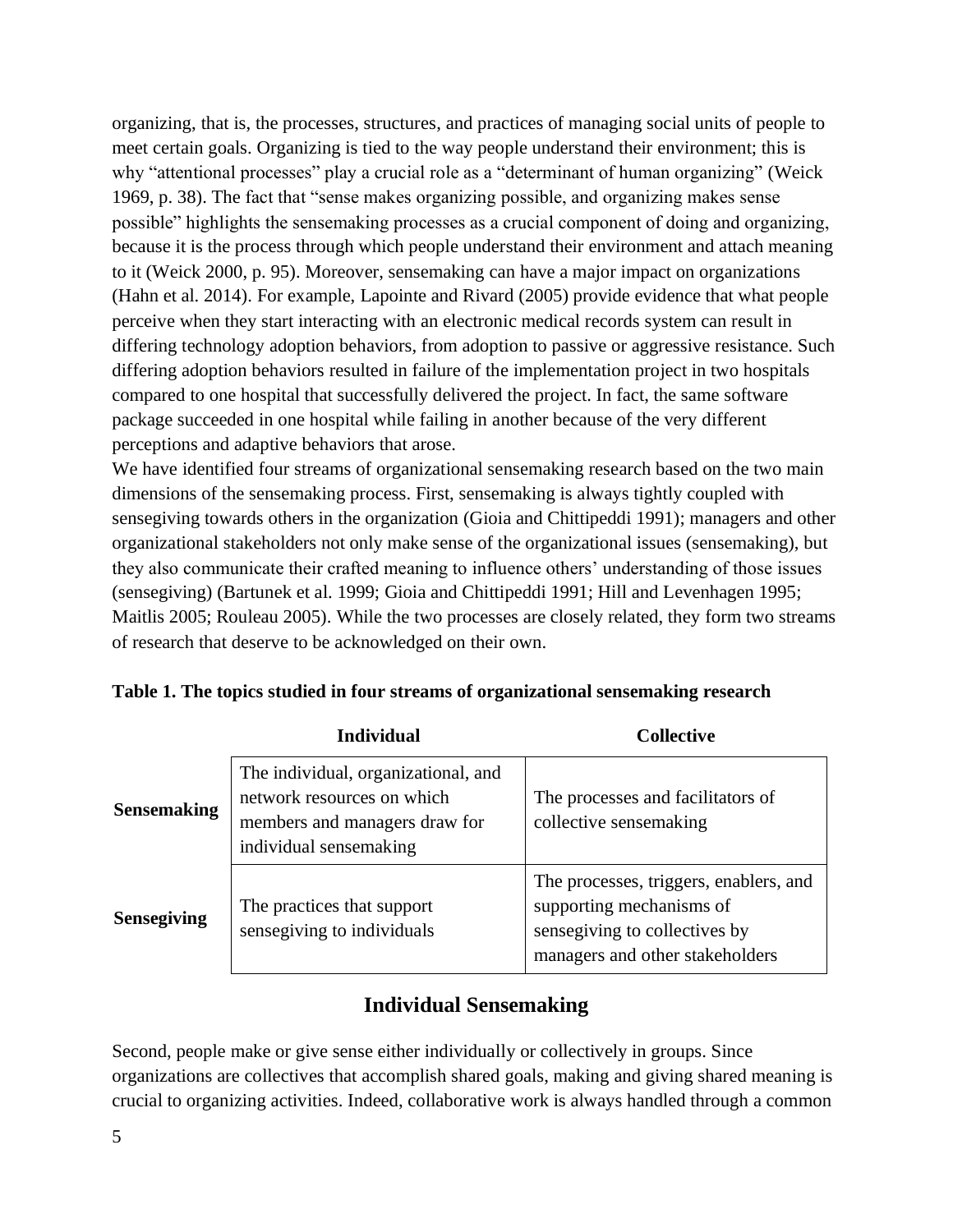understanding of the process that emerges from and shapes individuals' sensemaking (Gasson 2005). Therefore, here we analytically distinguish the two streams that examine sensemaking at the individual and collective levels, though the two are interrelated. [Table 1](#page-5-0) demonstrates the four major streams of research that result from the interaction of the two identified aspects of organizational sensemaking, though some articles treat more than one of the streams. We now discuss each of the four streams in detail.

In any organizational context, individuals need to make sense of what is going on to be able to act accordingly. This is even more important for newcomers who have little information about the social context of an organization (Louis 1980). Managers also need to make sense of organizational challenges by formulating messy issues, facing dilemmas, and handling paradoxes to be able to shape more workable situations (Lüscher and Lewis 2008). There are various resources on which organizational members draw to individually make appropriate meaning: individual, organizational, network resources, and also resources specific to managers [\(Table 2\)](#page-6-0). The individual resources consist mainly of the various selves composing the individual identity. Such selves include professional, social-psychological, physiological and financial selves directly affecting how people make individual sense of organizational phenomena (Gephart 1993; Grant et al. 2008). Furthermore, existing knowledge structures and mental maps are the cognitive resources that facilitate the process of sensemaking for organizational members as well as newcomers (Bartunek et al. 1999; Louis 1980). Individual past experiences are well reflected in the existing schemas and shape the individual expectations, thus could be consequential for individual sensemaking (Sonenshein 2007). However, the schemas are always under construction and reconstruction to reflect changes in the context. Additionally, individuals make sense of any organizational phenomenon by drawing on their predispositions and purposes (Louis 1980). Moreover, the emotions and affective status of individual sensemakers influence how they understand the situation (Bartunek et al. 1999; Gioia and Mehra 1996; Grant et al. 2008; Weick et al. 2005).

| <b>Resource types</b>                     | <b>Contributing factors</b>                                                                                                                                                                                | <b>References</b>                                                                                                                                        |  |
|-------------------------------------------|------------------------------------------------------------------------------------------------------------------------------------------------------------------------------------------------------------|----------------------------------------------------------------------------------------------------------------------------------------------------------|--|
| <b>Individual</b><br><b>Resources</b>     | Professional self<br>Social-psychological self<br>$\bullet$<br>Physiological self<br>٠<br>Financial self<br>$\bullet$<br>Schema; Predispositions and purposes<br>٠<br>Past experiences<br>Affective status | (Bartunek et al. 1999;<br>Gephart 1993; Gioia and<br>Mehra 1996; Grant et al.<br>2008; Louis 1980;<br>Sonenshein 2007; Weick<br>1995; Weick et al. 2005) |  |
| <b>Organizational</b><br><b>Resources</b> | Functional integrity<br>$\bullet$<br>Compliance<br>Style                                                                                                                                                   | (Dutton et al. $2002$ ;<br>Gephart 1993; Grant et al.<br>2008; Harris 1994)                                                                              |  |

<span id="page-6-0"></span>**Table 2. Factors that contribute to individual sensemaking in organizations**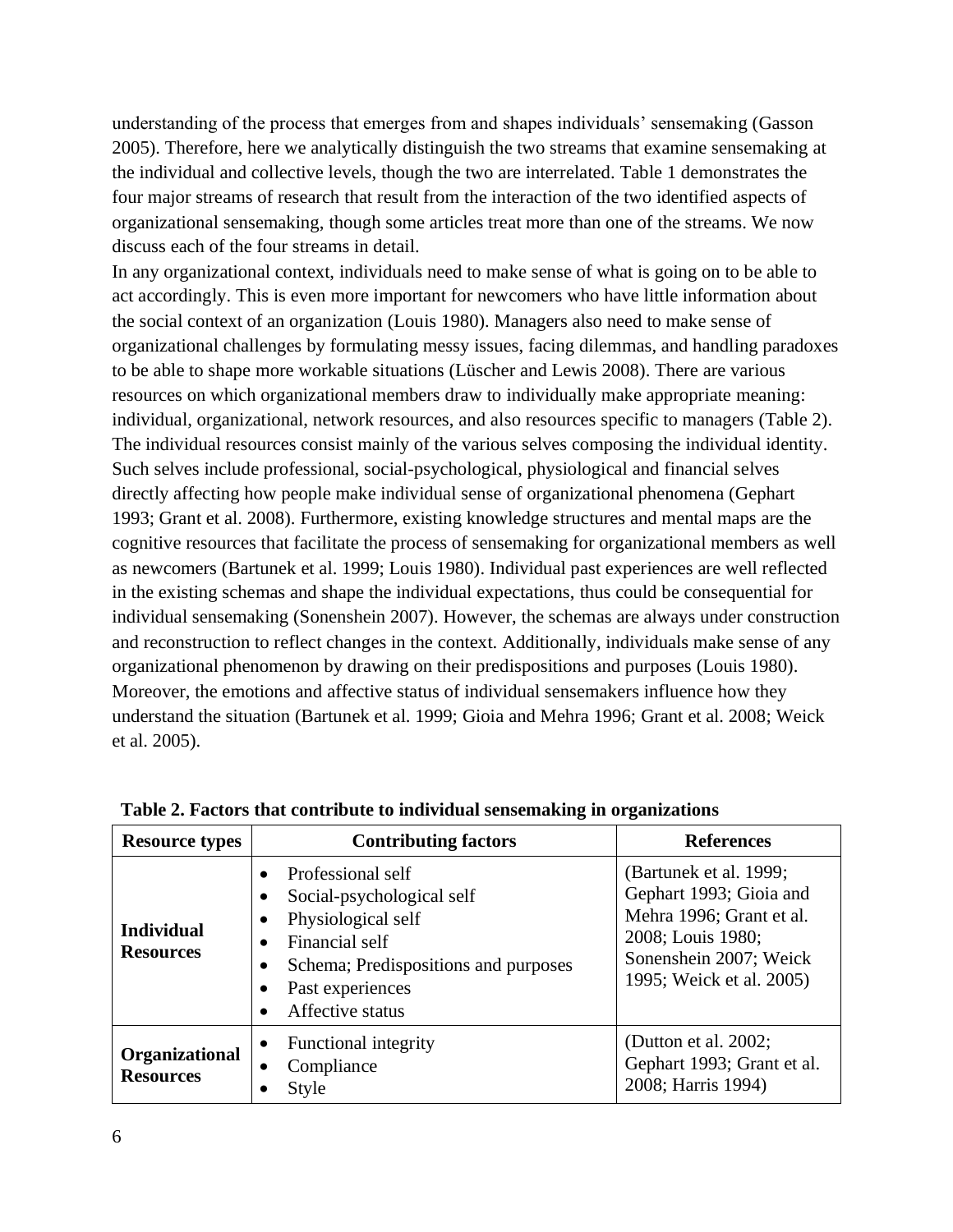|                                             | Contextual cues<br>$\bullet$<br>Qualities of organizational culture<br>Qualities of management                                                                               |                                                                                   |
|---------------------------------------------|------------------------------------------------------------------------------------------------------------------------------------------------------------------------------|-----------------------------------------------------------------------------------|
| <b>Network</b><br><b>Resources</b>          | Network centrality<br>$\bullet$<br>Proximity to power<br>Others' interpretations<br>٠                                                                                        | (Ibarra and Andrews 1993;<br>Lockett et al. 2013; Louis<br>1980; Sonenshein 2007) |
| <b>Resources</b><br>specific to<br>managers | Awareness of opportunities and threats<br>$\bullet$<br>Organizational image and identity desired<br>٠<br>Organizational strategies<br>٠<br>Information processing structures | (Bartunek et al. 1999; Basu<br>and Palazzo 2008; Gioia<br>and Thomas 1996)        |

The organizational resources are the context-specific factors that contribute to individual sensemaking processes. Among them are functional integrity, compliance, and style (Gephart 1993). Functional integrity refers to the main purpose of the organization that needs to be met for the organization to survive. Compliance refers to the rules and standards that require conformity and compliance of the individual members; it includes policies, hierarchies, and job descriptions. The style resource of an organization refers to the informal norms that define the range of acceptable behaviors and activities in the organization. Moreover, an organizational strategy could affect how individuals make sense of new phenomena, especially in a crisis (Bundy and Pfarrer 2015). In addition, there are various contextual cues that are the raw ingredients of sensemaking processes. In an organizational context, such cues may include demographic patterns, qualities of organizational culture, and qualities of management (Dutton et al. 2002). For instance, whether to raise an issue related to gender equality in the workplace could be dependent on such cues in connection with demographics and management. Organizational culture influences the individual sensemaking by shaping the content of individual cognitive schema; that is, the common culture of the organization promotes the congruence of many individual sensemakings within an organization (Bean and Eisenberg 2006; Harris 1994). Although culture is a collective-level concept, it is carried by every individual within that culture and thus can affect the way the individual makes sense of many organizational phenomena. For instance, an organizational culture of voluntarily trying to help each other may influence individuals' sensemaking about the organization (Grant et al. 2008). The effect of culture is most salient in international and multicultural organizational environments where people of various cultures work together (Shoib and Nandhakumar 2003). In such a context, bridging cultural frames is needed to facilitate sensemaking (Su 2015).

The network resources refer to the aspects of the individual's social network that contribute to their sensemaking. Since sensemaking is a social process, particularly in organizations (Weick 1995), other people's schema and interpretations are as important as the individual's interpretive schema in the process of sensemaking (Louis 1980; Sonenshein 2007). Moreover, the individuals' positions within their social networks may influence sensemaking (Lockett et al. 2013). Individuals' sensemaking can also be affected by the stakeholders with whom they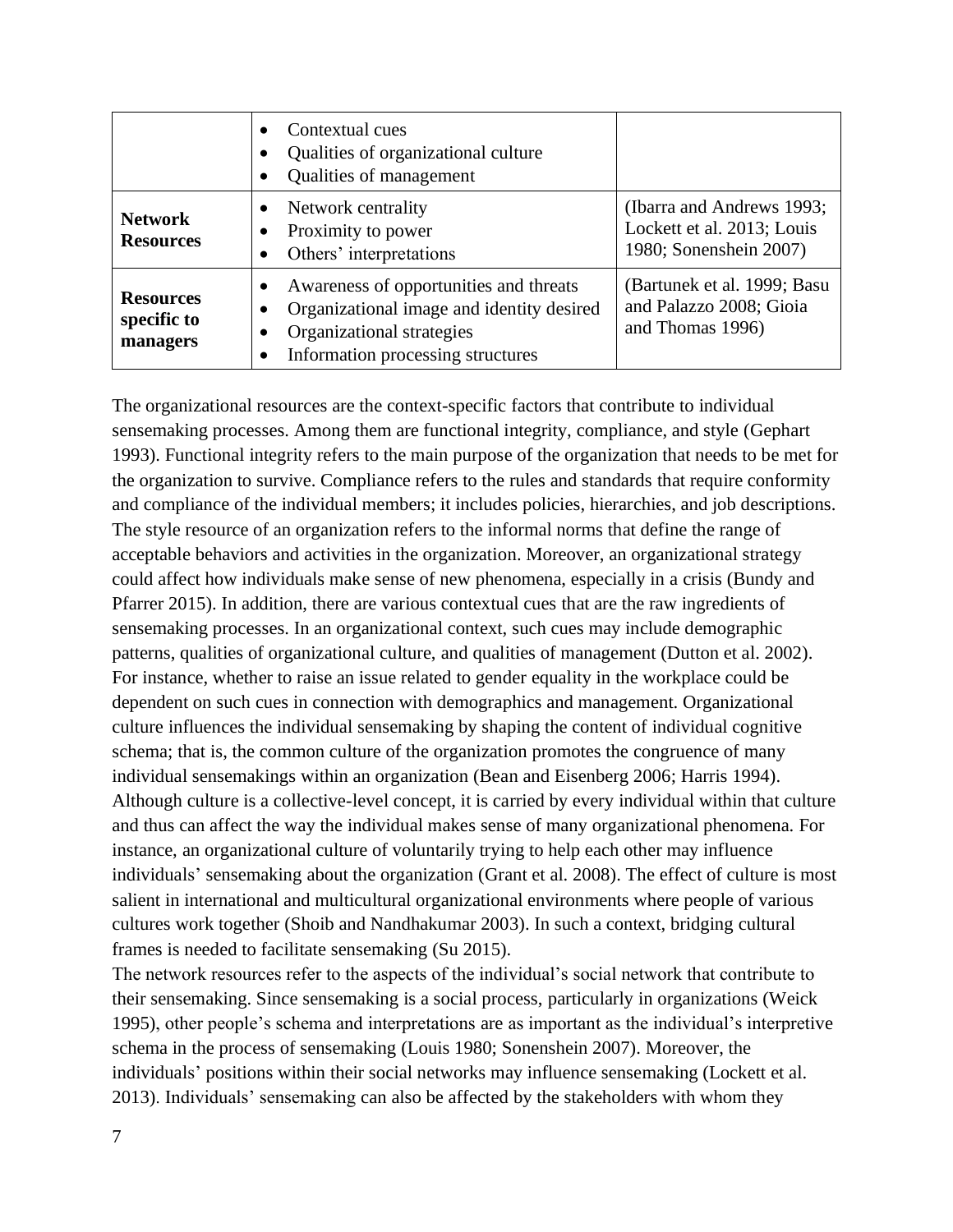interact in the organization (Songqi Liu et al. 2015). Network centrality and proximity to power positions are among such position-related features (Ibarra and Andrews 1993). The more central individuals are to the network (i.e. the more important they are to the network) and the less distant from the power position (i.e. the more they interact with people who give them access to resources), the more their sensemaking is affected by their social network. Furthermore, there are resources specifically available to managers that make sense of organizational phenomena. Strategic awareness of opportunities and threats influences how managers understand and attach meaning to strategic change initiatives (Bartunek et al. 1999). To successfully accomplish strategic change in organizations, management has to modify the organizational image and identity to reflect the new strategic position. Therefore, managers' sensemaking of strategic issues during a strategic change is more affected by the desired image and identity than by the current ones (Basu and Palazzo 2008; Gioia and Thomas 1996). That is, whether a specific issue is labelled as threat or opportunity and as strategic or tactical depends on the desired identity and image of the organization. Moreover, the strategies and information processing structure seem to influence management's sensemaking of organizational issues. For example, the more offensive the organizational strategy, the more strategic will be management's interpretation of the issues (Gioia and Thomas 1996).

#### **Sensegiving to Individuals**

Managers and other organizational stakeholders consistently engage in sensegiving to other individuals, because sensegiving is tightly linked to managing change. For managers, initiating strategic change processes involves a sequence of sensemaking and sensegiving activities. It involves the four phases of envisioning, signaling, re-visioning, and energizing (Gioia and Chittipeddi 1991). While sensemaking is about understanding, sensegiving is about influencing. While sensemaking is mostly cognition-based, sensegiving is mostly action-based. Indeed, sensegiving is tied to sensemaking in such a way that it is sometimes hard to differentiate the two in organizational processes. However, the proportion of the two would vary across different phases of organizational change (Gioia et al. 1994). In the early stages, the change agent or management is mostly engaged in making sense of the organizational situation retrospectively and creating plans prospectively. Later, the change agent increasingly engages in sensegiving processes that influence how organizational stakeholders understand and conform to the changes. The meanings that managers try to communicate are not necessarily equivalent to the ones that people receive, thus the sensegiving activities are not always successful. Such failure may happen because the continuously changing sensemaking of the manager can result in inconsistent sensegiving (Bartunek et al. 1999). Middle-level managers are most of the time in the front line of changes, as they are the ones who are supposed to communicate the meaning of the changes to lower-level employees and external clients. They may employ various practices to communicate the appropriate sense to individual clients. Such practices include translation of the new orientation (that is, authoring new meaning and telling a new story using symbolic elements), overcoding the new strategy (making the story substantial by saturating it with socio-cultural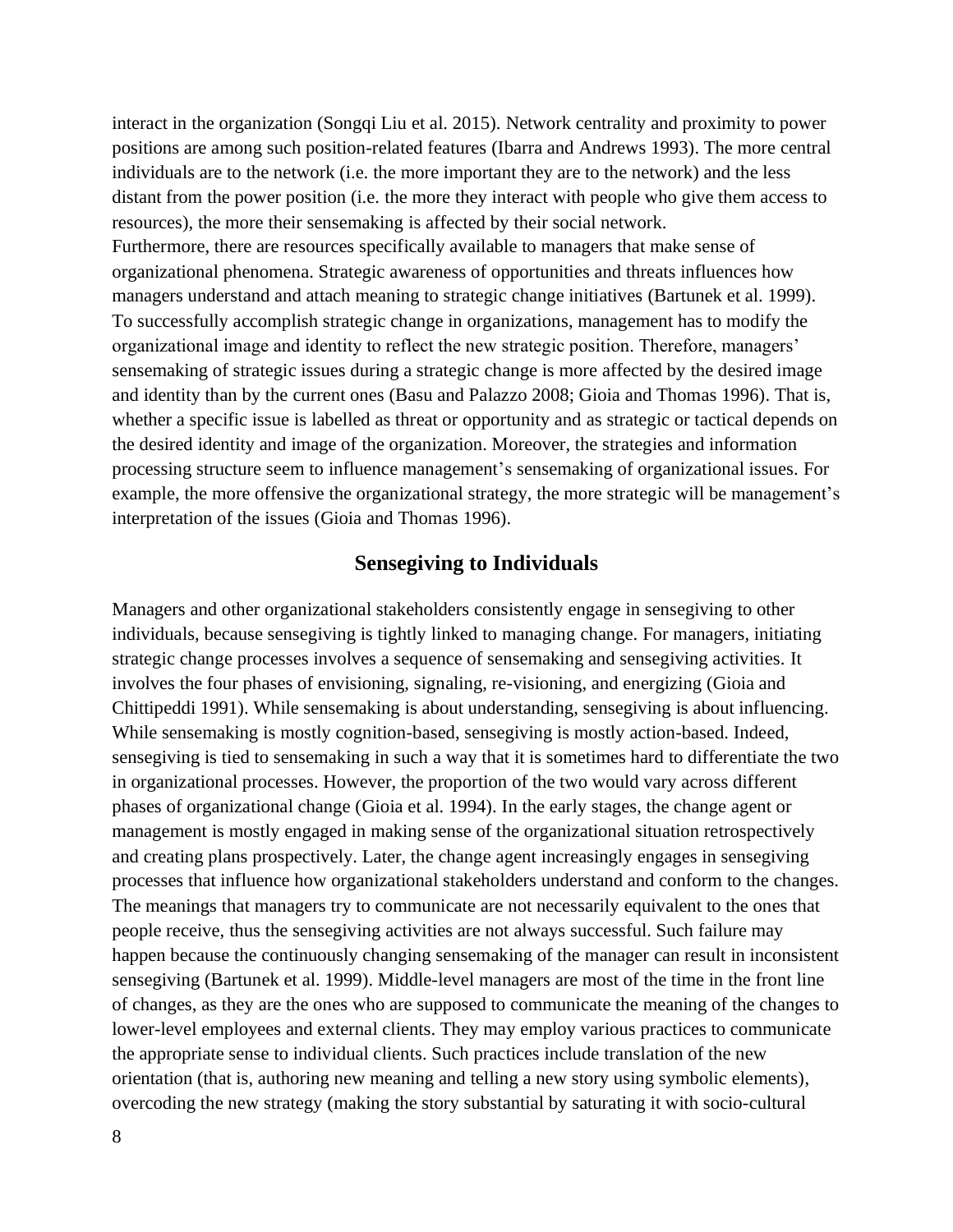codes, norms and symbols), disciplining the client to support the story, and justifying the change (Rouleau 2005).

In summary, individuals in organizations are continuously engaged in sensemaking and sensegiving processes that unfold sequentially, simultaneously and interactively. Sensemaking is mostly cognition-oriented, while sensegiving is action-oriented. There are multiple resources that feed the cognitive sensemaking processes and multiple practices that support the active sensegiving activities. [Figure 2](#page-9-0) summarizes the resources and practices that support sensemaking and sensegiving processes at the individual level in organizations.



<span id="page-9-0"></span>**Figure 2. Individual sensemaking and sensegiving**

### **Collective Sensemaking**

Collective sensemaking is about how groups of people arrive at a shared understanding of a new experience in the organization. It arises from the need in an organization to have a "collective mind" and shared understanding about issues; it is even more important when the collective is dispersed across time and space (Campagnolo et al. 2015). Collective sensemaking affects how people create and execute organizational strategies in relation to environmental changes (Lewis et al. 2011). It refers to the process of collectively making sense of an interruption or surprise. Since collective sensemaking occurs through social interaction within the group, the social component is more important than the cognitive one. Past research sheds light on the social processes of collective sensemaking and the factors that facilitate the process, as we discuss in the following sections.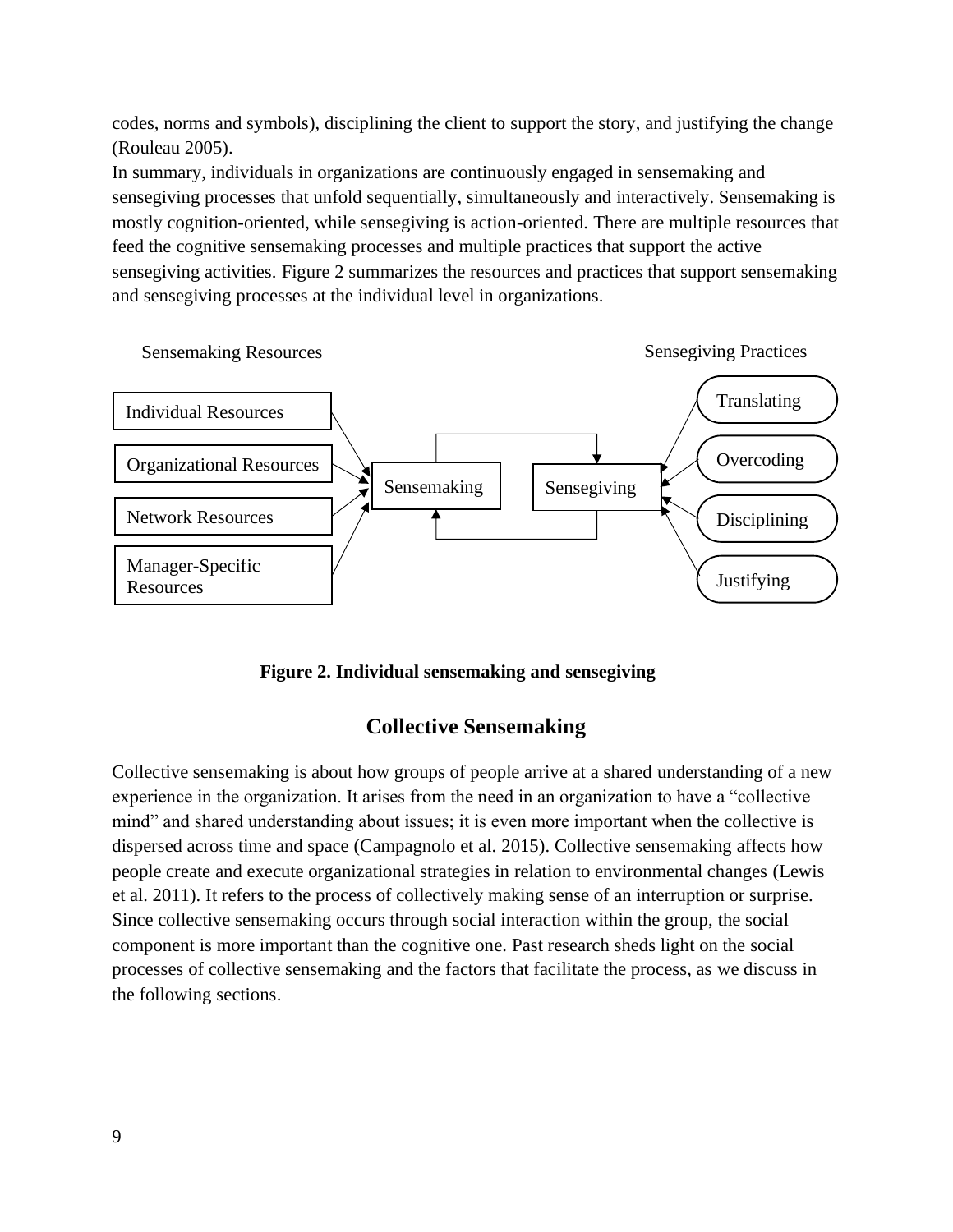#### **Processes of Collective Sensemaking**

Organizational members normally form like-minded clusters within which they have similar understandings of phenomena. In this sense, organizational members may not generate, but rather choose one of the competing meanings available; and their choices would be affected by their contexts, including their roles in the organization (Henfridsson 2000; Rose and Kræmmergaard 2006; Vaast 2007). For instance, the cluster of technical employees and the cluster of managers most likely make different collective minds about project success factors. While technical employees assume experimentation and technical creativity are the core to project success, managers may envision administrative creativity and project management as the major success factors (Drazin et al. 1999). However, there is always a balance between the multiple understandings of these clusters, and the balance can change during team work through a process of negotiation (Kjærgaard et al. 2010). Negotiation of the balance unfolds through articulation and elaboration processes in which people use material practices, verbal articulation and interactive talks to translate the dispersed individual meanings to shared collective meaning (Ovaska and Stapleton 2010; Stigliani and Ravasi 2012). Moreover, the specific nature of an issue may influence the balance. When there is a functionality crisis, the balance of the collective sensemaking may change to favor the understanding of the technical staff who are capable of resolving the crisis. When there is a managerial crisis, like cost or schedule issues, the disruption may change the collective sensemaking to favor the understanding of project managers, who are capable of dealing with such issues (Drazin et al. 1999).

Even if there is a unique meaning shared across the whole organization for a specific issue, sudden changes may unsettle the situation such that the current schema and sensemaking can no longer handle the work. Then like-minded groups start to develop clusters of schema. These clusters of schema come closer together later, during the processes of coordination and negotiation between the groups at stake. Eventually, shared but differentiated schemas will form that are characterized by contractual intergroup working (Balogun and Johnson 2004). Moreover, the group identity and legitimacy among the stakeholders are two forces that shape the meaning made within the collectives. Groups tend to make meaning that is consistent with their shared identity and that looks legitimate to all stakeholders (Basu and Palazzo 2008).

The social process of collective sensemaking concerns how organizational members interact to collectively make meaning about their environment and facilitate collective action. More sensegiving by managers leads to more controlled sensemaking processes while more sensegiving by other stakeholders leads to more animated processes (Maitlis 2005). The combination of these two aspects creates four forms of sensemaking processes: unitary/multiple accounts, narrow/rich accounts, one-time/emergent series of action, and consistent/inconsistent action.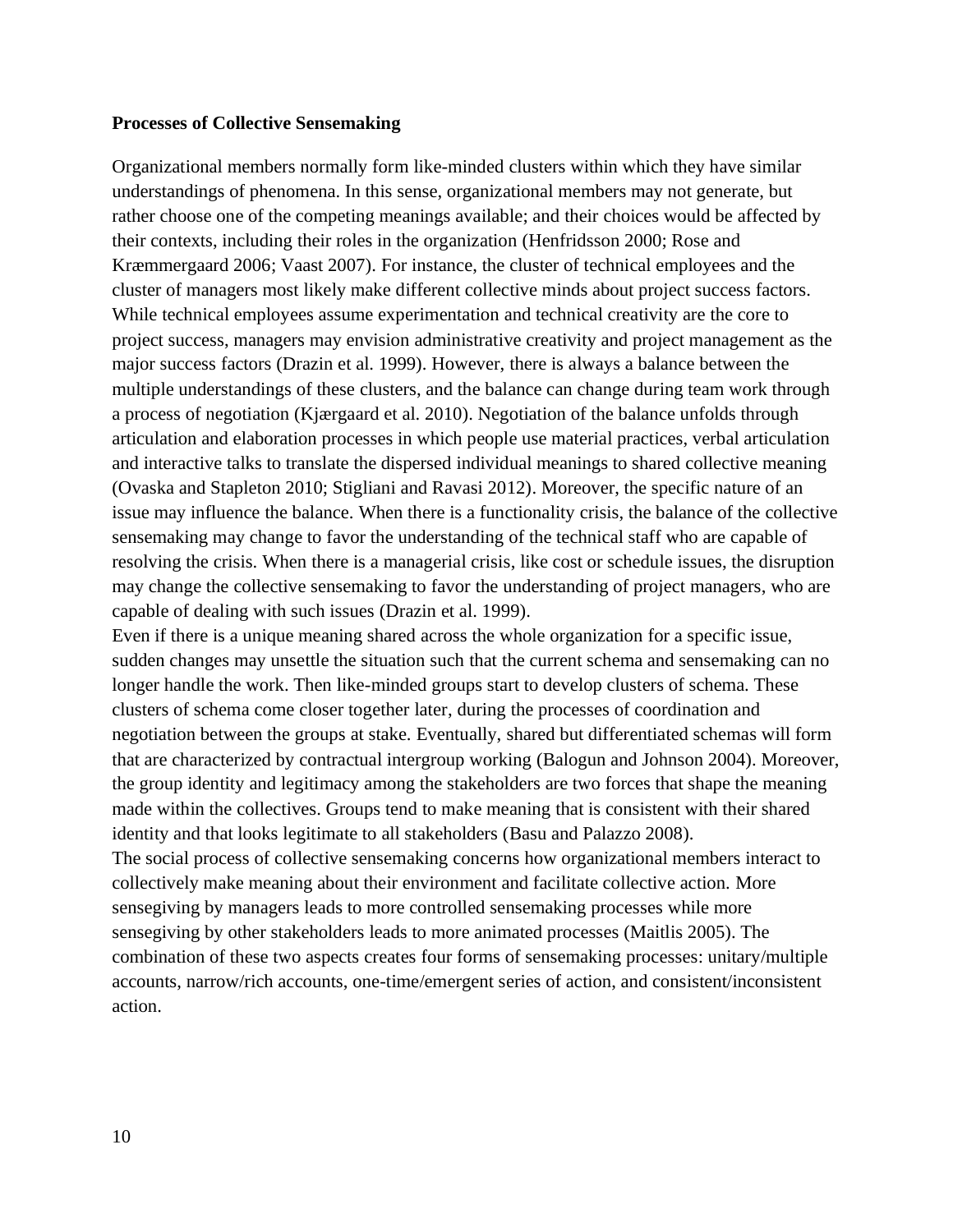#### **Facilitators of Collective Sensemaking**

Agreement and congruence of individual minds and schema is key to successful collective sensemaking. This occurs through heedful interrelating, responsibility assignment, formal organizational schema and social norms (Maitlis 2005; Weick and Roberts 1993). Common goals and shared tacit knowledge, expertise and practices also facilitate creating a collective mind (Gasson 2005; Hartnett et al. 2012). Moreover, the history of past organizational changes influences how people and managers make sense of the change being undergone (Bartunek et al. 1999). Thus, collective sensemaking would be facilitated by having shared experience and background about the issue, as well as by the organizational culture (Harris 1994). The collective mind is affected by and manifested in the actions of individuals. "Heedful interrelating" refers to the members of the collective interacting with each other with awareness about how their actions are related (Weick and Roberts 1993). It facilitates the creation of the collective mind and would be disrupted if the collective mind were dissolved. Investigating collective sensemaking in control rooms, Wahlström et al. (2011) identified three types of practices that facilitate the sensemaking process: practices for using redundant representations, updating inter-subjective understanding by verbal coordination, and gradually correcting hypotheses to match actions.

#### **Sensegiving to Collectives**

Sensegiving to collectives is about managers (or sometimes other organizational stakeholders) giving a shared sense to a group of people as a collective. The meaning people make is fundamental to the process of organizing, so one major day-to-day activity of managers is to communicate the appropriate meaning to the organizational members and stakeholders (Gioia and Chittipeddi 1991). Managers usually communicate plans and changes to a collective audience rather than just individuals. Therefore, the sensegiving process in organizations is examined mostly in its collective form. In this section, we examine the factors that trigger and enable sensegiving activities by managers and other stakeholders, and the practices employed to communicate the collective meaning, as depicted in [Table 3.](#page-12-0) We differentiate sensegiving by managers from sensegiving by other stakeholders, because the literature provides evidence that managers benefit from certain managerial resources that are not available to other stakeholders in order to communicate the intended meaning. For instance, they may manage information flows (Bartunek et al. 1999) or use sanctions and rewards (Maitlis 2004) to promote and communicate their intended meaning. While the managerial practices for sensegiving to collectives are specific to managers, the other practices are used by all organizational stakeholders, including managers. There are various factors that trigger and enable sensegiving activities, and these seem to be different for managers than for other stakeholders (Maitlis and Lawrence 2007). *Trigger* factors are those that initiate the process of sensegiving. Managers are triggered to undertake sensegiving by the ambiguity of an issue. However, the other stakeholders would be motivated to engage in sensegiving activities when they perceive an issue to be significantly consequential to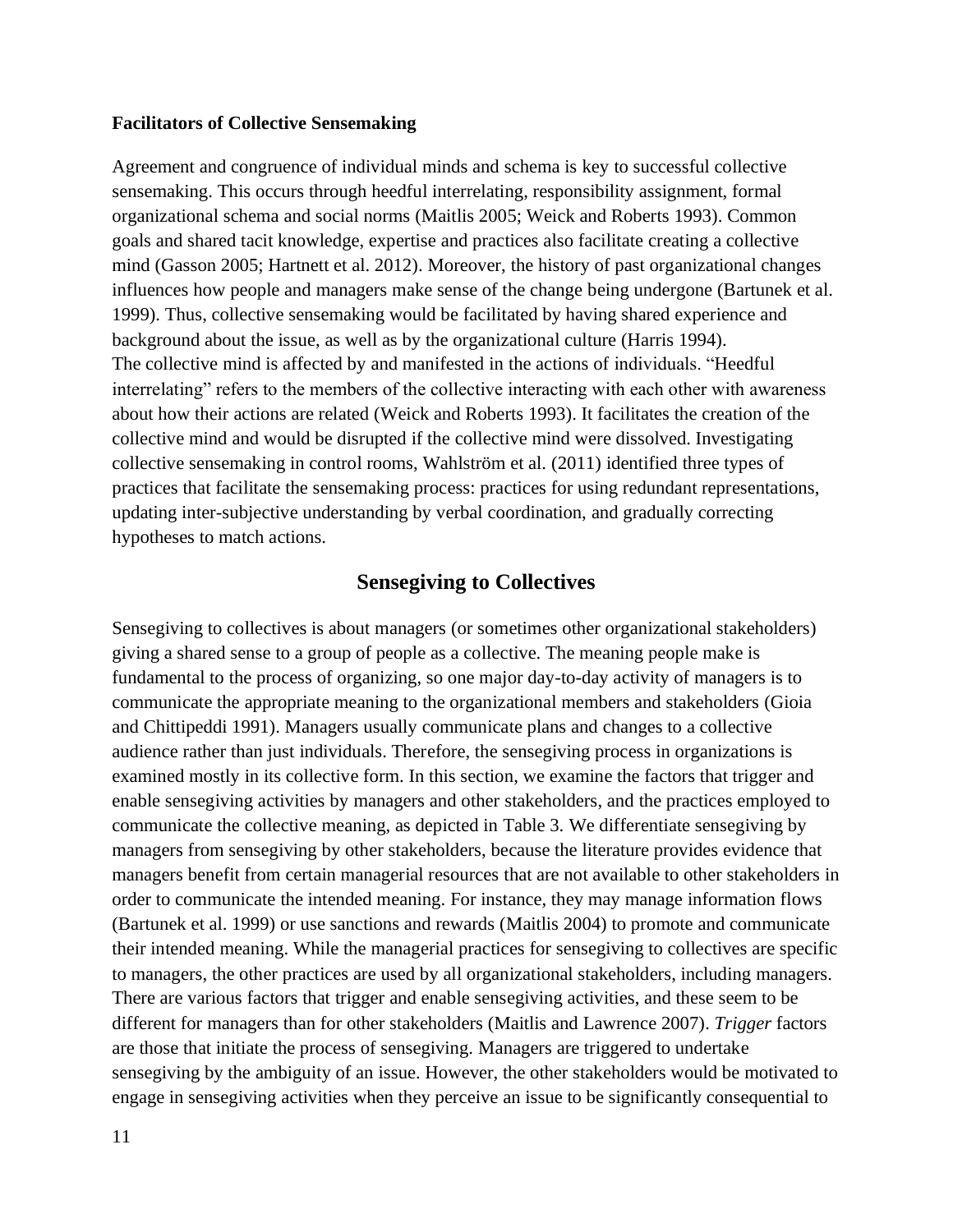them or to the entire organization, and also perceive the manager as being incompetent to handle the issue.

| <b>Aspects of</b><br>collective<br>sensegiving | <b>Managers as sensegivers</b>                                                                                                                                                                                                                                                                                                          | <b>Other stakeholders as</b><br>sensegivers                                                                                              | <b>References</b>                                                                                                   |
|------------------------------------------------|-----------------------------------------------------------------------------------------------------------------------------------------------------------------------------------------------------------------------------------------------------------------------------------------------------------------------------------------|------------------------------------------------------------------------------------------------------------------------------------------|---------------------------------------------------------------------------------------------------------------------|
| <b>Triggers</b>                                | Ambiguity of an issue<br>$\bullet$                                                                                                                                                                                                                                                                                                      | Issue is significantly<br>$\bullet$<br>consequential to them or<br>to the organization                                                   | (Maitlis and<br>Lawrence 2007)                                                                                      |
| <b>Enablers</b>                                | Issue-domain expertise<br>$\bullet$<br>Organization performing<br>$\bullet$<br>strongly in that issue<br>domain                                                                                                                                                                                                                         | Issue-domain expertise<br>$\bullet$<br>Issue-domain legitimacy<br>$\bullet$<br>Organizational routines<br>$\bullet$<br>that support them | (Maitlis and<br>Lawrence 2007;<br>Petkova et al.<br>2013)                                                           |
|                                                | Storytelling practices<br>$\bullet$<br>Making issue appear logical and reasonable<br>$\circ$<br>Providing a credible story<br>$\circ$<br>Making issue consistent with values of the receivers<br>$\circ$<br>Demonstrating the credibility of the sensegiver<br>$\circ$<br>Managing impressions<br>$\circ$<br>Using metaphors<br>$\circ$ |                                                                                                                                          | (Bartunek et al.)<br>1999; Brown et<br>al. 2008; Fiss<br>and Zajac 2006;<br>Hill and<br>Levenhagen<br>1995; Maitlis |
| <b>Practices</b>                               | Managerial practices<br>Developing and<br>$\circ$<br>exploiting key<br>relationships<br>Managing information<br>$\circ$<br>Protecting and<br>$\circ$<br>exerting formal<br>authority<br>Using sanctions and<br>$\circ$<br>rewards                                                                                                       | Managerial practices apply<br>only to managers                                                                                           | 2004)                                                                                                               |

<span id="page-12-0"></span>**Table 3. Mechanisms for sensegiving to collectives**

The *enablers* of collective sensegiving are the factors that empower the managers or other stakeholders to perform effective sensegiving activities. Organizational management can be effective in sensegiving when they have expertise in the specific issue and the organization performs strongly in that domain (Maitlis and Lawrence 2007). Moreover, the human capital of the executives boosts the intensity and effectiveness of their sensegiving (Petkova et al. 2013). Other organizational stakeholders are effective in sensegiving activities when they have expertise and legitimacy in the issue and are supported by the organizational routines and processes (Maitlis and Lawrence 2007).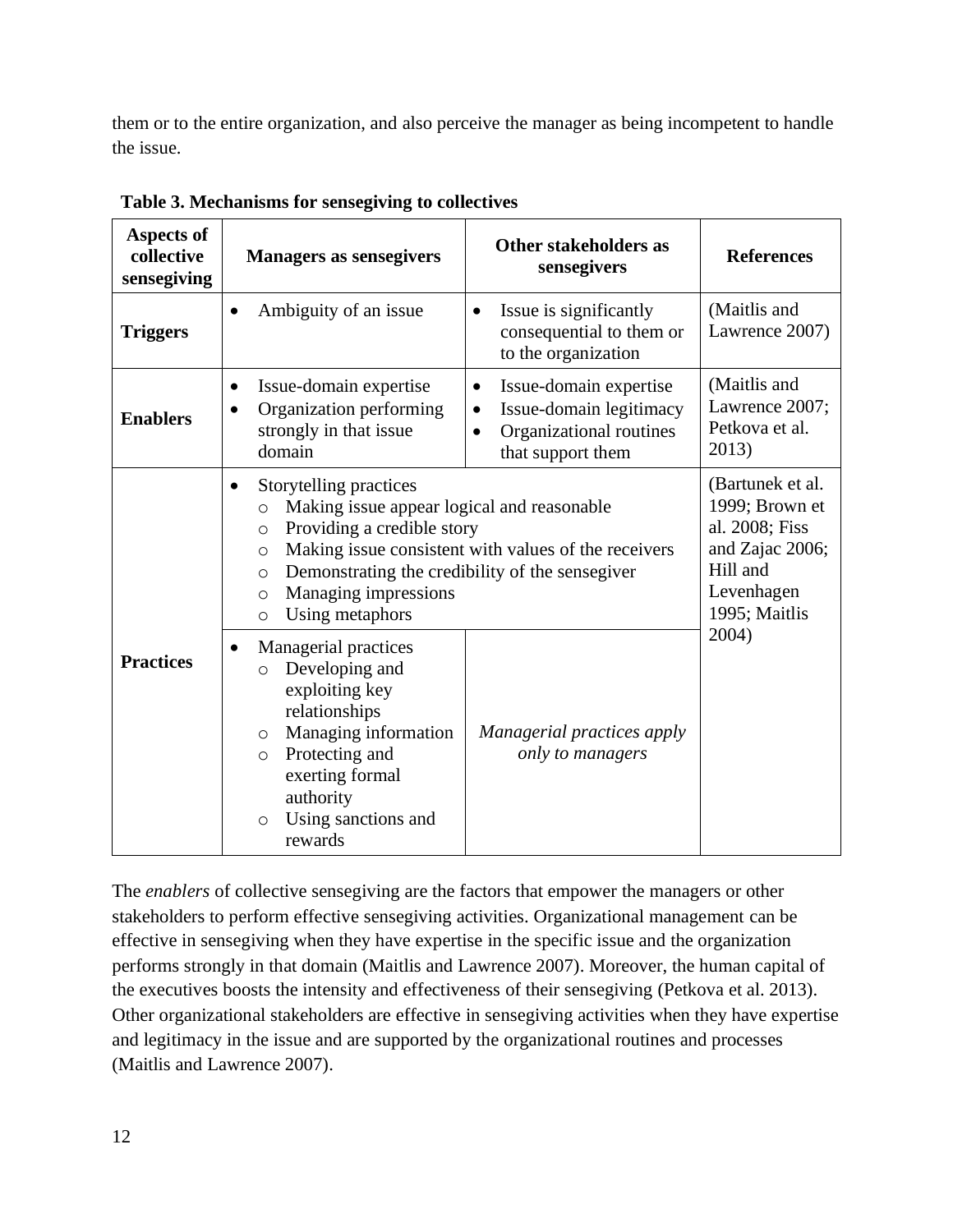There are several *practices* employed by stakeholders to give appropriate sense to collective others. Among these are storytelling practices that could be used by any stakeholder, whereas managerial practices are specific to managers.

To facilitate the communication of appropriate meaning to collectives, one must first draft and tell the story in an effective way that appears logical and reasonable to all stakeholders to be able to obtain their support. The sensegiver should frame the change in a way that makes sense to the varied stakeholders of the organization (Bartunek et al. 1999; Fiss and Zajac 2006), considering the dependence and power of each stakeholder while also being consistent with the norms and values of the receivers. To demonstrate credibility, the storyteller should display an image of legitimacy and competence (Brown et al. 2008; Maitlis 2004). Moreover, metaphors can be useful in the process of effective communication of meaning and stories, especially for radical change and entrepreneurial organizations. A metaphor is more abstract than a mental model; it is incomplete and somewhat emotional (Hill and Levenhagen 1995). Its incompleteness gives it the needed flexibility in situations of radical change, and its emotion can motivate the collective towards action.

Managerial practices normally draw on a number of organizational features such as organizational structures, rules, events, formal statements, physical designs and discourses to communicate and give the appropriate meaning (Bartunek et al. 1999). Such practices include developing and exploiting key relationships with influential board members. Managers may also communicate intended meaning by gathering, holding, concealing and disseminating appropriate information to certain key people at the right time. Moreover, protecting and exerting formal authority given by their position while behaving humbly could facilitate communication of meaning to collectives, which could include using formal sanctions and rewards (Maitlis 2004).



<span id="page-13-0"></span>**Figure 3: Collective sensemaking and sensegiving**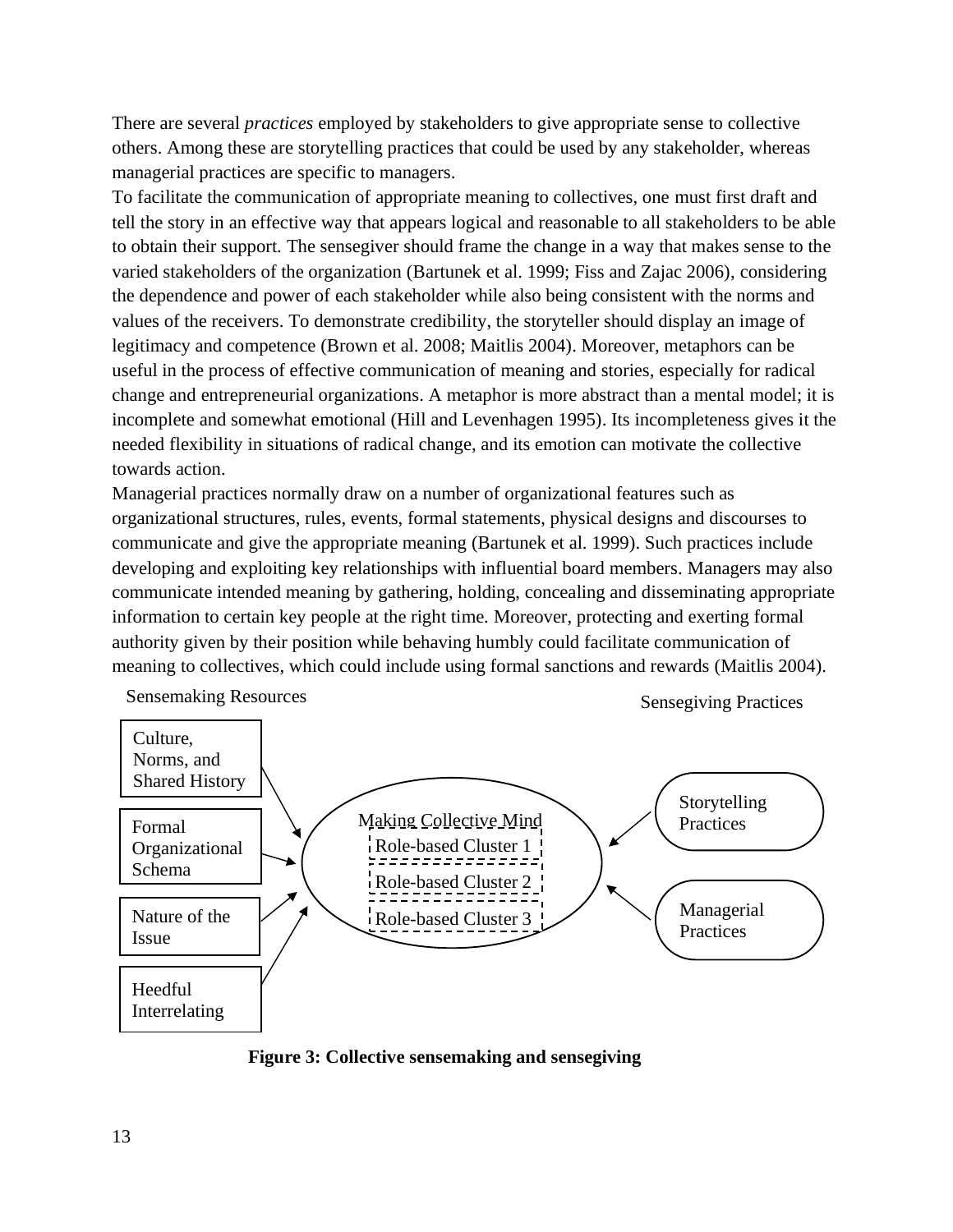[Figure 3](#page-13-0) summarizes the sources and practices used to shape and influence the collective mind. Both sensemaking and sensegiving at the collective level are about shaping a collective mind. While there are always numerous like-minded clusters in an organization, the balance between the existing clusters, which are mostly role-based, could define the creation of the collective mind. Collectives draw on varied sources to make sense of organizational changes. The sources for collective sensemaking appear to be different from those at play in individual sensemaking. They reflect the need to arrive at consensus with others in order to make collective sense, because the collective sources are shared across people and are helpful in arriving at that consensus among them. Moreover, managers employ various storytelling and managerial practices to communicate the intended meaning to collectives of organizational members and stakeholders.

The stream of research synthesized thus far provides an extended picture of how people make sense of organizational phenomenon at individual and collective levels (see [Figure 2](#page-9-0) and [Figure](#page-13-0)  [3\)](#page-13-0). It provides rich and valuable insights about how technology, among other organizational phenomena, is understood and made sense of. It highlights the individual, organizational, and network resources that people use to make sense of organizational phenomena, including technology. Moreover, the sensegiving practices discussed lend themselves to sensegiving about new technology. However, this stream is general to all organizational sensemaking and it provides no insights on the specifics of sensemaking about technological phenomena in organizations, if there is any. The following section reviews the studies that shed light specifically on technology sensemaking.

# **Sensemaking in Technology Research**

In addition to general sensemaking research in organizational contexts, we are particularly interested in this study in how people make sense of information technology. Information systems and their combination with organizational features and practices are changing the way organizing unfolds by providing new capabilities and affordances that support new forms of coordinating work (Zammuto et al. 2007). This has evolved technology into an essential part of every organizational phenomenon and has led organizational scholars to study technology sensemaking in order to understand how technology is enacted and woven into the organizational fabric. Technology research, as we discuss here, refers to the field focused on the processes and practices of developing, implementing and using information technologies in organizations. In this section, we review research that investigates how people understand and make sense of new technologies in organizations.

Technology is a substantial organizational phenomenon, so it is always subject to sensemaking. It is recognized as being equivocal, admitting "several possible or plausible interpretations" (Weick 1990, p. 2). It is understood in very different ways by various people in diverse contexts, and this makes it necessary for individuals and collectives to make sense of technology before acting on it. Information technology sensemaking is the process through which individuals and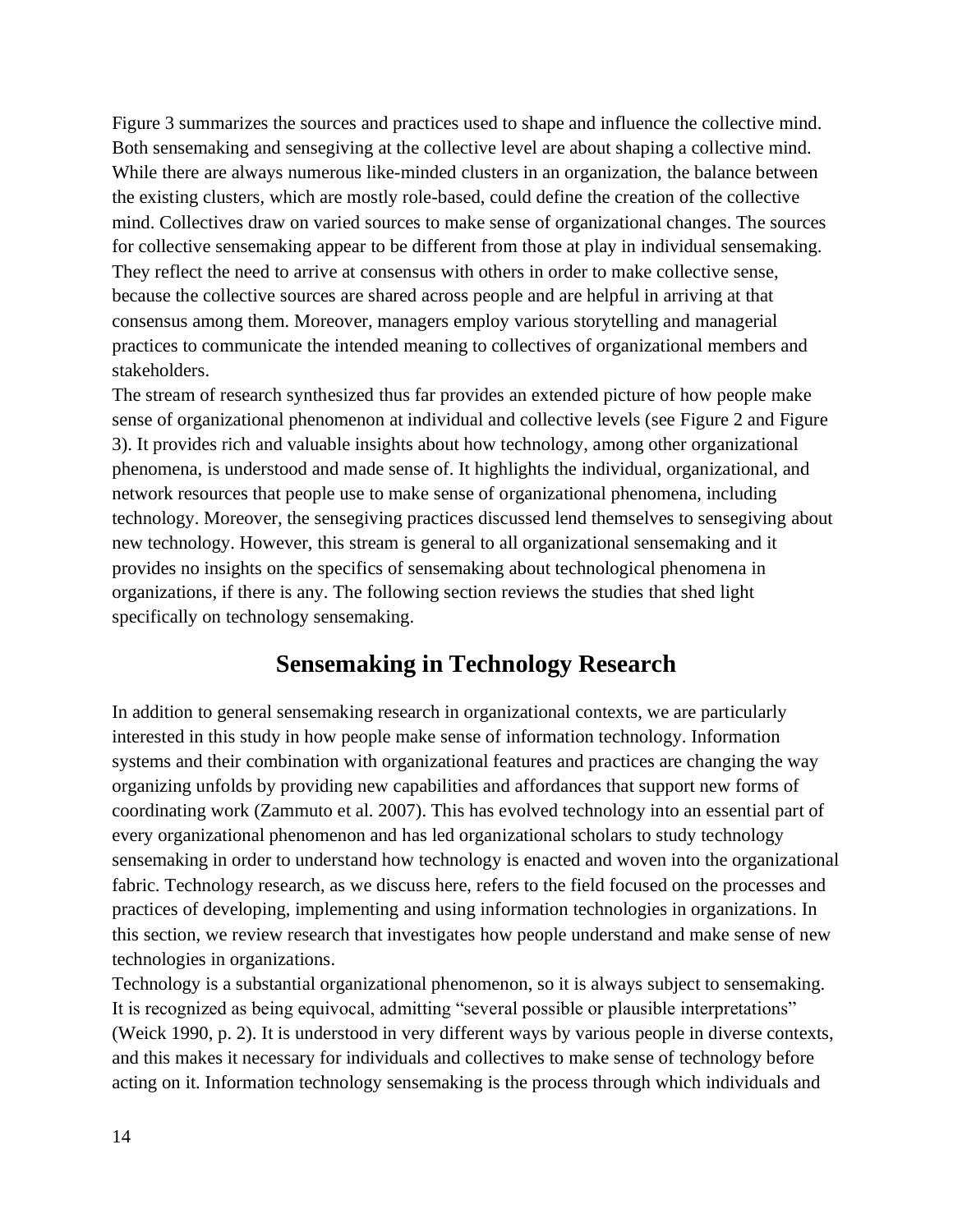collectives come to an understanding of new technology and attach appropriate meaning to it (Gephart 2004). Technology sensemaking begins when people encounter a new technology or updated versions of an old one and it ends where the process of structuration of technology within the social system begins. That is, it is through the very initial phase of IT introduction and implementation in organizations that people get to know the technology, develop beliefs and attitudes towards it, and make up their minds about how it can be appropriated to do the task; this process feeds the adaptation and structuration processes that shape the technology-in-use crafted for a certain situation (Griffith 1999).

Users' sensemaking of new technology affects their practices and how they adapt it to their work routines (Ellway and Walsham 2015; Yu Tong et al. 2015). There are several studies that report evidence of the significant consequences that user understanding of technology can bring about. Employees of two North American banks reportedly understood the new account management system as either a controllable opportunity or an uncontrollable threat for their job; while the former maximized their use and benefit of the system, the latter limited their use of the new system to decrease the disruption it caused (Beaudry and Pinsonneault 2005). In another example, Lapointe and Rivard (2005) provide evidence of differing user adoption behaviors, from adoption to passive and aggressive resistance, based on what people perceived when they started interacting with an electronic medical record (EMR) system. Such differing adoption behaviors resulted in the failure of the EMR implementation projects in two hospitals compared to another hospital that successfully delivered its project. In fact, the same software package succeeded in one hospital while failing in others because of the very different perceptions and adaptive behaviors raised. The differing perceptions towards the EMR system are attributed to the "interplay between its features and individual and/or organizational-level initial conditions" (p. 461). Savoli and Barki (2013) provided evidence that users who understood a healthcare system as facilitator, inhibitor, guardian angel, or imposer used the system in various ways, then came up with very different results in how successfully they could control their asthma. Based on these studies, we draw the conclusion that managers would greatly benefit if they could better understand user sensemaking of technology and how to manage it.

Strictly speaking, technology sensemaking is a subset of organizational sensemaking, in the sense that it focuses on sensemaking of the technological phenomenon in organizations (Davidson 2006; Weick 1990). In our review, the two domains are not exclusive and the articles that we identify as focused on technology sensemaking can also be considered as organizational sensemaking studies. Technology sensemaking research delves into three aspects of the phenomenon in organizations: cognitive processes, social context and sensegiving activities by technology-use mediators, which are examined below. [Table 4](#page-16-0) represents the topics involved in each of the three streams, though some articles treat more than one of the streams. Next, we will discuss the current status of research on cognitive and social aspects of technology sensemaking and sensegiving practices in organizations.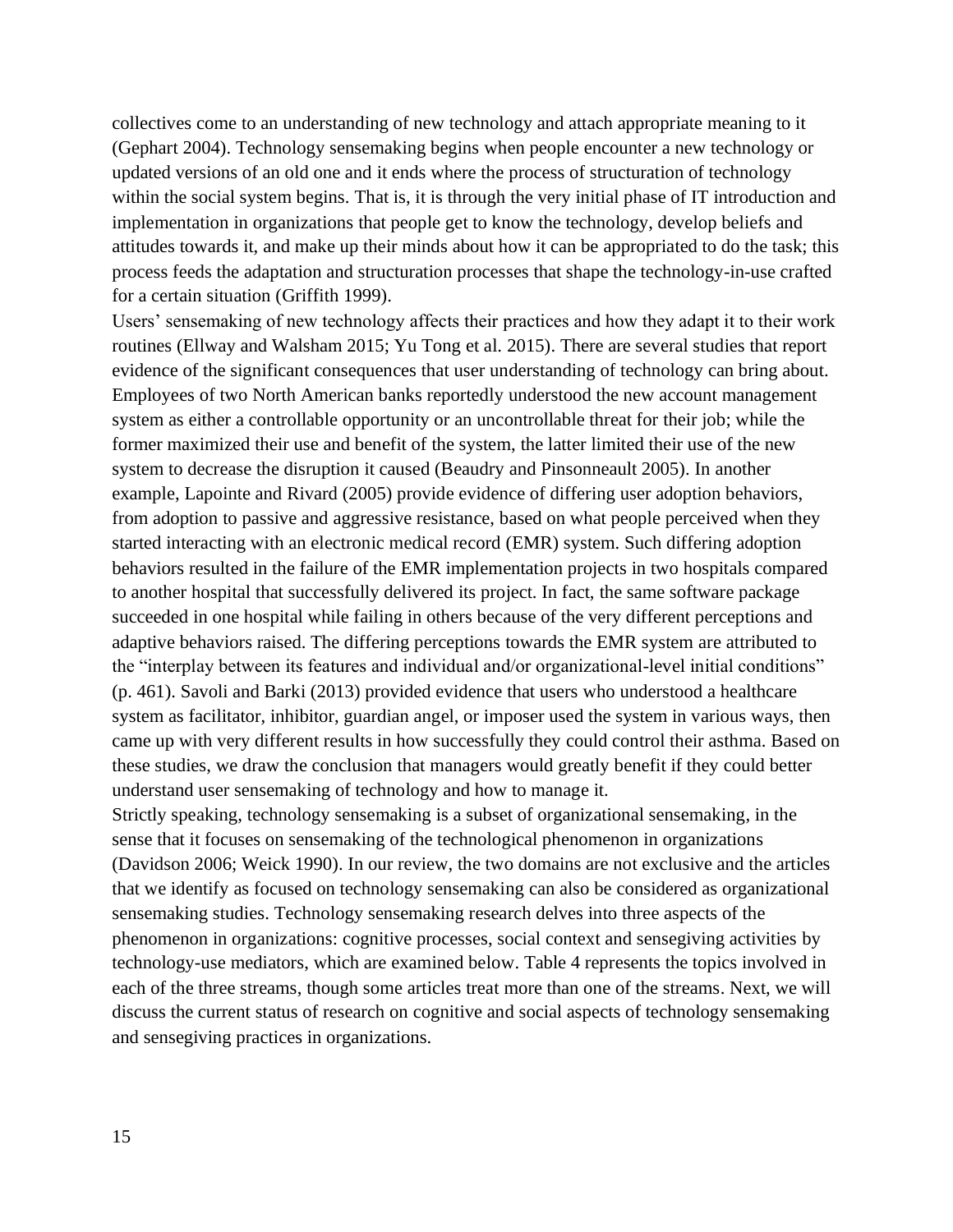| <b>Research Streams</b>                 | <b>Topics Involved</b>                                                                          |
|-----------------------------------------|-------------------------------------------------------------------------------------------------|
| Cognitive processes                     | Domain categories, patterns, processes, and<br>triggers of cognitive frames about technology    |
| Social context                          | Structure, interaction intensity, occupational<br>roles and other aspects of the social context |
| Sensegiving by technology-use mediators | Practices used to promote technology and realize<br>the value of IT during implementation       |

<span id="page-16-0"></span>**Table 4. Topics studied in three streams of technology sensemaking research**

#### **Cognitive Processes**

Technology should be understood as "*équivoque*" (Weick 1990, p. 2); that is, multiple interpretations of the technology highlight the role that individual cognitive processes may play. Scripts (Weick 1990), technological frames (Orlikowski and Gash 1994), and social representations (Vaast and Walsham 2005) are the mental models constructed and maintained by individuals to guide their behavior towards technologies. Whereas a script is the general mental model that refers to the sequence of actions that make up an event (Weick 1990); a technological frame is the cognitive structure concerning the assumptions, expectations, and knowledge that people use to understand and interpret technology in organizations (Orlikowski and Gash 1994); and a social representation is a collective-level general mental model shared among members of the community, rather than made and maintained at the individual level (Vaast and Walsham 2005).

Whereas congruence of the individual mental models facilitates technology implementation in organizations, their incongruence may potentially raise either conflict and difficulty (Azad and Faraj 2008; Olesen 2014) or productively improve the system if treated wisely (Karsten and Laine 2007). Executives create and carry dominant frames that may be influential over and above others over time (Olesen 2014). They can play a major role in making consensus among frames by promoting IT, engaging users with IT, and facilitating communication between IT and business people (Tallon 2014). Mental models can play both facilitating and constraining roles. They facilitate action by providing the cognitive structure and assumptions for understanding the world, and they constrain creative action by compelling people to distort information to comply with existing frames (Orlikowski and Gash 1994). Various aspects of the cognitive processes have been examined, including frame domain categories, frame patterns, framing processes, and triggers. These aspects are depicted in [Table 5](#page-17-0) and further presented in the following. **Domain categories:** Technology-related mental models can represent individual understanding about IT features and attributes, IT organizational applications, incorporating IT into work practices, and developing IT applications in organizations (Davidson 2006). Executives make their own frames about the application and impact of IT in their organizations (Tallon and Kraemer 2007). Although the contents of frames are highly varied and context dependent, they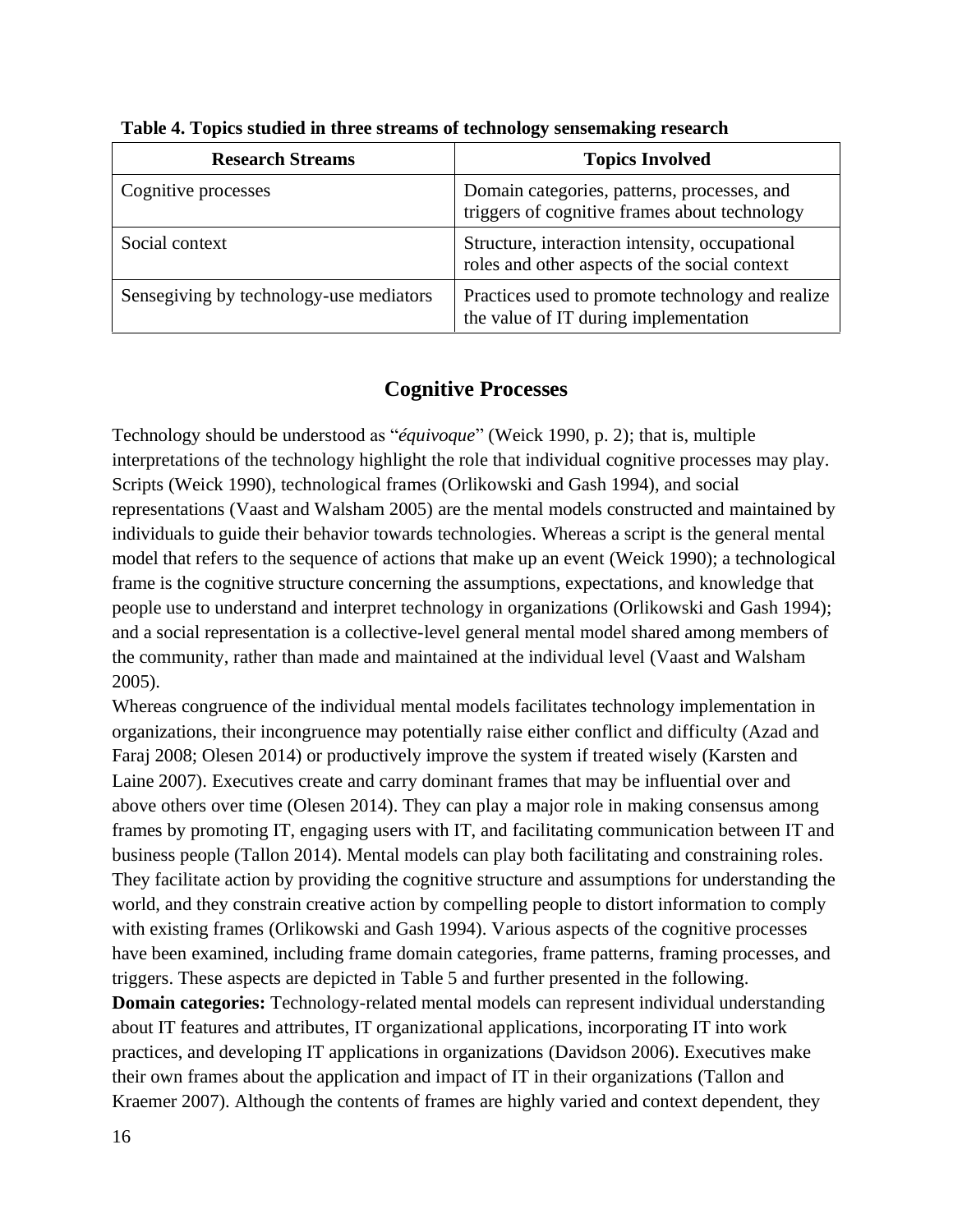mostly refer to one of the categories of frame domains. There are also technology-specific categories of frame content. For instance, frames related to GPS technology for taxi drivers may consider GPS technology as detector, navigator, explorer, or guardian; each refers to one aspect of the technology's application (Hou 2008; Hsiao et al. 2008). The structure of a frame is of equal, if not greater, importance than its content. Various aspects of frame structure include construction of arguments, the breadth of issues considered, and the rigidity of frames. Both the content and the structure of frames need to be taken into account when identifying and examining technology frames (Davidson 2006).

**Patterns:** Three patterns of technology sensemaking are variously important during different phases of technology use in organizations from training to technology routinization: pragmatic, romantic, and pessimistic symbolism (Prasad 1993). Pragmatic sensemaking understands technology as efficient, inevitable, and linked to organizational survival. Whereas pessimistic sensemaking of technology understands it as related to negative consequences like errors, physical hazards, and misuses, romantic sensemaking interprets technology in positive ways related to playfulness, fun, and intelligence.

| <b>Framing</b><br>aspects                | <b>Findings</b>                                                                                                                                                                                                                                                                                     | <b>References</b>                                                               |
|------------------------------------------|-----------------------------------------------------------------------------------------------------------------------------------------------------------------------------------------------------------------------------------------------------------------------------------------------------|---------------------------------------------------------------------------------|
| <b>Domain</b><br>categories of<br>frames | IT features and attributes<br>$\bullet$<br>IT organizational applications<br>Incorporating IT into work practices<br>Developing IT applications<br>$\bullet$                                                                                                                                        | (Davidson 2006;<br>Orlikowski and<br>Gash 1994)                                 |
| <b>Patterns of</b><br>frames             | Pragmatic<br>٠<br>Romantic<br>Pessimistic symbolism                                                                                                                                                                                                                                                 | (Prasad 1993)                                                                   |
| <b>Processes of</b><br>framing           | Individual level processes<br>$\bullet$<br>Initial adoption<br>$\circ$<br>Transitional adoption<br>$\circ$<br>Senselessness in post-adoption<br>$\circ$<br>Collective level processes<br>$\bullet$<br>Frame differentiation<br>$\Omega$<br>Frame adaptation<br>$\circ$<br>Frame stabilization<br>O  | (Azad and Faraj<br>2008; Hsiao et<br>al. 2008; Jensen<br>and Kjærgaard<br>2010) |
| <b>Triggers</b>                          | <b>Situational factors</b><br>$\bullet$<br>Novelty of the technology<br>$\circ$<br>Discrepancy between observation and expectation<br>$\circ$<br>Deliberative initiatives<br>$\circ$<br>Technological factors<br>$\bullet$<br>Core vs. tangential<br>$\circ$<br>Concrete vs. abstract<br>$\bigcirc$ | (Griffith 1999;<br>Hsiao et al.<br>2008)                                        |

<span id="page-17-0"></span>**Table 5. The cognitive aspect of technology sensemaking**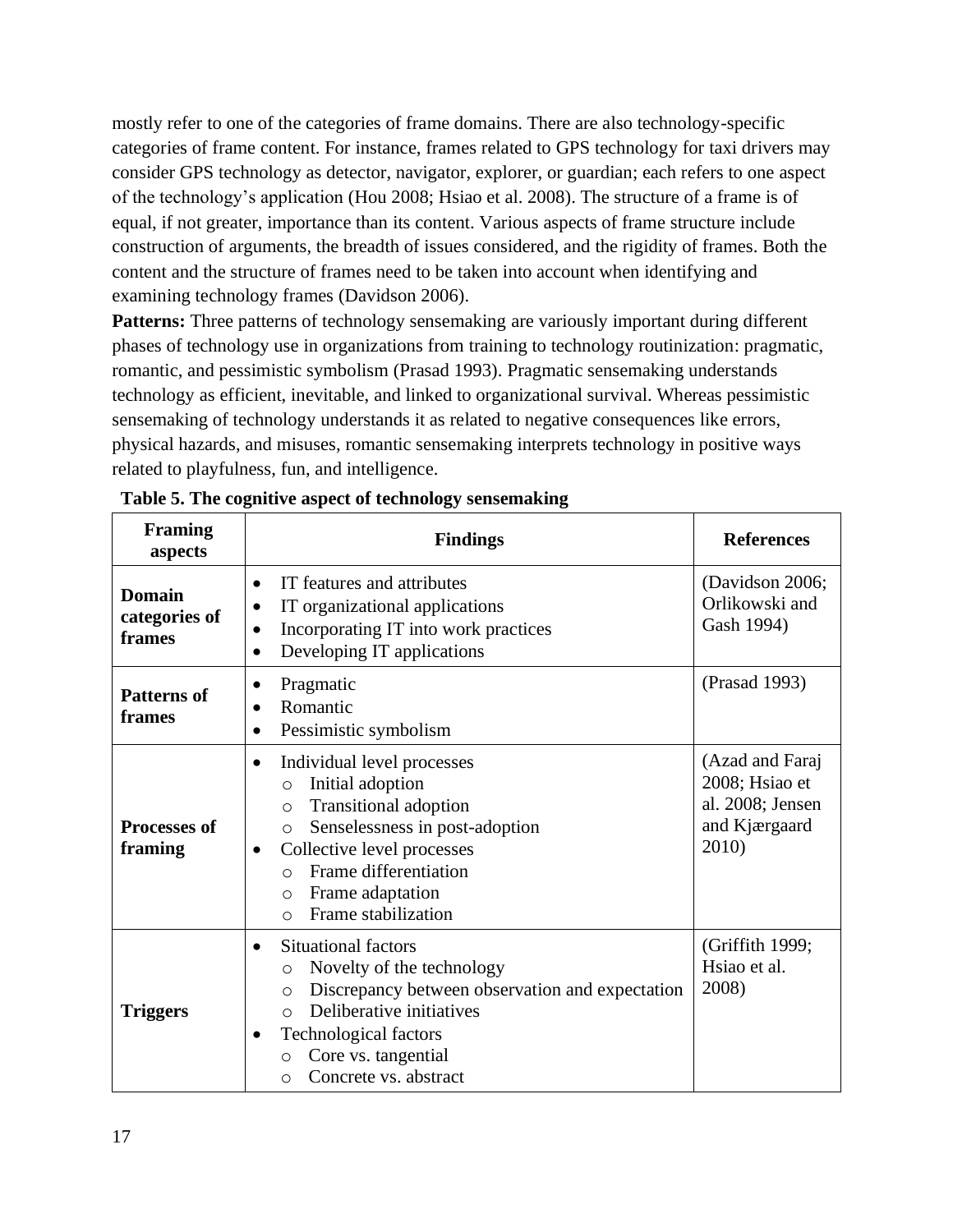**Framing processes:** Focusing on the framing processes rather than on the frames themselves enriches the understanding of the dynamics of technology sensemaking processes (Davidson 2006). While individual technology sensemaking is about making and maintaining frames, collective sensemaking is about making the diverse frames of individuals more congruent and less disparate. To make sense of technology, individual sensemakers go through the three phases of initial adoption, transitional adoption, and senselessness in post-adoption, that is, when the individual automatically follows the meanings and mental models already made (Hsiao et al. 2008). Studying the transitional phase, Zamani et al. (2013) explained how iPad users elaborate their initial frames, question the frames, compare, preserve, and reframe them. Consequently, users may change either their frames or the technology at hand by developing workarounds; otherwise, they may abandon the technology. During the transitional phase, professional identity plays a key role in shaping the meaning people attach to technology. People tend to construct meaning that is more consistent with their professional identity and practices (Jensen and Kjærgaard 2010; Svejvig and Jensen 2013). To collectively make sense of technology, groups of organizational stakeholders go through frame evolution processes in the three general phases of frame differentiation, frame adaptation, and frame stabilization that reconcile the competing frames into a truce frame, a stable frame on which the competing parties agree (Azad and Faraj 2008).

**Triggers:** The technology sensemaking process may be triggered by either situational or technological factors, especially the core and concrete features of the technology (Griffith 1999). The novelty of the technology or of any new feature may trigger the need for developing new related frames to understand and use the technology. Moreover, any discrepancy between observation and expectation leaves the individual unable to explain the situation and activates the sensemaking processes. In addition, deliberative initiatives would require sensemaking activities; this could happen when the individual is asked to decide about or use the technology (Hsiao et al. 2008).

#### **Social Context**

Besides the cognitive processes that construct and maintain individual frames, there are some characteristics of the social context that influence how people make sense of the technology in organizations. While the cognitive aspect of technology sensemaking focuses on the cognitive structures and patterns as the basis through which people make and ascribe meaning to technology, the social aspect focuses on the social factors that facilitate technology sensemaking (Gephart 2004).

The structure of the social context affects how people make sense of the technology. For instance, sex segregation influences the cognitive frames that people adopt to understand technology in organizations. The workers in male- or female-dominated occupational positions are prone to develop quite different understandings about a robot deployed in a hospital (Siino and Hinds 2005). The intensity of the social interactions between group members facilitates the congruence of the meaning they make about technology. For instance, technology frames of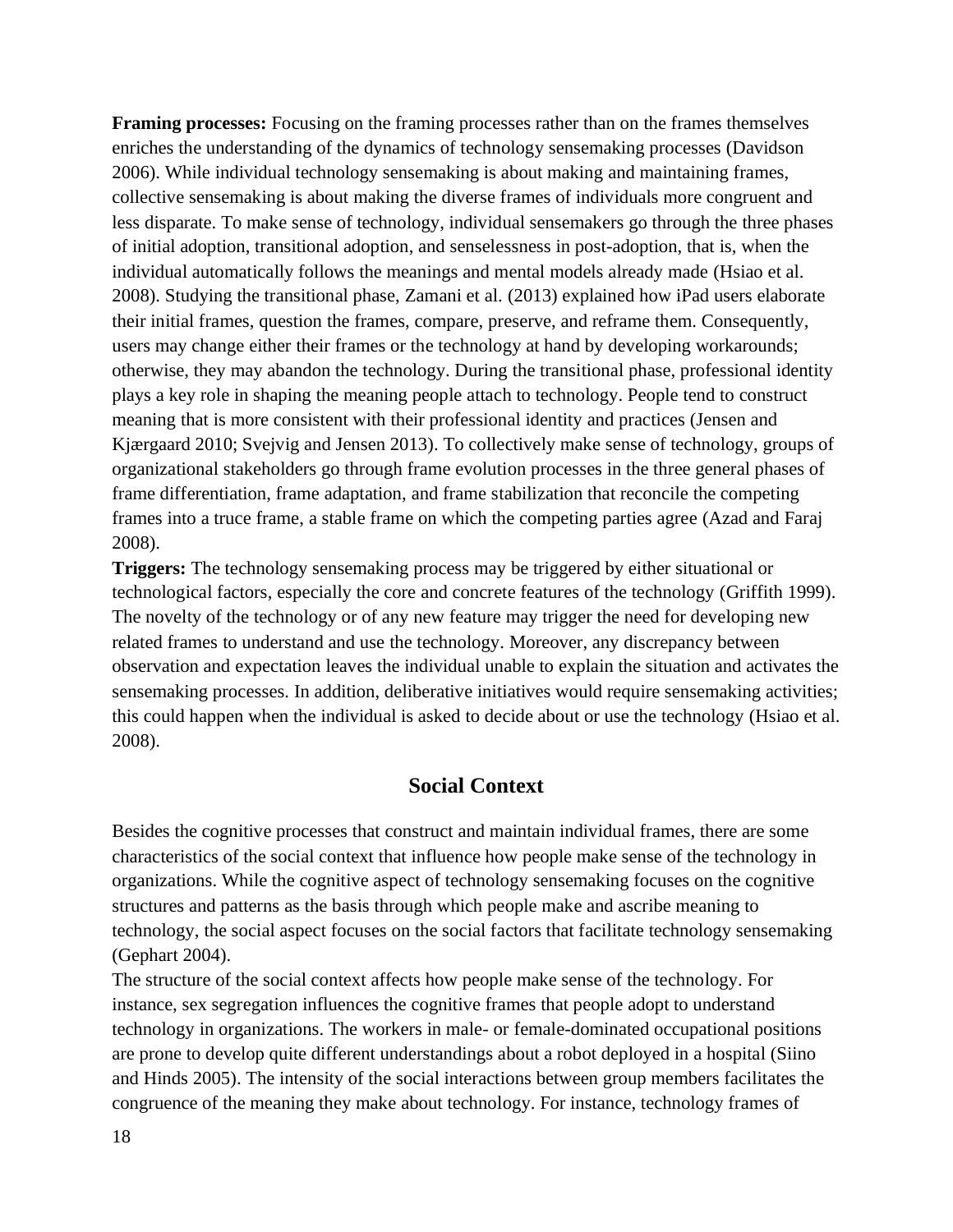different user groups towards an electronic patient record (EPR) system were mostly similar because of the high interaction between groups (Karsten and Laine 2007).

The social and occupational roles that people play influences how they ascribe meaning to IT phenomena (Siino and Hinds 2005). For instance, various occupational groups in a hospital make sense of information system security in different ways and develop representations indicative of their work context (Vaast 2007). Group belonging, social norms, power and influence are other social factors that affect technology sensemaking (Sneddon et al. 2009). People make sense of technology in such a way that their understanding does not conflict with the social norms and the meanings other members of the same group make. In addition, people tend to make the meanings that enhance their power position. Moreover, technology sensemaking of individuals is affected by the sensegiving activities of peers and powerful others. Such sensegiving activities are elaborated in the following section.

#### **Sensegiving by Technology-use Mediators**

After examining the cognitive and social aspects of sensemaking about technology, this section reviews the other side of sensemaking: sensegiving about technology. This is distinct from organizational sensegiving in that it focuses on concrete and objective technological features and functions that may further limit the sense being communicated by the sensegiver. Sensegiving activities are normally used by technology-use mediators, the individuals responsible for facilitating the adoption and adaptation of the new technology by users in the organization (Okamura et al. 1995). They use sensegiving to make sure the business value of IT is understood and realized by others in the organization (Gäre and Melin 2013).

Technology-use mediators employ various practices to influence user sensemaking by changing either the users' perceptions or the technology. While user-oriented practices focus on communicating the IT system and promoting use, the technology-oriented practices focus on adapting the system to fit the users and to easily communicate action possibilities to the users (Bansler and Havn 2006). The frames that technology mediators develop and the practices they employ could be different during various phases of the technological change (McDaniel Albritton 2010). While the main concern of mediators, in the initial phases, is to install the system and get people to use it, later they are more focused on guiding people to make the best use of the system. In other words, the mediators' practices change from technology-oriented ones to user-oriented ones during the later phases.

The stream of research reviewed in this section extends our understanding of organizational sensemaking to the sensemaking of technology. It delves into social and cognitive processes involved in making sense of technology and giving sense to their users. Synthesizing the two sections provides comprehensive understanding of the current state of literature on organizationtechnology sensemaking; it tells the story of what we know about how people make sense of organization-technology phenomena. However, in our reading of the literature, we have uncovered some important shortcomings in this body of research. In our extended discussion of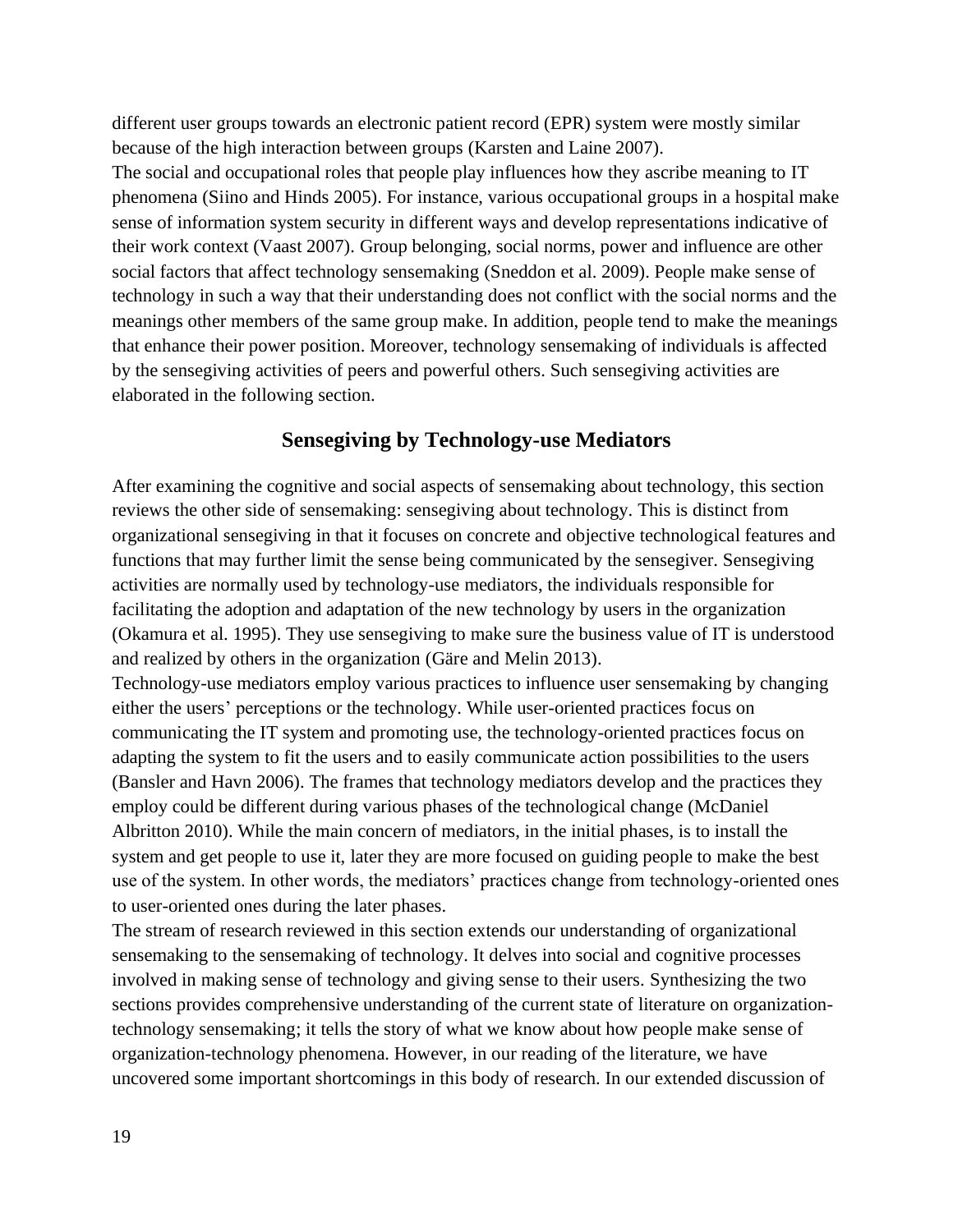the literature that follows, we highlight these and briefly suggest an alternative approach to address them in the future.

# **Discussion**

Organization-technology sensemaking research has employed social and cognitive perspectives to examine the question of why and how people understand organizational phenomena, including technology. From a cognitive point of view, people start sensemaking when they face something new or ambiguous; then they extract the salient cues, draw on related mental models, categorize the cues, and label them with the appropriate meaning. The meanings are stored in the form of mental models that are continuously revisited to reflect people's new experiences. The social perspective examines how people's sensemaking is influenced by their social resources, including their social interactions, culture, norms, and power relations. The notions of the collective mind, shared meaning, and consensus are central to the social aspect of the sensemaking processes.

In light of the current socio-cognitive understanding of the sensemaking phenomena, here we highlight three major shortcomings of the existing research. Next, we present the basics of an ecological approach that can potentially address some of these shortcomings. Finally, we discuss the potential implications of the ecological approach provided for research and for practice.

# **The Need for a Fresh Approach to Technology Sensemaking**

Whereas past research has looked into cognitive and social aspects of the technology sensemaking phenomenon, it has paid less attention to some other important aspects. Here, we highlight the lack of technology materiality, the neglect of the discovery aspect of perception, and the lack of action orientation across technology sensemaking research.

### **Lack of Technology Materiality**

Latour (1992, 2005) noted that the artifact is absent in most sociological explanations of everyday life. Whiteman and Cooper (2011, p. 892) affirmed that the organizational sensemaking research does not address the role of the "materiality of the natural world" in its explanations of the phenomenon. The same concern has been raised by many organizationtechnology scholars about the absence of the IT artifact in explanations of IT phenomena in organizations (Benbasat and Zmud 2003; Leonardi 2011; Orlikowski and Iacono 2001). This is a valid concern as well for technology sensemaking research, because there is barely any notion of technology materiality within the dominant socio-cognitive explanations of sensemaking processes.

Acknowledging this limitation, Griffith (1999) took the first steps to address the issue by examining how some characteristics of technology features would trigger the sensemaking processes. Her view recognizes the material artifact as a trigger of the sensemaking process; the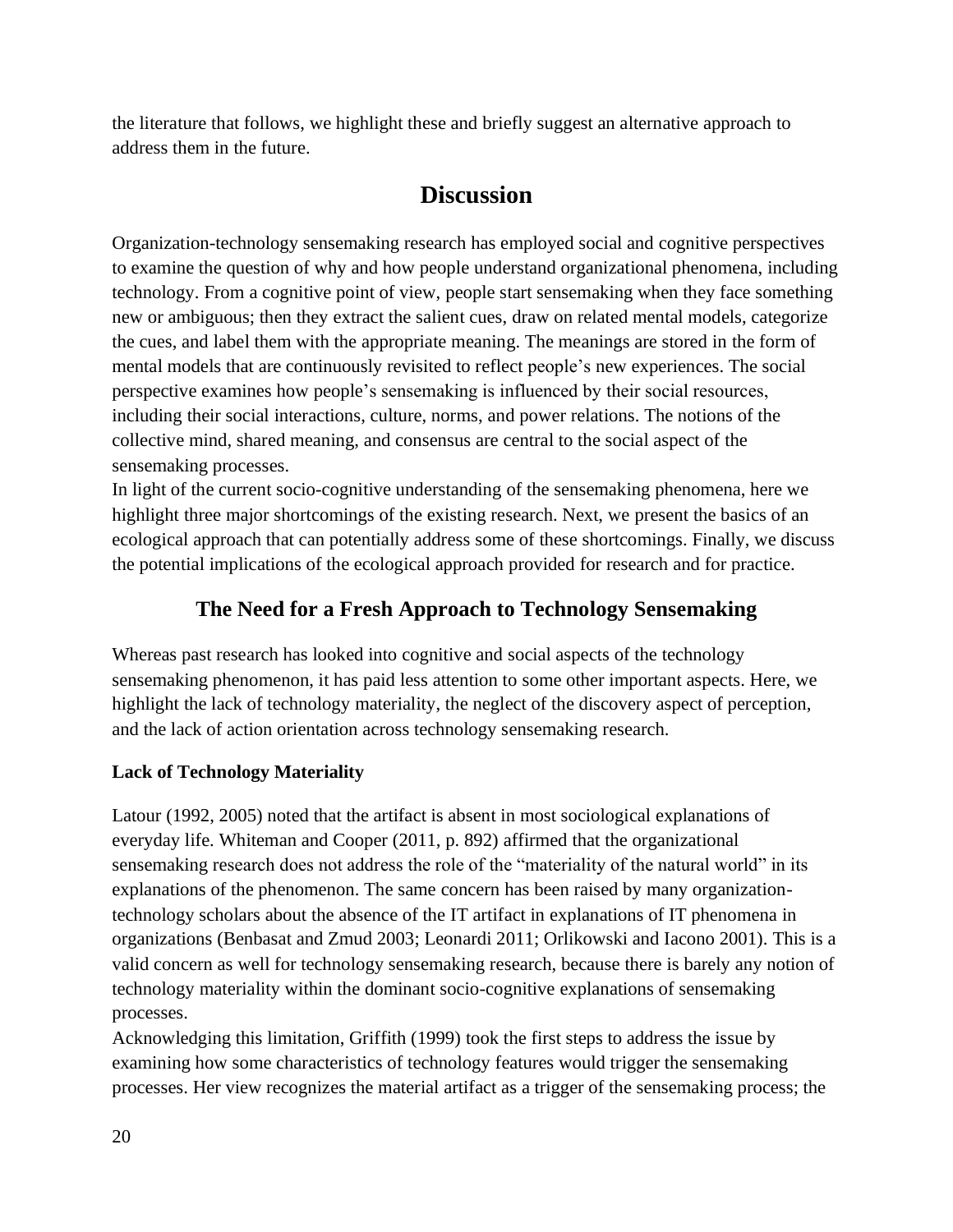more concrete and core the IT artifact is, the more probable it is to trigger sensemaking processes by the individual. However, she neglects the role that the material artifact may play in shaping the meaning people attach to the technology.

Crystalizing the role of the material artifact in sensemaking processes will contribute to both research and practice in a number of ways. First, it extends the current understanding of the sensemaking process by going over the social and cognitive processes of sensemaking and highlighting how "the matter" about which people make sense can influence their understanding of new technology. Second, it brings traditionally socio-cognitive IS sensemaking research closer to the HCI and usability research so that these two disciplines can fruitfully exchange and contribute ideas. While usability research focuses on how design features are perceived and used, the sensemaking research can contribute to HCI research by explaining the role of the artifact in users' sensemaking of new technology. Third, it provides technology design teams with insights on how design features influence users' understanding and then adaptation to technology. It links the material artifact, its form and its features to how users make sense of the artifact.

#### **Neglect of the Discovery Aspect of Perception**

The current social psychological approach to technology sensemaking has dominantly assumed that meaning is fully made rather than discovered. In other words, the meanings that people ascribe to their environment are invented within the human mind using individual cognitive structures through their social interaction with others. However, Weick argued that "perception *creates* as well as reacts to an environment" (1969, p. 39) and clarified the fact that "sensemaking is about authoring as well as interpretation, creation as well as discovery" (1995, p. 8).

Despite Weick's acknowledgement, the discovery aspect of perception has been mostly neglected. While we know much about how perception creates meaning, we know very little about how perception discovers the meaning already existing in the environment. This may be partly responsible for the lack of materiality in sensemaking inquiries that we mentioned in the previous point, because when the meaning is fully made within the individual's mind without anything out there to be discovered, there is no place for technology materiality to interfere with the process of meaning-making. For instance, the current perspective reveals that taxi drivers may perceive the GPS technology as either explorer or detector (Hou 2008; Hsiao et al. 2008). However, such a perspective neglects the fact that individual perception may refer to the specific material artifact discovered by an individual perceiver. The perception of the GPS system as explorer/detector may refer to the manual/automatic dispatching capabilities discovered by the taxi drivers.

Investigating the discovery aspect of user perception might have major implications for IS research and practice. First, it extends the dominant constructionist approach to user perception of technology to incorporate how some meaning is grasped as it already exists in the environment; it highlights the non-interpretive and more direct aspect of user perception. For instance, it highlights the fact that perceiving GPS technology as explorer of new customers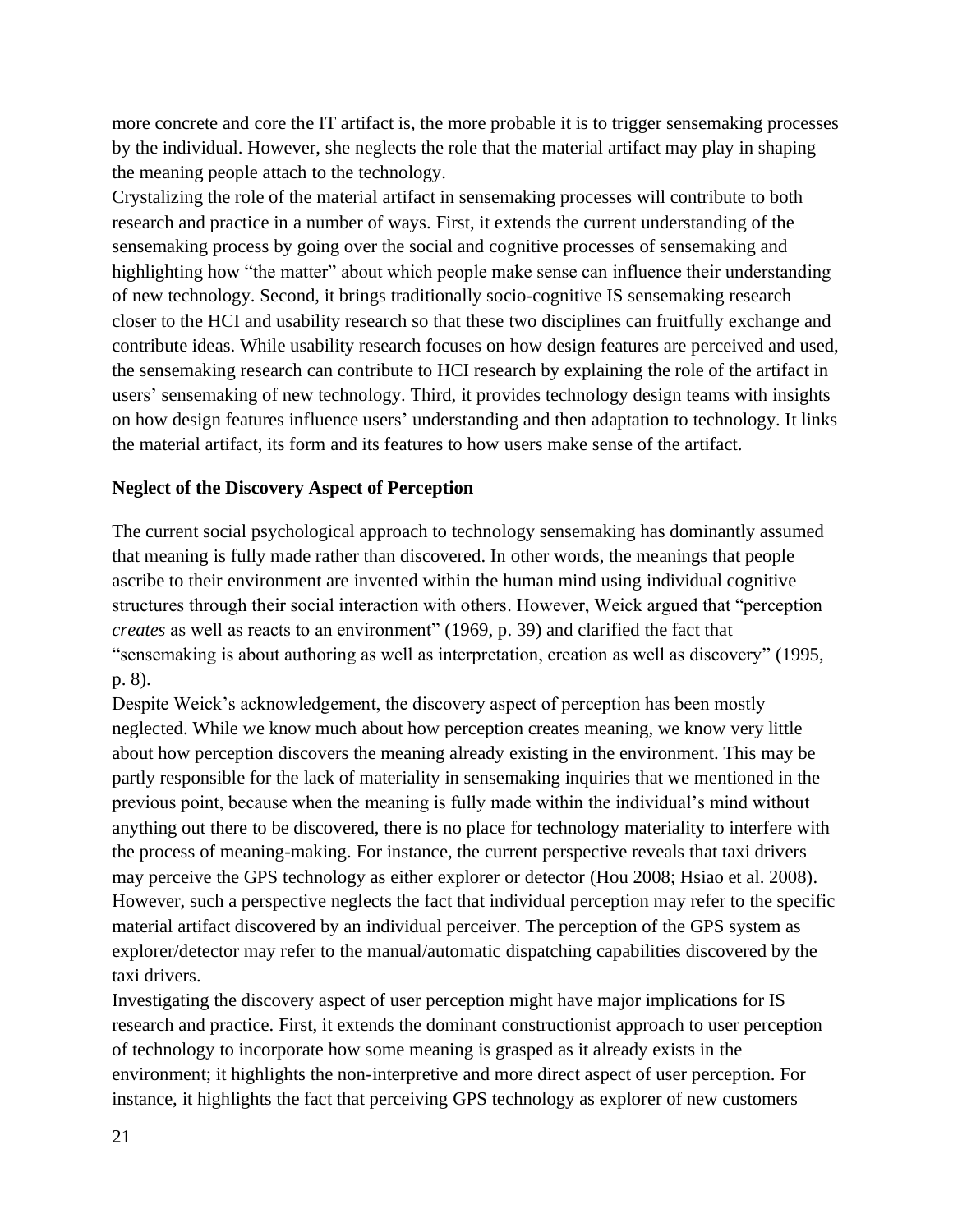partly reflects the capability of the manual dispatching feature to choose where to go and which customer to serve. This is part of the meaning already embedded in the GPS system and it takes the cab drivers some experimenting with the tool to discover such meaning. Second, investigating the discovery aspect of user perception facilitates the IS implementation processes by providing insights into which part of user perception could be constructed by technology mediators and which part is directly perceived from the technology itself. For the first part, mediators may focus on sensegiving and training activities, while for the second part they may focus on redesigning the technology features.

#### **Lack of Action Orientation**

Individuals' actions have a prominent position in Weick's account of the social psychology of organizing. To him, actions "provide the content for cognitions, and in the absence of action, cognitions are vacuous" (Weick 1969, p. 30). Action is the medium through which users grasp the discovery aspect of meaning, the meaning which is available in the environment. He believed that "too little attention has been paid to actions and too much to cognitions, plans, and beliefs" (Weick 1969, p. 30). Although he attested that action is an essential component of the sensemaking process (Weick 2000), its prominent role has been only marginally appreciated across sensemaking studies, as well as in other areas like IS use research (Barki et al. 2007). Actions are commonly examined in terms of activities and practices. Most technology sensemaking inquiries study how different understandings of technology enact specific practices (Hou 2008; Hsiao et al. 2008). Actions are seen as the product of sensemaking rather than as an antecedent. Although some sensegiving studies do study how the practices of a few sensegivers in an organization influence others' understanding of phenomena (Bansler and Havn 2006; McDaniel Albritton 2010), the question of how the actions of an individual or a group feed and influence the meaning they make has been mostly neglected.

Focusing on the role of users' actions in their sensemaking process will have various implications for IS research and practice. First, it extends the previous point regarding the focus on the discovery aspect of perception by explaining how the more direct part of meaning is actually discovered through user actions. Our understanding of the discovery aspect of user perception will never be complete unless we understand how it is discovered in action. Second, focusing on users' actions facilitates technology sensegiving practices of mediators by providing insights into what type of user actions should be encouraged to ease users' sensemaking of new technology. Moreover, it enlightens system design teams on what type of action should be supported by their design, so it facilitates users' sensemaking and meaning-discovery processes.

## **An Ecological Approach to Organization-Technology Sensemaking Research**

To address the shortcomings of the current research, we propose an ecological approach that goes beyond the socio-cognitive understanding of sensemaking by linking the individual understanding of technology to the technological setting to which the individual adapts. It takes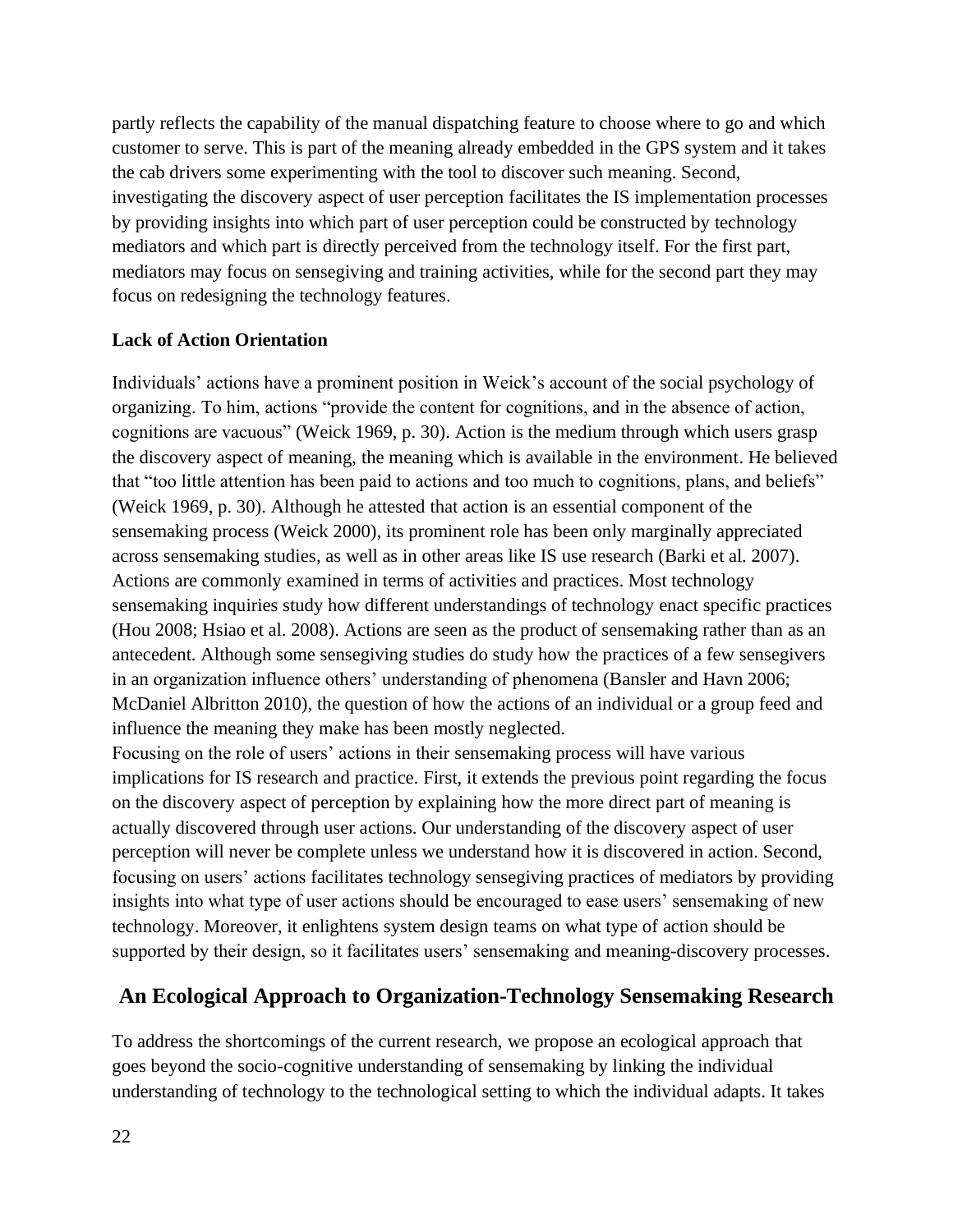the meaning out of the black-box of the individual mind and links it to the unique relationship between the individual and the specific technological setting to which he or she adapts.

#### **An Ecological Approach: What and Why?**

Ecological psychology augments traditional cognitive psychology with an alternative explanation of human behavior more consistent with Darwin's theory of evolution. The founders of the ecological school believed that the evolutionary theory provided a better understanding of how species adapt themselves to their environment and compete for survival. This adaptive understanding of human behavior required revision of dominant cognitive psychology, which seemed limited in its ability to explain the role that the environment plays in shaping human behavior (Heft 1996).

Gibson (1986) re-examined human perception from an evolutionary theory perspective and came up with the ecological approach to perception that focuses on *interrelatedness* of natural entities as its defining idea. Consistent with evolutionary theory, this approach is mainly concerned with the *adaptive fit* between an individual and the environment. To be ecological, a theory should not only take *adaptation* as its central theme, but also keep its focus on the *environmental conditions* to which the species has adapted; such an environmental focus is both *relational* and *reciprocal*  (Heft 1996). An individual's ecological niche comprises those features of the environment that bear a functional relationship to the individual. The ecological approach considers human behavior as purposive goal-directed actions carried out in relation to an individual's niche. Individuals perceive their niche through detection of perceptual information that specifies the functional properties of the environmental features relative to the individual (Heft 1996). From the ecological point of view, perception is always linked to action, and the intertwinement of the two facilitates the selection and adaptation processes of species in the environment. To explain this intertwinement and provide the link between perception and action, Gibson (1977) coined the notion of "affordance" to refer to the action-related perception of the environment and to establish the foundation for the theory of affordances. For Gibson (1986), an affordance is a possibility for action provided to the individual by its niche, and it is the building block of human perception. From this perspective, what people perceive when looking at their environment is not its substantive qualities and properties, but the action possibilities the environment provides in relation to the individual perceiver. For instance, when taxi drivers look at the extended screen of the GPS system, what they perceive is not the glassy window but the capability to provide the navigation information and obtain the touch input. However, such action possibilities are relational to individuals in the sense that the GPS screen may not mean the same thing to drivers as to passengers.

It is very important to differentiate ecological direct perception from cognitive indirect perception. From the ecological point of view, affordances are not perceived indirectly through cognitive processes, but directly through the information that exists within the environment. In other words, meaning is not invented in the individual's mind, but it is there within the environment and explored directly by the perceiver (Costall 1995; Gibson 1982; Greeno 1994;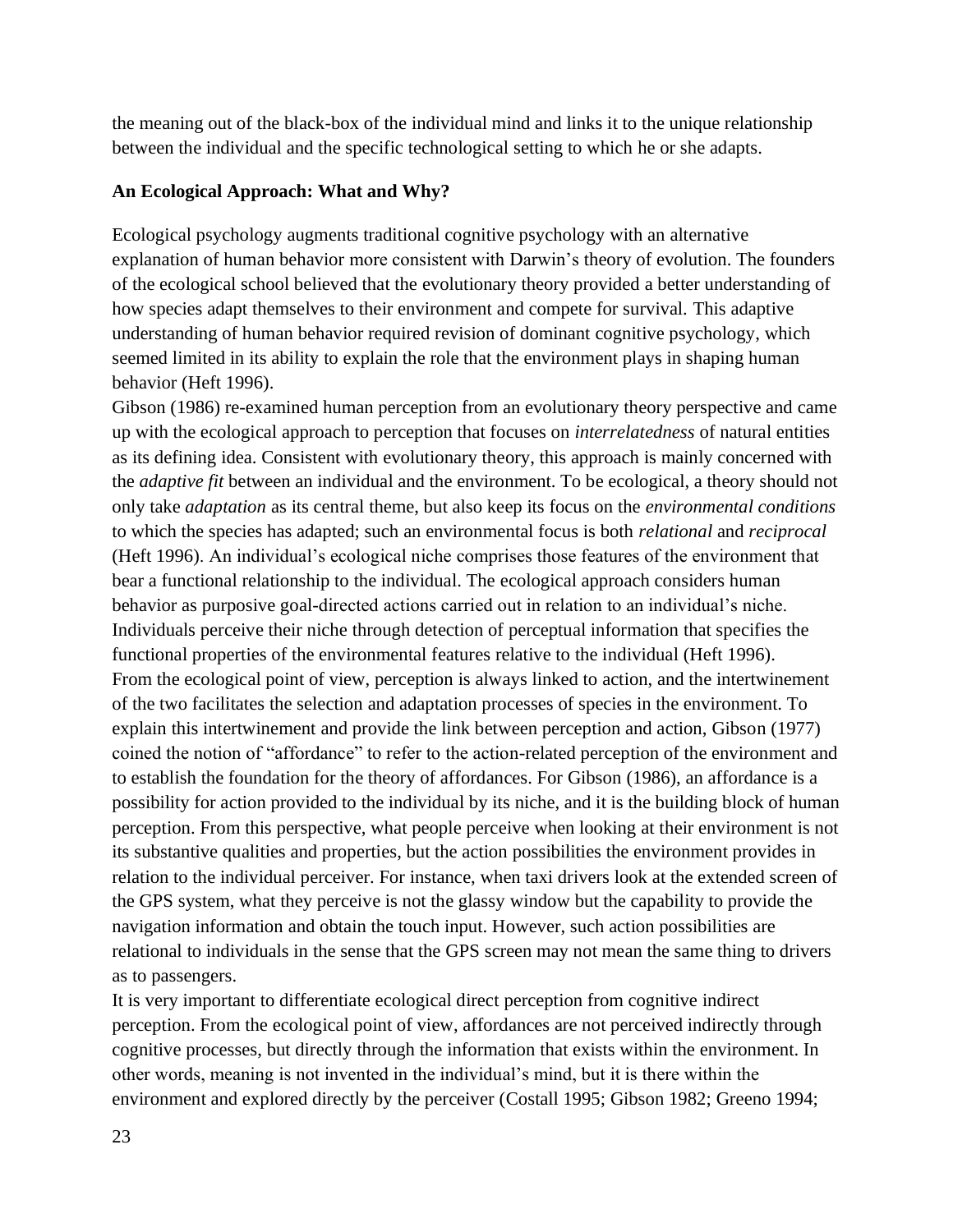Heft 1996; Turvey 1992). Therefore, perception of affordances, in the ecological sense, is different from the cognitive perception that dominates the sensemaking research. However, highlighting the direct aspect of perception does not diminish the role that cognition plays in human perception; rather, it complements it. The direct and indirect ways are two aspects of perception, and cognition starts right after direct perception ends (Michaels et al. 2001). That is, people make inferences and build mental categories and models based on what they initially discover directly about the affordances of their niche. In this article, to lay the groundwork for the ecological approach to sensemaking, we use the terms "perception", "exploration", "discovery", and "learning" of affordances interchangeably to refer to the direct perception of affordances. This is conceptually different from the normal, traditional use of the term "perception" in the cognitive sensemaking and IS literature.

From an ecological point of view, when individuals make sense about a new technology, they perceive the affordances provided to them by the IT artifact and its features. That is, they discover the action possibilities available to them rather than make new meaning cognitively to rationalize the new technology. Individuals' affordance perception is related to the technological niche to which they adapt. Technological niche is the specific combination of the technological resources to which the individuals adapt; it refers to the combination of technology features that the individuals use to accomplish their tasks. Individuals with the same technological niche are considered to be members of the same user species. User species adapt to similar technological resources and perceive the technology affordances in similar ways. Moreover, over time, members of the same species develop some common characteristics and conventions that enable them to optimize their use of the resources available in their niche.

For example, consider the ProjectWeb system used by Jean and Maria as described in the introduction. From an ecological perspective, Jean and Maria could be representatives of two user species that understand and adapt to ProjectWeb in different ways. Members of the user species represented by Jean understand the system as a broadcast medium for one-way communication of information. They probably adapt to those features of the system that allow them to post notes, announcements, and such. Moreover, they may develop and share the knowhow for creating shortcuts to such features. In contrast, Maria would represent the user species whose members understand ProjectWeb as a groupware medium that lets them communicate and collaborate on various topics. Accordingly, they would adapt to certain features for two-way communication, file sharing, commenting, and such. In addition, they would develop and share the know-how for setting the notification capability so they would be notified when new messages come in or new files are shared with them; they may even develop higher teamwork skills compared to the other species represented by Jean. Such an ecological understanding of user adaptation to ProjectWeb links the user sensemaking of ProjectWeb (broadcast vs. groupware medium) to their adaptation to certain features of the technology and the characteristics they develop to optimize their use of certain features of the system. We believe that an ecological approach to human perception has the potential to address the less developed aspects of technology sensemaking and further our understanding of the phenomenon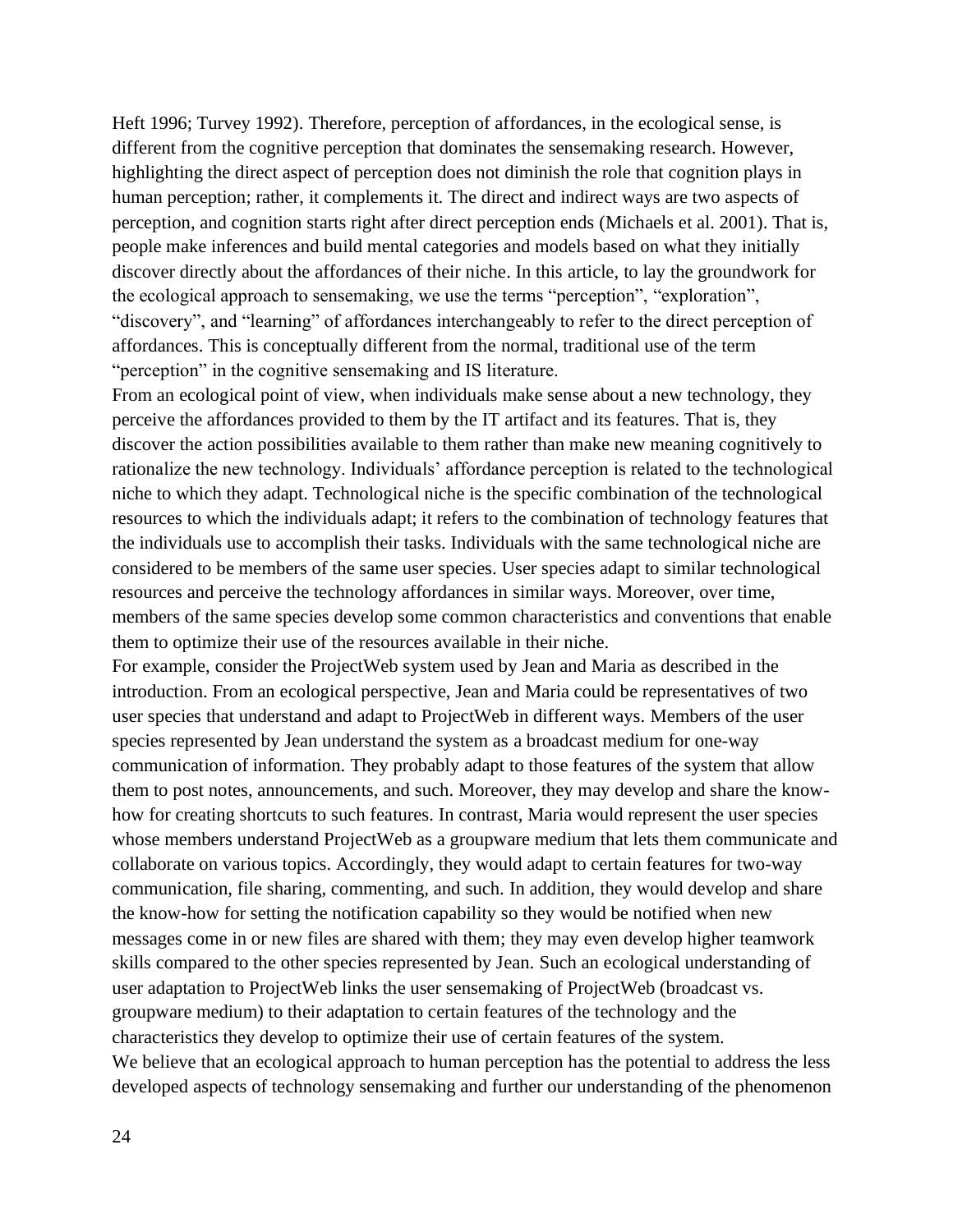in multiple ways. First, the ecological view depicts an affordance-based relational human perception, rather than a frame-based cognitive one. Affordance-based human perception accounts for the materiality of technology, but not in terms of its absolute features. Materiality of technology is captured by the technological niche that provides relational affordances. The ecological approach explains various sensemakings and adaptations of the same technology not through cognitive models and different interpretations of technology, but through using multiple affordances provided by their niche (Mansour et al. 2013). In other words, people make different meanings about the same technology partly because they adapt to various niches that provide them with multiple and different affordances. This could offer one answer to the many calls for reviving the role of technology materiality in technology and sensemaking research (Leonardi et al. 2012; Orlikowski 2010; Robey et al. 2013).

Second, the central notion of direct perception appreciates the discovery aspect of perception. While the cognitive approach focuses on the meaning made in an individual mind through developing and maintaining mental models, the proposed ecological approach focuses on the less subjective aspect of the meaning discovered from the existing relationship between the individual and their ecological niche. Such an approach highlights the less examined discovery aspect of sensemaking.

Last, the ecological approach provides an adaptive view of human behavior in which perception and action are always tied to each other. Action and perception feed each other: people perceive while they are acting, and they act on the basis of what they perceive. Perception and action are intertwined in a way that one cannot be studied without considering the other (Michaels 2000). Conceptualizing human perception in terms of affordances, the ecological approach provides an action-oriented view of perception and facilitates examination of the link between action and perception.

Beyond being simply a new approach to considering IT sensemaking, the ecological approach we present here involves a fundamental epistemological shift. In particular, we proceed to explain how the ecological approach is consistent with a critical realist epistemology, in contrast to the structurationalist mindset of most existing sensemaking research.

#### **Shifting from Structuration to Critical Realism**

The existing cognitive approach to sensemaking explains well how new technology brings consequences through structuration. It highlights the memory traces and technological practices that are stored and restored in the form of mental models and structures that not only construct future technology use and action, but also are constructed and reconstructed continuously throughout the sensemaking processes. However, the structurational approach is limited in explaining the role of the material artifact (Jones and Karsten 2008; Orlikowski 2005; Orlikowski and Iacono 2001; Rose et al. 2005). The Structurational Model of Technology (Orlikowski 1992) and Adaptive Structuration Theory (DeSanctis and Poole 1994) were among the early efforts to adapt Giddens' Structuration Theory (Giddens 1984) to the study of IT phenomena. However, they both faced many criticisms for deviating from the essence of their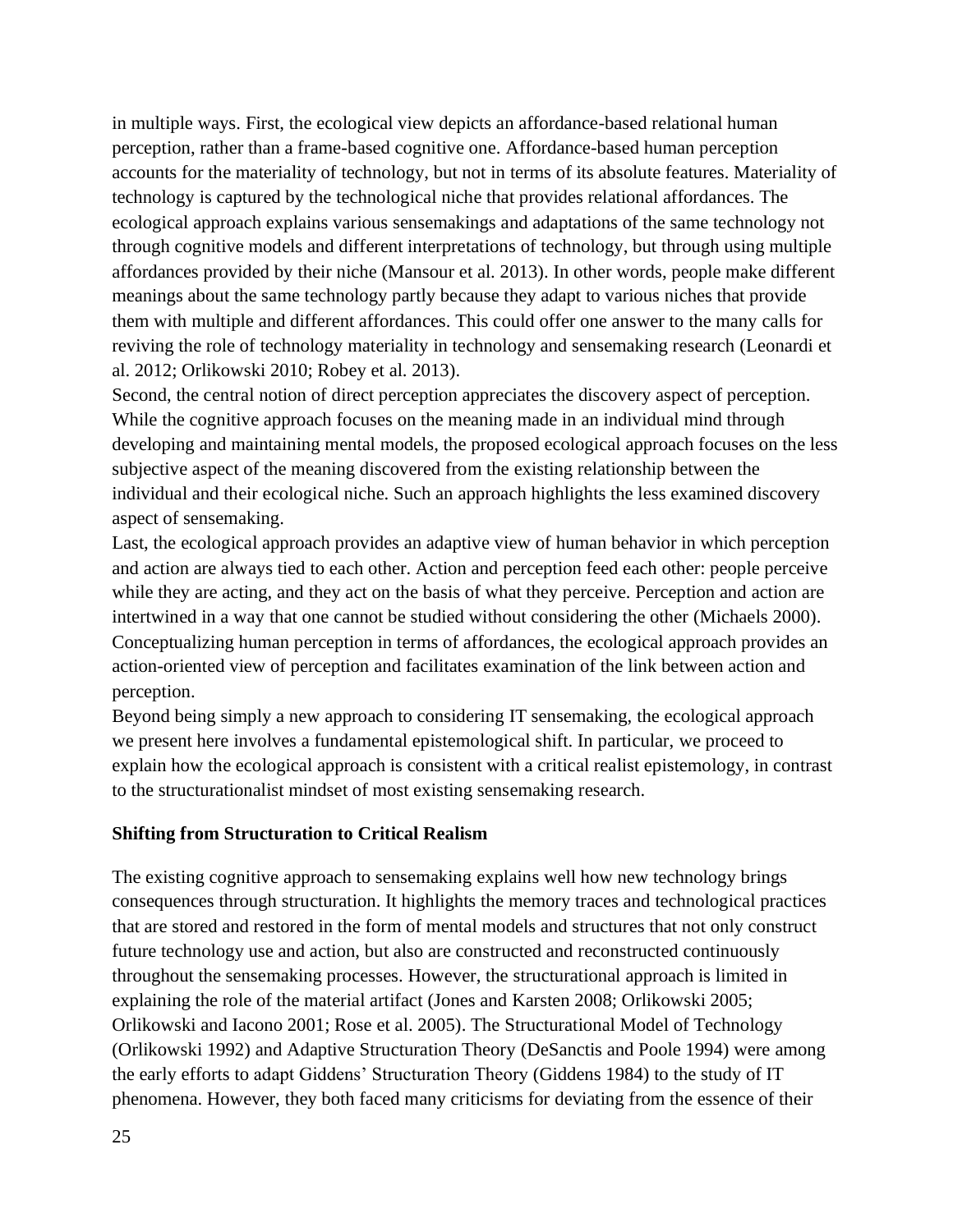origin because they assumed embedded structure into the IT artifact. From the structurational point of view, structures are emergent, and they are continuously reconstructed through individual practices; therefore, the user has the sole agency (i.e. denying any agency for the IT artifact), and the practices they employ construct emergent structures. As a result, technology is nothing but the product of user practices. Such an approach makes it difficult to capture the role that the material artifact plays in shaping technological consequences.

Due to the insufficient treatment of the material artifact in explaining IT phenomena, there have been numerous calls for alternative approaches to address this shortcoming in IS research. There is a growing literature on the critical realist approach to studying IT phenomena (Collier 1994; Khoo and Robey 2007; Markus and Silver 2008; Mingers 2004; Mingers et al. 2013; Smith 2006). Critical realism can offer a shift from the Giddens' emergent structures to embrace the real structures that are consequential to organizations (Dobson 2001). Markus and Silver (2008) suggested that Adaptive Structuration Theory is more aligned with critical realist thinking than with Giddens' structuration: "the premise of [Adaptive Structuration Theory] that technology can be *a contributing* cause (though rarely, if ever, the sole cause) of patterns of IT use and consequences is much closer to the critical realist position than to those of positivism, interpretivism, or postmodern theories such as Giddens' theory of structuration" (p. 613). Critical realism takes the ontological position that admits the existence of realities independent of human knowledge. Such realities comprise mechanisms and structures with enduring properties (real) that have the potential to produce events (actual), some of which may be observed (empirical), thus providing a three-level ontological stratification of real-actual-empirical (Anderson 2011; Mingers 2004).

The ecological approach supports a critical realistic understanding of the IT phenomenon in various ways. First, the ecological approach is consistent with the three-level stratification of real-actual-empirical provided by critical realism (Volkoff and Strong 2013). The meanings that people explore, that is, the affordances provided to people, are real and exist independently of the individual's perception—this corresponds to the real level. However, the affordances may or may not come to individual attention and perception. People adapt to their specific niche and actualize the related affordances. The individual goals, the range of availability and the amount of effort needed to actualize affordances could influence individual choices for actualizing affordances (Bernhard et al. 2013). The individual's niche is the domain of the actualities. This refers to what critical realism calls the actual level. The real affordances are potentials that may or may not come to the actual level. Moreover, even though many affordances may be unconsciously actualized, an individual may perhaps observe only a subset of the actualized affordances. The empirical level of critical realism refers to subset of actualized affordances that have been observed.

A second way that the ecological approach is consistent with critical realism is its support for the idea of generative mechanisms as the core structures that bring about technological consequences in organizations (Dobson et al. 2013). Generative mechanisms are the real "causal structures that generate observable events" (Henfridsson and Bygstad 2013, p. 911). While cognitively made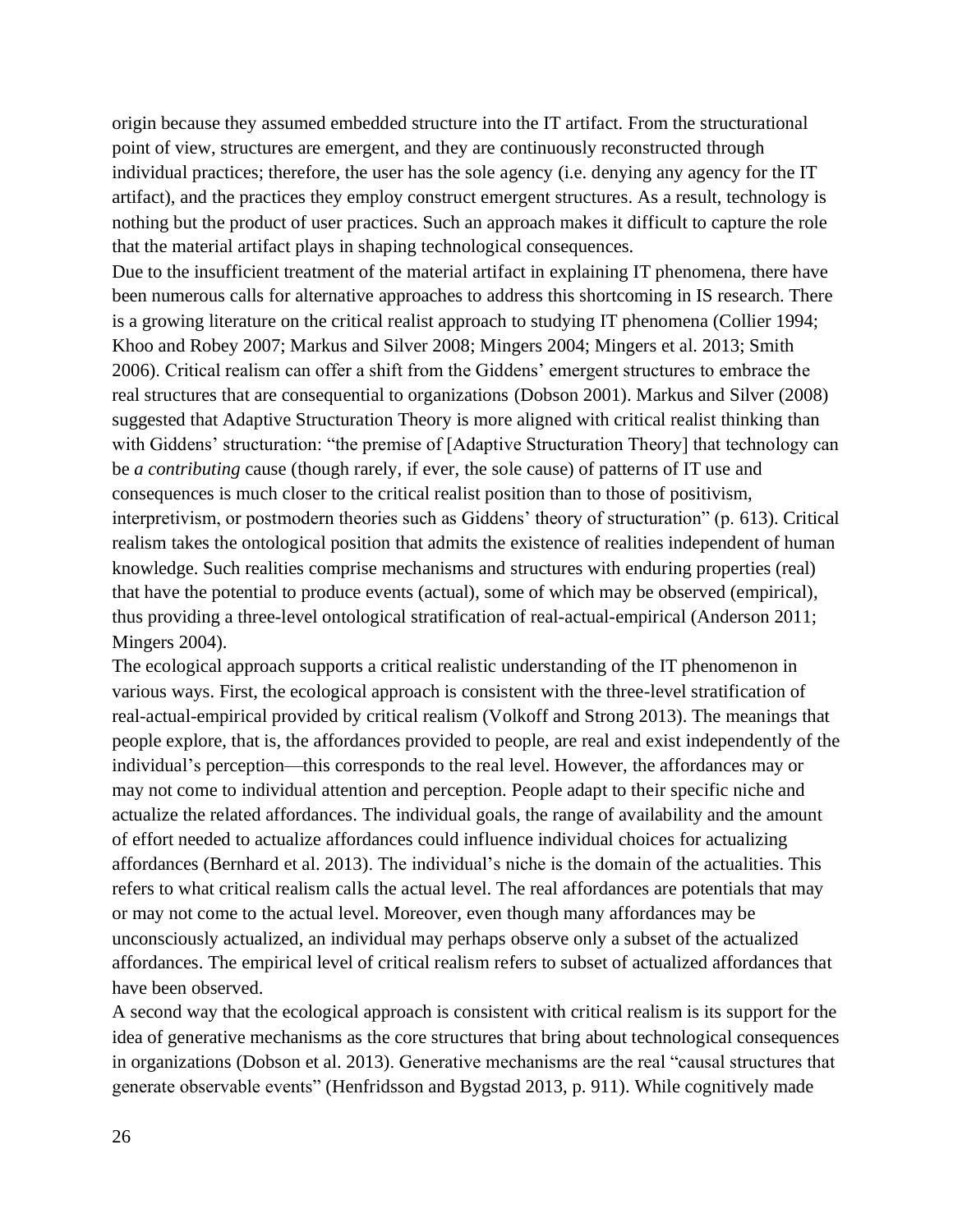meanings from cognitive sensemaking processes do not provide an adequate understanding of these causal structures that produce consequences, the ecological approach provides the affordances that could serve as the building blocks of the generative mechanisms (Volkoff and Strong 2013). Examining various adaptations, niches, species, and configurations of the affordances actualized by each species could reveal the mechanisms that bring about specific results for each species. Next, we follow this discussion with some of the potential implications of the ecological approach.

## **Potential Implications of the Ecological Approach**

The ecological approach provides fruitful insights about the non-cognitive aspect of the sensemaking processes that could feed critical realist inquiries of IT phenomena in organizations. It relates the various understandings of a technology to its technological setting and ecosystem, rather than to variations in interpretations; concepts like affordances, technological niches and user species facilitate this link between perception and the IT artifact. Exploring this relationship through an ecological lens has multiple potential implications for both research and practice, as is discussed in what follows.

#### **Potential Implications for Research**

For research, the most prominent contribution of this study is to synthesize the current knowledge about how people come to varied understandings of organization-technology phenomena and to identify the shortcomings in our knowledge. In addition, this study takes the first steps towards providing an alternative approach to address some of those shortcomings. While the current approaches answer the question through the different mental models and knowledge structures that users have in mind about technology and the world (Davidson 2006; Orlikowski and Gash 1994; Vaast 2007; Weick 1990), the ecological approach presented here complements the traditional approaches by highlighting the point that the varied understandings of technology are supported by different aspects of a technology and of an individual. In other words, people come to different understandings through the different relationships they hold with various aspects of the IT artifact. The ecological approach brings the user's understanding of technology out of the black-box of the individual mind and relates it to the IT artifact and to the relationship between the artifact and the user. This is in line with many calls for reviving the role of the IT artifact in organization-technology research (Benbasat and Zmud 2003; Leonardi et al. 2012; Leonardi and Barley 2010; Orlikowski and Iacono 2001).

Action has always been closely related to individual perception (Weick et al. 2005). The dominant cognitive approach for the most part examines one side of this relationship, that is, how perceptions and beliefs influence intention and action, and how individual sensemaking affects user practices. The ecological approach highlights the role that individual action plays in shaping individual understanding of technology. In other words, while the dominant approach focuses on the effects of perception on action, the ecological approach focuses on the effects of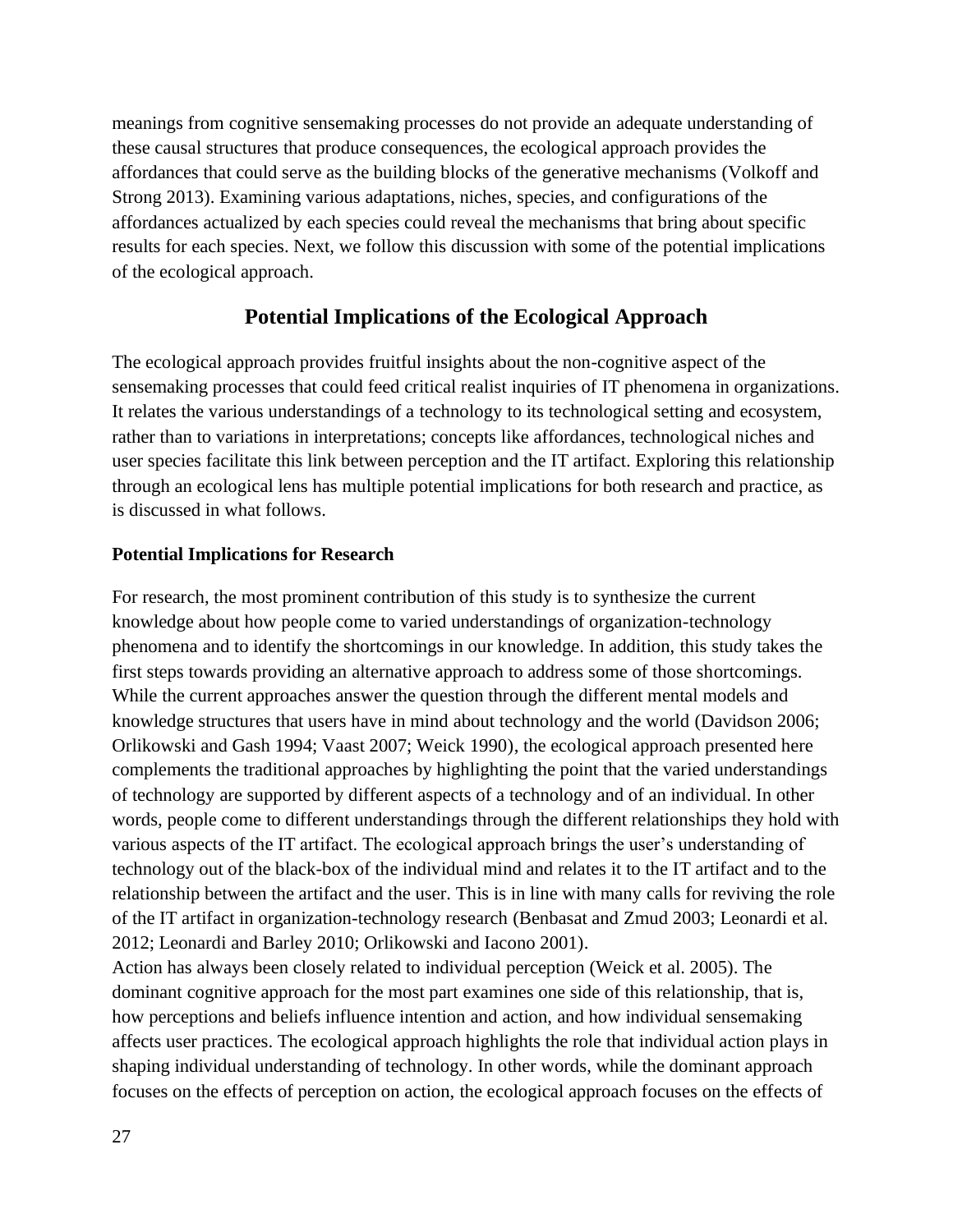action on the perception of new technology and how action facilitates sensemaking. It looks into the black-box of the "enactment" phase of sensemaking processes by examining the "exploratory behavior" people employ to extract the meaning that is specifically appropriate to them. Since users act upon the IT artifact and the actions need to be supported by the artifact, any insights about the role of action in shaping perceptions could inform the role of the artifact in perception as well.

For IS researchers, the ecological approach provides a framework to better explain IT adoption by depicting the relationship between user, IT artifact, and action. The concepts and theories developed in these fields enable scholars to explore and explain the relationship between these three elements. The technological niche captures the artifact in relation to the user group that is adapted to it. User species identify users in relation to the artifacts they use. Affordance presents the unique capabilities provided to each niche-species group; it shifts the focus from either artifact or user to the relationship between the two. For instance, {self-identifying citation} investigates the adoption of a learning management system by students by examining the relationship between users' sensemaking of the system and their use of system features in action. Such an approach could extend beyond the sensemaking research to explain how user species evolve and transform the technological niche to which they adapt, and provide the trends in adaptive behaviors over time.

#### **Potential Implications for Practice**

The suggested ecological approach has important potential implications for two groups of IS practitioners: business managers and technology developers. As described in the previous section, this approach identifies the various *understandings of the technology* in relation to some characteristics of the *users* and the *IT artifact*; it also identifies the *conventions* that users may develop to optimize their use of the available resources. This approach facilitates understanding of how varied sensemaking results in *organizational consequences* (see [Table 6\)](#page-29-0). To explain the practical implications for managers and technology developers, we consider the case of the GPS dispatch system introduced to taxi drivers (Hsiao et al. 2008) discussed earlier. As represented in [Table 6,](#page-29-0) the ecological approach could identify the two user species who adapt to different technological niches as those who understand the GPS system as either "explorer" or "detector". One differentiating aspect of their niche could be the manual/automatic modes of dispatching. While the explorers adapt to the manual mode, the detectors adapt to the automatic mode of dispatching. Moreover, the two species may be differentiated on some personal user characteristics. While explorers are risk-takers, the detectors are less prone to take risks. Furthermore, the members of each user species develop and share specific traits or conventions that could optimize the exploitation of their respective technological niches. In this case, the explorers develop the habit of identifying and sharing the hot-spots to be able to hunt for new customers using the manual mode. Moreover, the detectors could allocate and respect geographical territories for each driver to detect and serve the booked customers.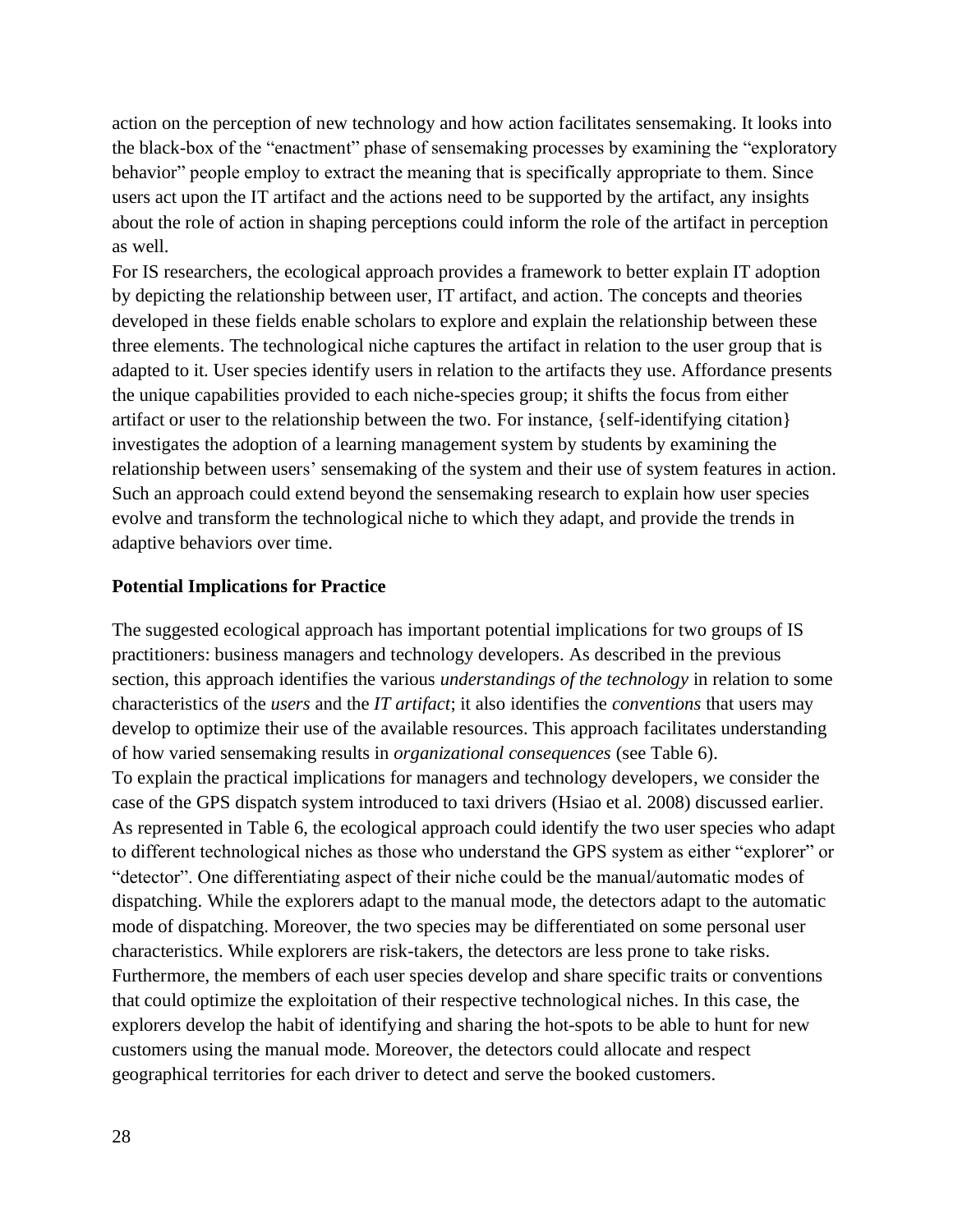| Understanding<br>$GPS$ as $\ldots$ | Technological<br>aspect    | Individual<br>aspect | Practice<br>conventions<br>developed        | Organizational<br>consequence   |
|------------------------------------|----------------------------|----------------------|---------------------------------------------|---------------------------------|
| <b>Detector</b>                    | Automatic<br>dispatch mode | Risk-averse          | Allocating and<br>respecting<br>territories | Retaining existing<br>customers |
| <b>Explorer</b>                    | Manual dispatch<br>mode    | Risk-taker           | Identifying and<br>sharing hot-spots        | Attracting new<br>customers     |

<span id="page-29-0"></span>**Table 6. The technology and individual aspects of drivers' understandings of GPS system**

For business managers, such insight about different understandings that drivers have about GPS technology and how they are related to the technology and to individual aspects would be very useful in their sensegiving practices if they need to promote specific understandings and demote others. If the company focuses on attracting new customers, then it prefers explorer drivers; thus, it would promote the manual mode, employ risk-taking drivers and facilitate sharing the explorer conventions. If the company prefers a portfolio of both explorers and detectors, it would promote the manual mode of the GPS system to risk-takers and the automatic mode to conservative drivers. However, the technological niche of the explorers and the detectors could include more than the single aspect of manual/automatic dispatch mode. Such an ecological understanding of user species and their technological and individual aspects helps managers in pursuing their strategic goals.

For technology developers, the ecological approach could provide insights for improving the design of current technologies. Realizing which aspects of the IT artifact support the specific understandings of a technology would enable technology developers to design the technology in a coherent way that better supports those understandings. For instance, the technological niche to which the explorer drivers adapt may include various dimensions including the manual dispatching mode and customer profile browser. Having such knowledge, the designers may decide to incorporate the profile browser feature as highly visible and accessible in the manual mode, while it might be less visible and hence less distracting in the automatic mode. In addition, since explorers need multi-tasking abilities, designers could ease multi-tasking by enlarging the text and the map on the screen, or adding text-to-speech capabilities or speech recognition to allow the drivers to talk with the GPS system. The availability of such capabilities would be more visible and accessible on the manual mode. Moreover, the designers could improve the GPS system by facilitating and supporting the conventions that the explorers have already developed; they could facilitate marking and sharing the hot-spots under the manual mode. These are examples of the kind of insights that the current cognitive approach to sensemaking has been ill-suited to provide.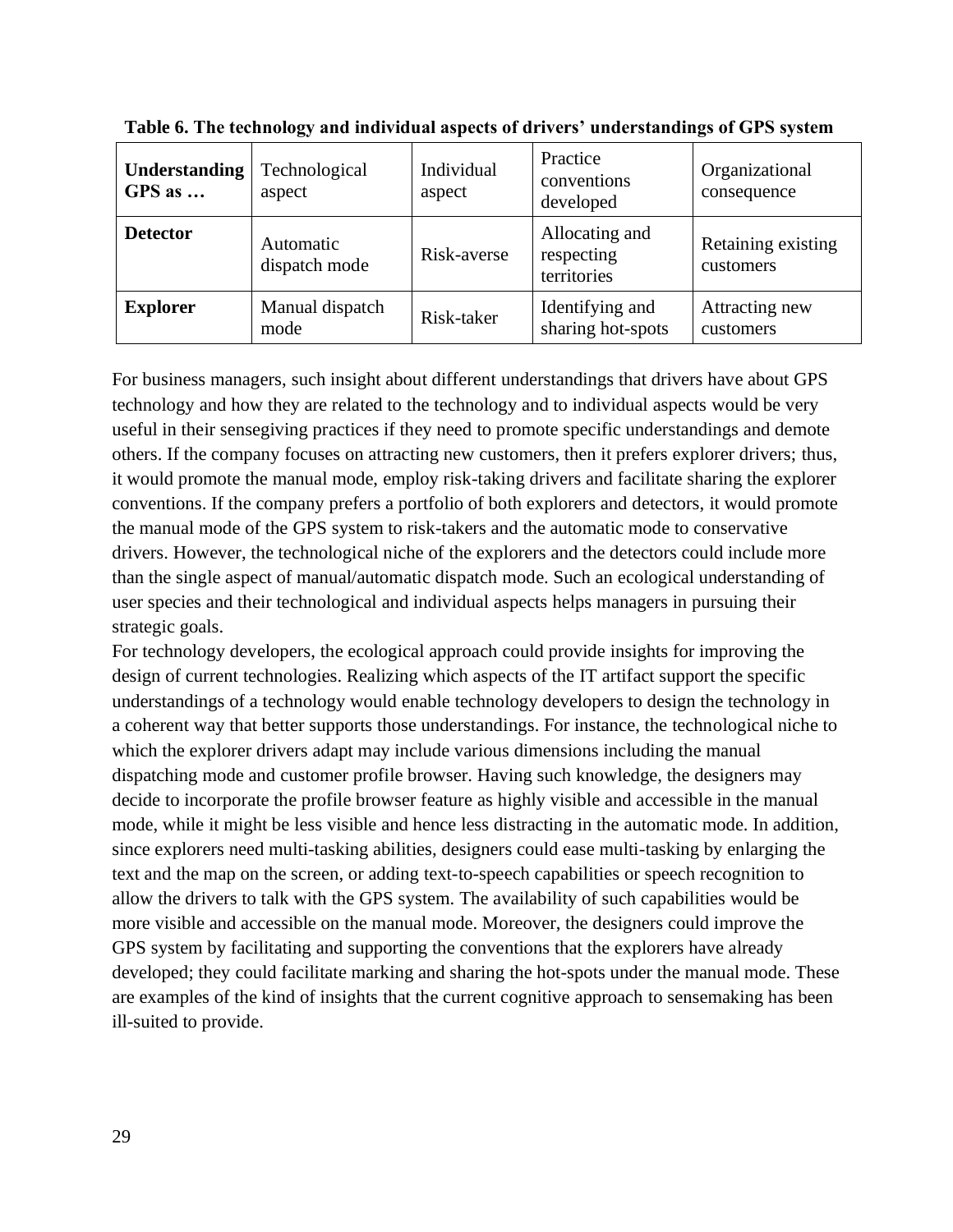# **Conclusion**

This article presents a critical review that synthesizes the current research on organizationtechnology sensemaking. Although not a "systematic literature review", it did follow a systematic process as described in the appendix. It identifies three major shortcomings in the existing literature: lacking technology materiality, neglecting the discovery aspect of perception, and lacking action orientation. This article lays the groundwork for an alternative approach based on ecological tenets consistent with a critical realist perspective.

The suggested ecological approach is aimed at reviving the role of the IT artifact in explaining how people understand technologies in organizations. We review the literature on technologyorganization sensemaking and identify four major streams in organizational sensemaking research that treat sensemaking and sensegiving at the individual and collective levels. [Figure 2](#page-9-0) and [Figure 3](#page-13-0) represent the resources and practices on which individuals and collectives draw for sensemaking and sensegiving. We also review the social and cognitive processes of sensemaking of technology [\(Table 5\)](#page-17-0). While the dominant approach to sensemaking research sheds light on many social and cognitive aspects of the sensemaking phenomenon, it rarely pays attention to the role that the material artifact may play in shaping various understandings of the technologyorganization phenomenon.

To account for the missing role of the IT artifact in technology sensemaking research, the ecological approach we present here draws on concepts and theories from ecology and ecological psychology. Ecology examines how living organisms interact with and adapt to their environments. Ecological psychology investigates the role of ecology in human perception and behavior. The theory of affordances and ecological niche theory provide insights and conceptual tools to examine how individual understanding of technology is related to individuals and to the IT artifact. According to the ecological approach, user understanding of technology is both functional and relational. It refers to action possibilities which are not necessarily equally provided to everyone; the availability of such action possibilities, called affordances, is dependent on certain characteristics of the individual. Moreover, these affordance understandings are explored through individual actions rather than made cognitively within the individual mind. It suggests that there are specific types of activities on which users draw to explore the affordances and understand the new technology. Furthermore, a user's understanding of a technology is related to the technological niche to which they adapt. The user species comprises the users who adapt to the same niche. The concepts of technological niche and user species lend themselves well to examining the relation between users and the IT artifact.

The present study has a few limitations. First, the ecological approach needs concrete conceptual and methodological tools before it can provide fruitful empirical insights. Further research is needed to elaborate and develop the ecological ideas to a full-featured theoretical framework with its related methodology. Second, no matter what the methodology is, any ecological inquiry would need diverse data that measure various aspects of users, technology and their interaction.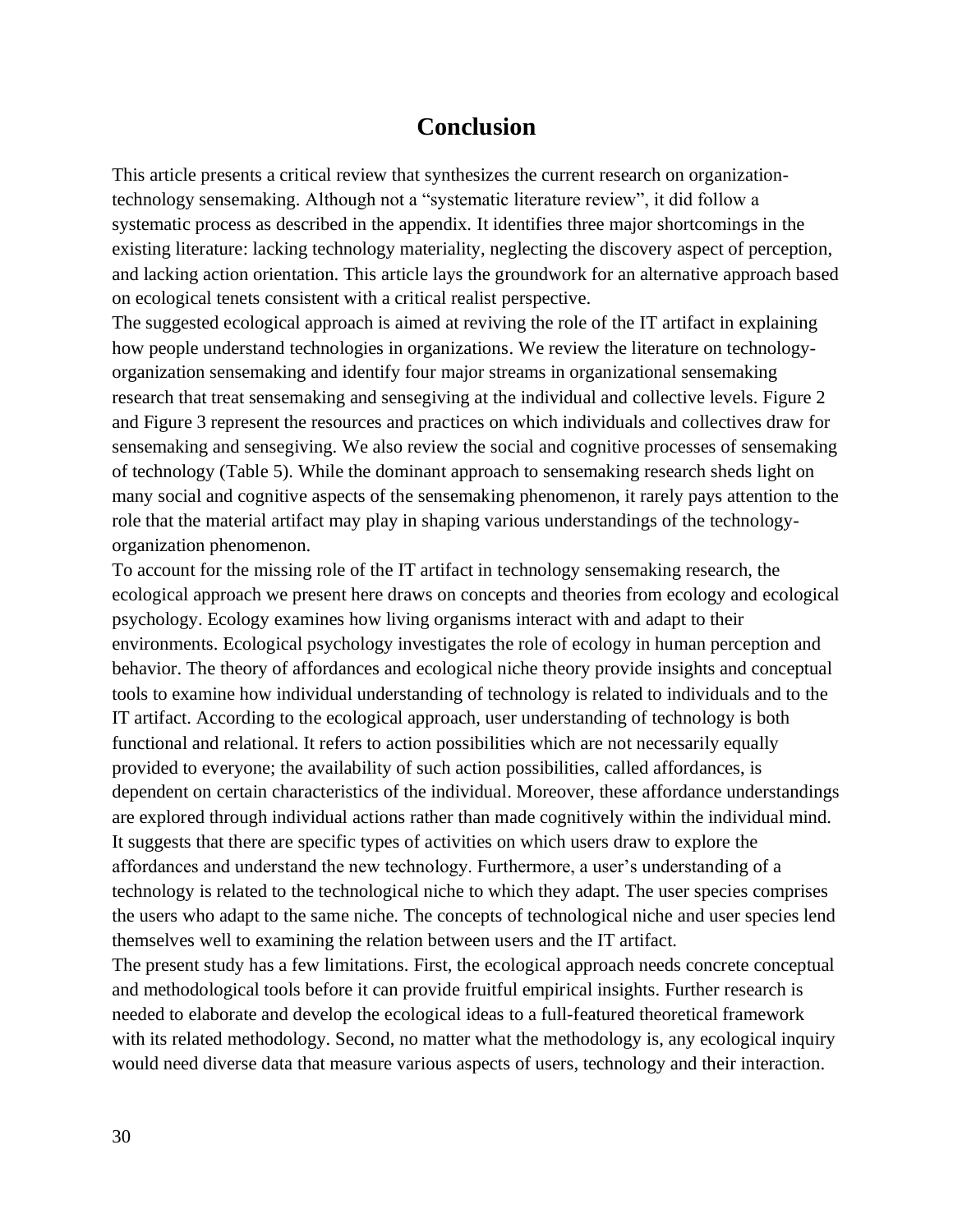So, the researchers would need to evaluate the feasibility of an ecological study before choosing to do one.

Consistent with the core tenets of critical realism, the ecological approach contributes to organization-technology research by shifting the focus from the memory traces of emergent IT structures to the existing mechanisms within the user-technology ecosystem. It supports critical realist technology research because it identifies the affordances (realities) providing the mechanisms that have the potential to trigger and conduct actions and events (actual) that may be observed (empirical). Finally, the ecological approach has important potential implications for both research and practice that make it valuable for advancing current knowledge about technology sensemaking.

# **References**

- Anderson, C. 2011. "Health Information Systems Affordances: How the Materiality of Information Technology Enables and Constrains the Work Practices of Clinicians," Computer Information Systems Dissertations, Georgia State University. (http://digitalarchive.gsu.edu/cis\_diss/45).
- Azad, B., and Faraj, S. 2008. "Making E-Government Systems Workable: Exploring the Evolution of Frames," *The Journal of Strategic Information Systems* (17:2), pp. 75–98. (https://doi.org/16/j.jsis.2007.12.001).
- Balogun, J., and Johnson, G. 2004. "Organizational Restructuring and Middle Manager Sensemaking," *The Academy of Management Journal* (47:4), pp. 523–549. (https://doi.org/10.2307/20159600).
- Bansler, J. P., and Havn, E. 2004. "Technology-Use Mediation: Making Sense of Electronic Communication in an Organizational Context," *Scandinavian Journal of Information Systems* (16), pp. 57–83.
- Bansler, J. P., and Havn, E. 2006. "Sensemaking in Technology-Use Mediation: Adapting Groupware Technology in Organizations," *Computer Supported Cooperative Work (CSCW)* (15:1), pp. 55–91. (https://doi.org/10.1007/s10606-005-9012-x).
- Barki, H., Titah, R., and Boffo, C. 2007. "Information System Use–Related Activity: An Expanded Behavioral Conceptualization of Individual-Level Information System Use," *Information Systems Research* (18:2), pp. 173–192. (https://doi.org/10.1287/isre.1070.0122).
- Barley, S. R., Meyerson, D. E., and Grodal, S. 2010. "E-Mail as a Source and Symbol of Stress," *Organization Science* (22:4), pp. 887–906. (https://doi.org/10.1287/orsc.1100.0573).
- Barrett, M. I. 1999. "Challenges of EDI Adoption for Electronic Trading in the London Insurance Market," *European Journal of Information Systems* (8:1), pp. 1–15.
- Bartunek, J., Krim, R., Necochea, R., and Humphries, M. 1999. "Sensemaking, Sensegiving, and Leadership in Strategic Organizational Development," in *Advances in Qualitative Organizational Research* (Vol. 2), JAI Press Inc., pp. 37–71. (https://www2.bc.edu/~bartunek/representative%20publications\_files/Bartunek%20Krim %20Necochea%20Humphries.pdf).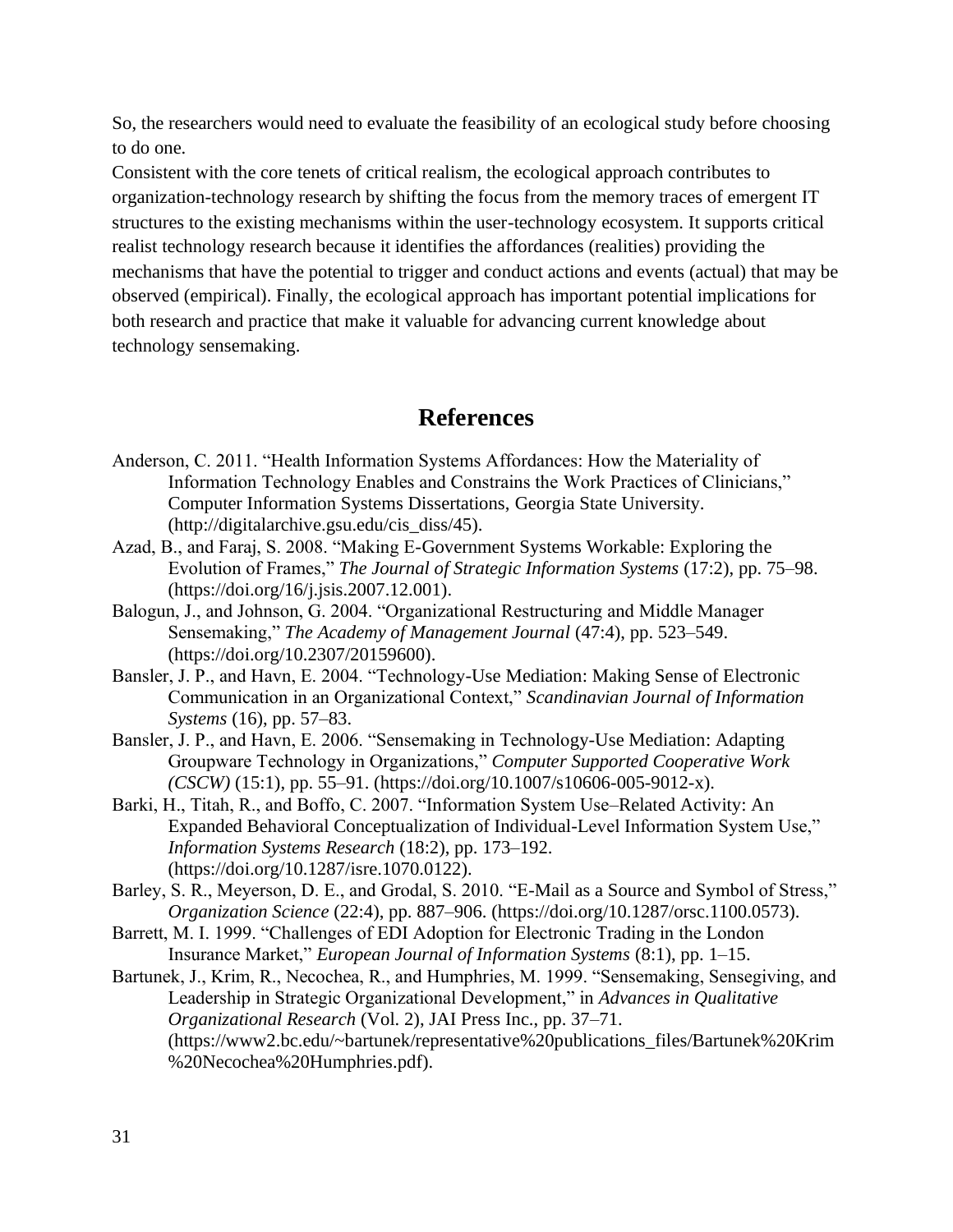- Basu, K., and Palazzo, G. 2008. "Corporate Social Responsibility: A Process Model of Sensemaking," *Academy of Management Review* (33:1), pp. 122–136. (https://doi.org/10.5465/AMR.2008.27745504).
- Bean, C. J., and Eisenberg, E. M. 2006. "Employee Sensemaking in the Transition to Nomadic Work," *Journal of Organizational Change Management* (19:2), pp. 210–222. (https://doi.org/10.1108/09534810610648915).
- Beaudry, A., and Pinsonneault, A. 2005. "Understanding User Responses to Information Technology: A Coping Model of User Adaptation," *MIS Quarterly* (29:3), pp. 493–524.
- Benbasat, I., and Zmud, R. W. 2003. "The Identity Crisis within the IS Discipline: Defining and Communicating the Discipline's Core Properties," *MIS Quarterly* (27:2), pp. 183–194.
- Bernhard, E., Recker, J., and Burton-Jones, A. 2013. "Understanding the Actualization of Affordances: A Study in the Process Modeling Context," *ICIS 2013 Proceedings*. (http://aisel.aisnet.org/icis2013/proceedings/ResearchInProgress/41).
- Brown, A. D., Stacey, P., and Nandhakumar, J. 2008. "Making Sense of Sensemaking Narratives," *Human Relations* (61:8), pp. 1035–1062. (https://doi.org/10.1177/0018726708094858).
- Bundy, J., and Pfarrer, M. D. 2015. "A Burden of Responsibility: The Role of Social Approval at the Onset of a Crisis," *Academy of Management Review* (40:3), pp. 345–369. (https://doi.org/10.5465/amr.2013.0027).
- Campagnolo, G. M., Pollock, N., and Williams, R. 2015. "Technology as We Do Not Know It: The Extended Practice of Global Software Development," *Information & Organization* (25:3), pp. 150–159. (https://doi.org/10.1016/j.infoandorg.2015.06.001).
- Collier, A. 1994. *Critical Realism: An Introduction to Roy Bhaskar's Philosophy*. (http://philpapers.org/rec/COLCRA).
- Costall, A. 1995. "Socializing Affordances," *Theory & Psychology* (5:4), pp. 467–481. (https://doi.org/10.1177/0959354395054001).
- Davidson, E. 2006. "A Technological Frames Perspective on Information Technology and Organizational Change," *The Journal of Applied Behavioral Science* (42:1), pp. 23–39. (https://doi.org/10.1177/0021886305285126).
- DeSanctis, G., and Poole, M. S. 1994. "Capturing the Complexity in Advanced Technology Use: Adaptive Structuration Theory," *Organization Science* (5:2), pp. 121–147.
- Dobson, P. J. 2001. "The Philosophy of Critical Realism—An Opportunity for Information Systems Research," *Information Systems Frontiers* (3:2), pp. 199–210. (https://doi.org/10.1023/A:1011495424958).
- Dobson, P., Jackson, P., and Gengatharen, D. 2013. "Explaining Broadband Adoption in Rural Australia: Modes of Reflexivity and the Morphogenetic Approach," *MIS Quarterly* (37:3), pp. 965–991.
- Drazin, R., Glynn, M. A., and Kazanjian, R. K. 1999. "Multilevel Theorizing about Creativity in Organizations: A Sensemaking Perspective," *The Academy of Management Review* (24:2), pp. 286–307. (https://doi.org/10.2307/259083).
- Dutton, J. E., Ashford, S. J., Lawrence, K. A., and Miner-Rubino, K. 2002. "Red Light, Green Light: Making Sense of the Organizational Context for Issue Selling," *Organization Science* (13:4), pp. 355–369. (https://doi.org/10.1287/orsc.13.4.355.2949).
- Ellway, B. P. W., and Walsham, G. 2015. "A Doxa-Informed Practice Analysis: Reflexivity and Representations, Technology and Action," *Information Systems Journal* (25:2), pp. 133– 160. (https://doi.org/10.1111/isj.12041).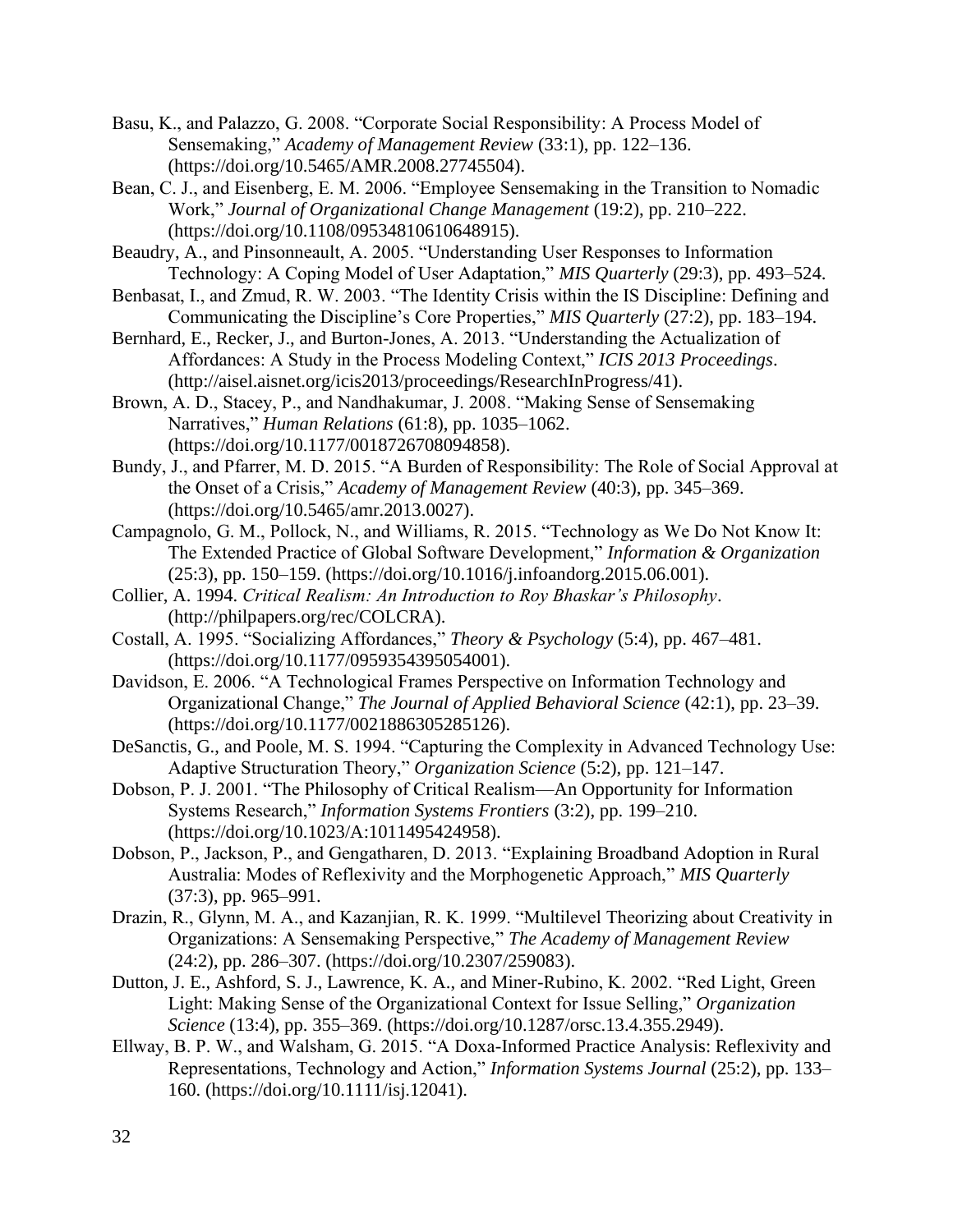- Faraj, S., Kwon, D., and Watts, S. 2004. "Contested Artifact: Technology Sensemaking, Actor Networks, and the Shaping of the Web Browser," *Information Technology & People* (17:2), pp. 186–209. (https://doi.org/10.1108/09593840410542501).
- Fiss, P. C., and Zajac, E. J. 2006. "The Symbolic Management of Strategic Change: Sensegiving via Framing and Decoupling," *The Academy of Management Journal* (49:6), pp. 1173– 1193. (https://doi.org/10.2307/20159826).
- Fulk, J. 1993. "Social Construction of Communication Technology," *The Academy of Management Journal* (36:5), pp. 921–950. (https://doi.org/10.2307/256641).
- Gäre, K., and Melin, U. 2013. "Sociomaterial Actors in the Assimilation Gap: A Case Study of Web Service, Management and IT-Assimilation," *Information Systems & E-Business Management* (11:4), pp. 481–506. (https://doi.org/10.1007/s10257-012-0205-9).
- Gasson, S. 2005. "The Dynamics of Sensemaking, Knowledge, and Expertise in Collaborative, Boundary-Spanning Design," *Journal of Computer-Mediated Communication* (10:4), pp.  $1-1.$
- Gephart, R. P. 1993. "The Textual Approach: Risk and Blame in Disaster Sensemaking," *The Academy of Management Journal* (36:6), pp. 1465–1514. (https://doi.org/10.2307/256819).
- Gephart, R. P. 2004. "Sensemaking and New Media at Work," *American Behavioral Scientist* (48:4), pp. 479–495. (https://doi.org/10.1177/0002764204270283).
- Gibson, E. J. 1982. "The Concept of Affordances in Development: The Renascence of Functionalism," in *The Concept of Development* (Vol. 15), The Minnesota Symposia on Child Psychology, Lawrence Erlbaum Associates, pp. 55–81.
- Gibson, J. J. 1977. "The Theory of Affordances," in *Perceiving, acting, and knowing: toward an ecological psychology*, J. B. Robert E Shaw (ed.), Hillsdale, N.J. : Lawrence Erlbaum Associates, Pp.67-82. (http://hal.archives-ouvertes.fr/hal-00692033).
- Gibson, J. J. 1986. *The Ecological Approach to Visual Perception*, Lawrence Erlbaum.
- Giddens, A. 1984. "Elements of the Theory of Structuration," in *The Constitution of Society: Outline of the Theory of Structure, Ed., University of California Press, Berkeley, CA*, pp. 1–40.
- Gioia, D. A., and Chittipeddi, K. 1991. "Sensemaking and Sensegiving in Strategic Change Initiation," *Strategic Management Journal* (12:6), pp. 433–448. (https://doi.org/10.1002/smj.4250120604).
- Gioia, D. A., and Mehra, A. 1996. "Sensemaking in Organizations: Book Review," *The Academy of Management Review* (21:4), pp. 1226–1230. (https://doi.org/10.2307/259169).
- Gioia, D. A., and Thomas, J. B. 1996. "Identity, Image, and Issue Interpretation: Sensemaking During Strategic Change in Academia," *Administrative Science Quarterly* (41:3), pp. 370–403. (https://doi.org/10.2307/2393936).
- Gioia, D. A., Thomas, J. B., Clark, S. M., and Chittipeddi, K. 1994. "Symbolism and Strategic Change in Academia: The Dynamics of Sensemaking and Influence," *Organization Science* (5:3), pp. 363–383. (https://doi.org/10.2307/2635136).
- Gopal, A., and Prasad, P. 2000. "Understanding GDSS in Symbolic Context: Shifting the Focus from Technology to Interaction," *MIS Quarterly* (24:3), pp. 509–546. (https://doi.org/10.2307/3250972).
- Grant, A. M., Dutton, J. E., and Rosso, B. D. 2008. "Giving Commitment: Employee Support Programs and The Prosocial Sensemaking Process," *Academy of Management Journal* (51:5), pp. 898–918. (https://doi.org/10.5465/AMJ.2008.34789652).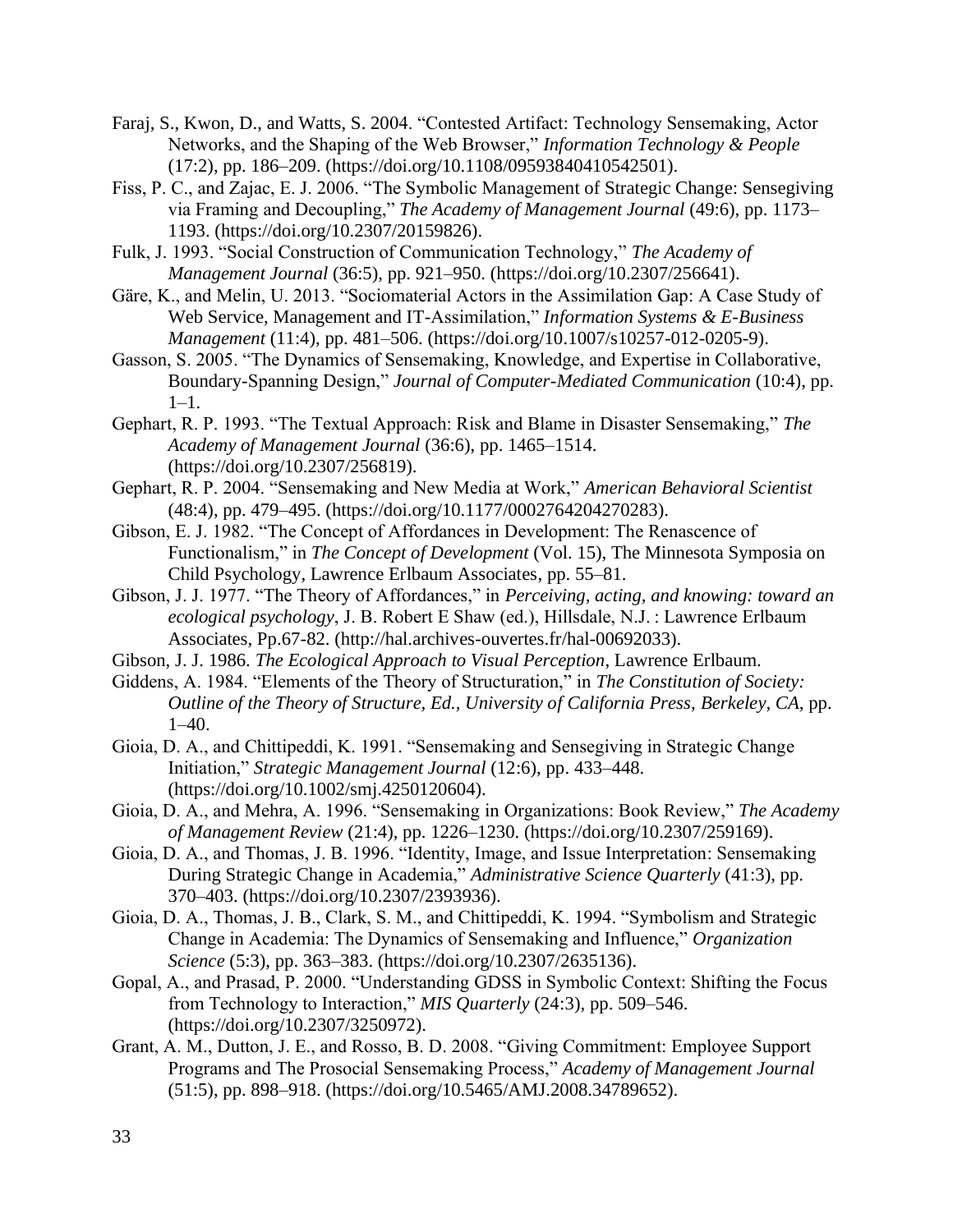- Greeno, J. G. 1994. "Gibson's Affordances," *Psychological Review* (101:2), pp. 336–342. (https://doi.org/10.1037/0033-295X.101.2.336).
- Griffith, T. L. 1999. "Technology Features as Triggers for Sensemaking," *Academy of Management Review* (24:3), pp. 472–488.
- Hahn, T., Preuss, L., Pinkse, J., and Figge, F. 2014. "Cognitive Frames in Corporate Sustainability: Managerial Sensemaking with Paradoxical and Business Case Frames," *Academy of Management Review* (39:4), pp. 463–487. (https://doi.org/10.5465/amr.2012.0341).
- Hallerbach, I., Barrett, M., and Faraj, S. 2013. "Emergence in Nascent Online Communities: An Affordance Perspective," *ICIS 2013 Proceedings*. (http://aisel.aisnet.org/icis2013/proceedings/ResearchInProgress/83).
- Harris, S. G. 1994. "Organizational Culture and Individual Sensemaking: A Schema-Based Perspective," *Organization Science* (5:3), pp. 309–321. (https://doi.org/10.2307/2635133).
- Hartnett, E. J., Daniel, E. M., and Holti, R. 2012. "Client and Consultant Engagement in Public Sector IS Projects," *International Journal of Information Management* (32:4), pp. 307– 317. (https://doi.org/10.1016/j.ijinfomgt.2012.05.005).
- Heft, H. 1996. "The Ecological Approach to Navigation: A Gibsonian Perspective," *The Construction of Cognitive Maps*, pp. 105–132.
- Henfridsson, O. 2000. "Ambiguity in IT Adaptation: Making Sense of First Class in a Social Work Setting," *Information Systems Journal* (10:2), pp. 87–104. (https://doi.org/10.1046/j.1365-2575.2000.00077.x).
- Henfridsson, O., and Bygstad, B. 2013. "The Generative Mechanisms of Digital Infrastructure Evolution," *MIS Quarterly* (37:3), pp. 907-A5.
- Hill, R. C., and Levenhagen, M. 1995. "Metaphors and Mental Models: Sensemaking and Sensegiving in Innovative and Entrepreneurial Activities," *Journal of Management* (21:6), pp. 1057–1074. (https://doi.org/10.1177/014920639502100603).
- Hou, S.-T. 2008. "Triggering the Sources and Consequences of Technology Sense-Making: A Case Study on the GPS Dispatching System in Taipei," in *4th IEEE International Conference on Management of Innovation and Technology, 2008. ICMIT 2008*, , September, pp. 53–58. (https://doi.org/10.1109/ICMIT.2008.4654336).
- Hsiao, R.-L., Wu, S.-H., and Hou, S.-T. 2008. "Sensitive Cabbies: Ongoing Sense-Making within Technology Structuring," *Information and Organization* (18:4), pp. 251–279. (https://doi.org/10.1016/j.infoandorg.2008.01.002).
- Ibarra, H., and Andrews, S. B. 1993. "Power, Social Influence, and Sense Making: Effects of Network Centrality and Proximity on Employee Perceptions," *Administrative Science Quarterly* (38:2), pp. 277–303. (https://doi.org/10.2307/2393414).
- Jensen, T. B., and Kjærgaard, A. 2010. "Using Existing Response Repertoires to Make Sense of Information System Implementation," *Scandinavian Journal of Information Systems* (22:2), pp. 31–47.
- Jones, M. R., and Karsten, H. 2008. "Giddens's Structuration Theory and Information Systems Research," *MIS Quarterly* (32:1), pp. 127–157.
- Karsten, H. 1995. "'It's Like Everyone Working Around the Same Desk': Organisational Readings of Lotus Notes," *Scandinavian Journal of Information Systems* (7:1), pp. 3–32.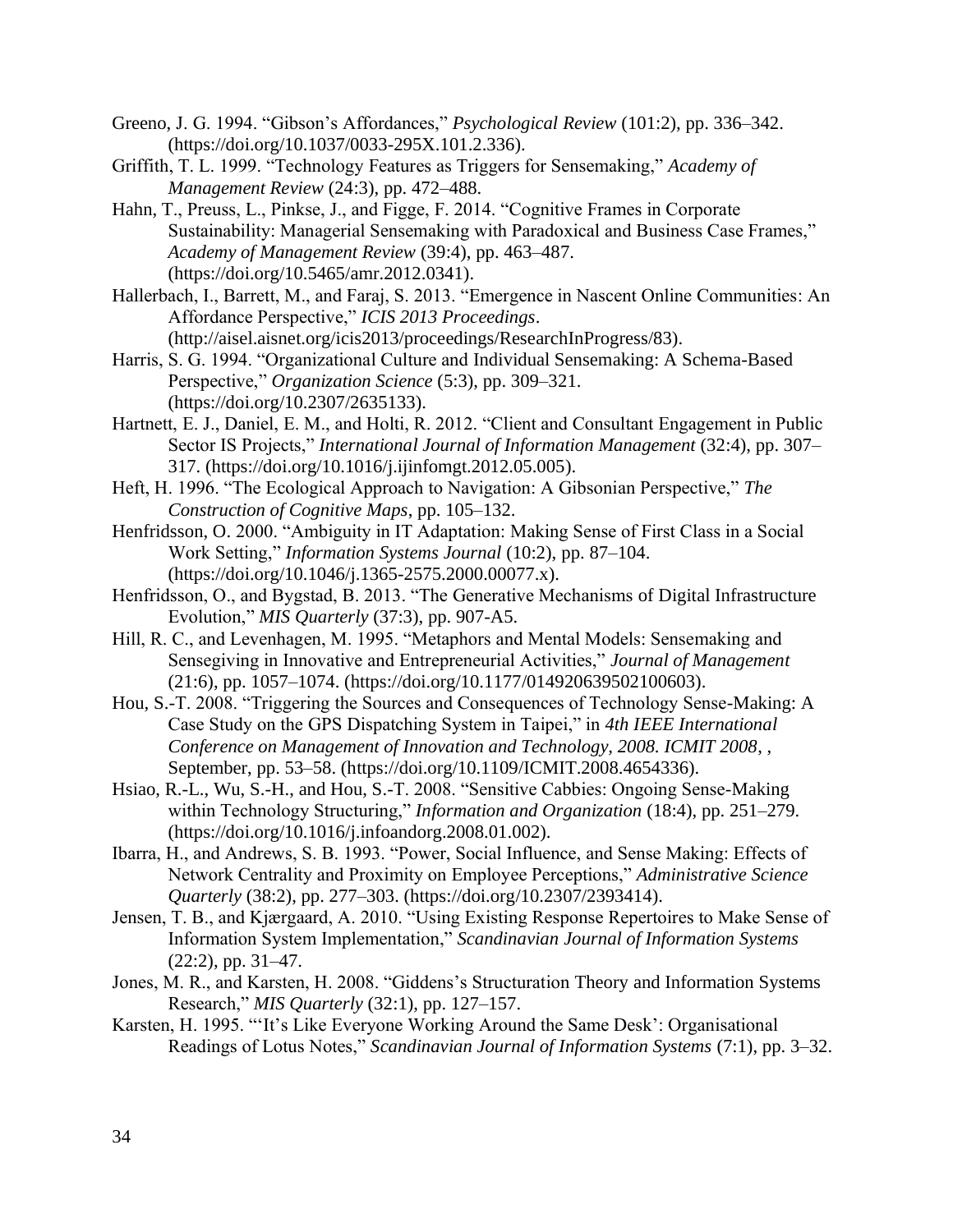- Karsten, H., and Laine, A. 2007. "User Interpretations of Future Information System Use: A Snapshot with Technological Frames," *International Journal of Medical Informatics* (76, Supplement 1:0), pp. S136–S140. (https://doi.org/10.1016/j.ijmedinf.2006.05.013).
- Khoo, H., and Robey, D. 2007. "Deciding to Upgrade Packaged Software: A Comparative Case Study of Motives, Contingencies and Dependencies," *European Journal of Information Systems* (16:5), pp. 555–567. (https://doi.org/http://0
	- dx.doi.org.mercury.concordia.ca/10.1057/palgrave.ejis.3000704).
- Kjærgaard, A., Nielsen, P. A., and Kautz, K. 2010. "Making Sense of Software Project Management," *Scandinavian Journal of Information Systems* (22:1), pp. 3–26.
- Lapointe, L., and Rivard, S. 2005. "A Multilevel Model of Resistance to Information Technology Implementation," *MIS Quarterly* (29:3), p. 6.
- Latour, B. 1992. "Where Are the Missing Masses? Sociology of a Few Mundane Artefacts," in *Shaping Technology, Building Society: Studies in Sociotechnical Change*, Cambridge, MA: MIT Press, pp. 225–258.
- Latour, B. 2005. *Reassembling the Social: An Introduction to Actor-Network-Theory*, Oxford University Press, USA.
- Leonardi, P. M. 2011. "When Flexible Routines Meet Flexible Technologies: Affordance, Constraint, and the Imbrication of Human and Material Agencies," *MIS Quarterly* (35:1), pp. 147–167.
- Leonardi, P. M., and Barley, S. R. 2010. "What's Under Construction Here? Social Action, Materiality, and Power in Constructivist Studies of Technology and Organizing," *The Academy of Management Annals* (4:1), pp. 1–51. (https://doi.org/10.1080/19416521003654160).
- Leonardi, P. M., Nardi, B. A., and Kallinikos, J. (eds.). 2012. *Materiality and Organizing: Social Interaction in a Technological World*, Oxford University Press.
- Lewis, M. O., Mathiassen, L., and Rai, A. 2011. "Scalable Growth in IT-Enabled Service Provisioning: A Sensemaking Perspective," *European Journal of Information Systems* (20:3), pp. 285–302. (https://doi.org/10.1057/ejis201.5).
- Lockett, A., Currie, G., Finn, R., Martin, G., and Waring, J. 2013. "The Influence of Social Position on Sensemaking About Organizational Change," *Academy of Management Journal*, Amj.2011.0055. (https://doi.org/10.5465/amj.2011.0055).
- Louis, M. R. 1980. "Surprise and Sense Making: What Newcomers Experience in Entering Unfamiliar Organizational Settings," *Administrative Science Quarterly* (25:2), pp. 226– 251. (https://doi.org/10.2307/2392453).
- Lüscher, L. S., and Lewis, M. W. 2008. "Organizational Change and Managerial Sensemaking: Working Through Paradox," *Academy of Management Journal* (51:2), pp. 221–240. (https://doi.org/10.5465/AMJ.2008.31767217).
- Maitlis, S. 2004. "Taking It from the Top: How CEOs Influence (and Fail to Influence) Their Boards," *Organization Studies* (25:8), pp. 1275–1311. (https://doi.org/10.1177/0170840604046318).
- Maitlis, S. 2005. "The Social Processes of Organizational Sensemaking," *The Academy of Management Journal* (48:1), pp. 21–49. (https://doi.org/10.2307/20159639).
- Maitlis, S., and Lawrence, T. B. 2007. "Triggers and Enablers of Sensegiving in Organizations," *The Academy of Management Journal* (50:1), pp. 57–84. (https://doi.org/10.2307/20159841).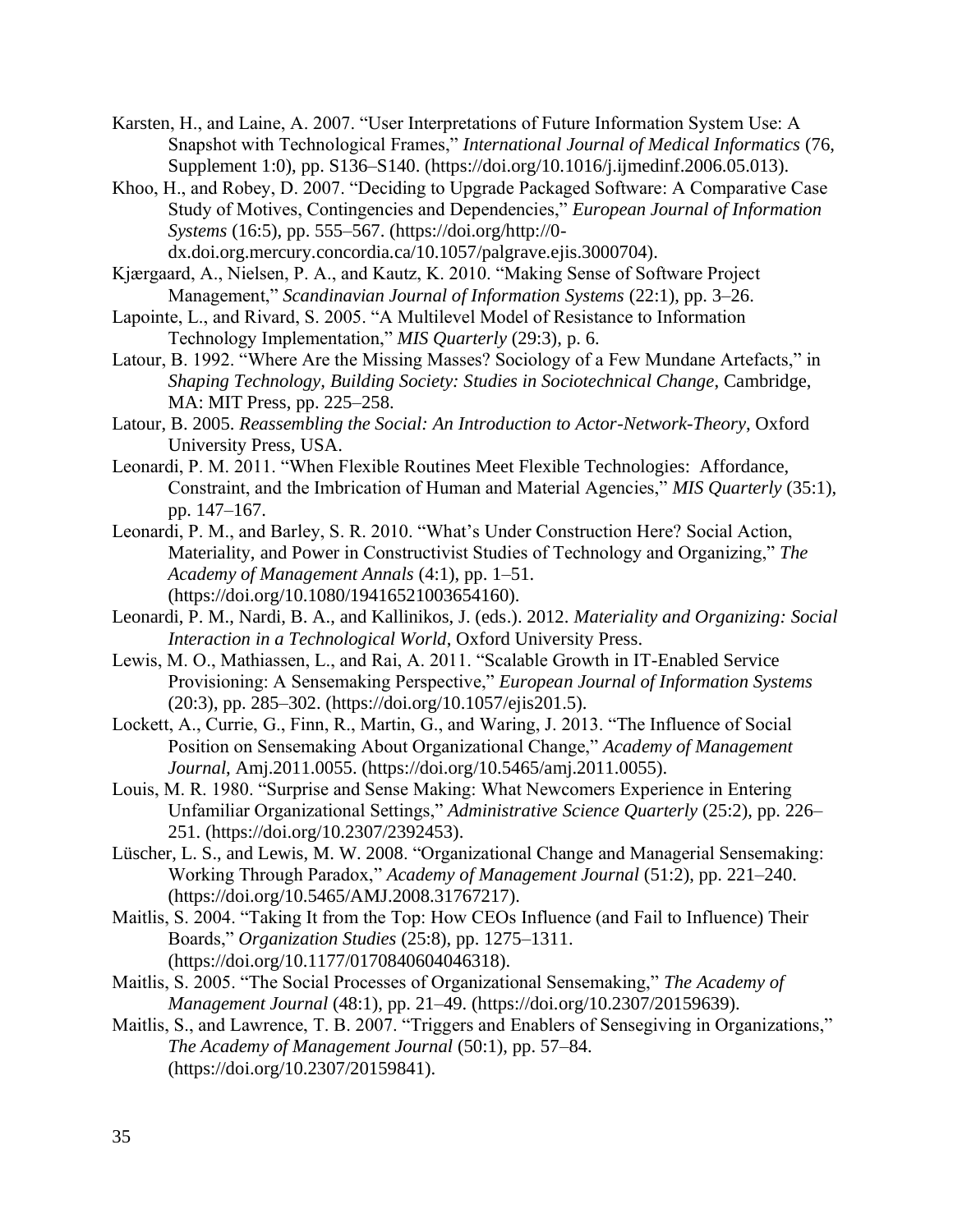- Mansour, O., Askenas, L., and Ghazawneh, A. 2013. "Social Media and Organizing An Empirical Analysis of the Role of Wiki Affordances in Organizing Practices," *ICIS 2013 Proceedings*. (http://aisel.aisnet.org/icis2013/proceedings/OrganizationIS/9).
- Markus, M. L. 1994. "Finding a Happy Medium: Explaining the Negative Effects of Electronic Communication on Social Life at Work," *ACM Transactions on Information Systems (TOIS)* (12:2), pp. 119–149.
- Markus, M. L., and Silver, M. S. 2008. "A Foundation for the Study of IT Effects: A New Look at DeSanctis and Poole's Concepts of Structural Features and Spirit," *Journal of the Association for Information Systems* (9:10), pp. 609–632.
- McDaniel Albritton, W. 2010. *A Multilevel Model Combining Sensemaking and Improvisation Theories for IT and Organizational Change*, presented at the Hawaii International Conference on System Sciences (HICSS), , January, pp. 1–10. (https://doi.org/10.1109/HICSS.2010.24).
- Michaels, C. F. 2000. "Information, Perception, and Action: What Should Ecological Psychologists Learn From Milner and Goodale (1995)?," *Ecological Psychology* (12:3), pp. 241–258. (https://doi.org/10.1207/S15326969ECO1203\_4).
- Michaels, C. F., Withagen, R., Jacobs, D. M., Zaal, F. T. J. M., and Bongers, R. M. 2001. "Information, Perception, and Action: A Reply to Commentators," *Ecological Psychology* (13:3), pp. 227–244.
- Mingers, J. 2004. "Real-Izing Information Systems: Critical Realism as an Underpinning Philosophy for Information Systems," *Information and Organization* (14:2), pp. 87–103. (https://doi.org/10.1016/j.infoandorg.2003.06.001).
- Mingers, J., Mutch, A., and Willcocks, L. 2013. "Critical Realism in Information Systems Research," *MIS Quarterly* (37:3), pp. 795–802.
- Mishra, A. N., and Agarwal, R. 2009. "Technological Frames, Organizational Capabilities, and IT Use: An Empirical Investigation of Electronic Procurement," *Information Systems Research* (21:2), pp. 249–270. (https://doi.org/10.1287/isre.1080.0220).
- Okamura, K., Fujimoto, M., Orlikowski, W. J., and Yates, J. 1995. "Helping CSCW Applications Succeed: The Role of Mediators in the Context of Use," *The Information Society* (11:3), pp. 157–172. (https://doi.org/10.1080/01972243.1995.9960190).
- Okoli, C. 2015. "A Guide to Conducting a Standalone Systematic Literature Review," *Communications of the Association for Information Systems* (37:1). (http://aisel.aisnet.org/cais/vol37/iss1/43).
- Olesen, K. 2014. "Implications of Dominant Technological Frames over a Longitudinal Period," *Information Systems Journal* (24:3), pp. 207–228. (https://doi.org/10.1111/isj.12006).
- Orlikowski, W. J. 1992. "The Duality of Technology: Rethinking the Concept of Technology in Organizations," *Organization Science* (3:3), pp. 398–427.
- Orlikowski, W. J. 2005. "Material Works: Exploring the Situated Entanglement of Technological Performativity and Human Agency," *Scandinavian Journal of Information Systems* (17), pp. 183–186.
- Orlikowski, W. J. 2010. "The Sociomateriality of Organisational Life: Considering Technology in Management Research," *Cambridge Journal of Economics* (34:1), pp. 125–141. (https://doi.org/10.1093/cje/bep058).
- Orlikowski, W. J., and Gash, D. C. 1994. "Technological Frames: Making Sense of Information Technology in Organizations," *ACM Trans. Inf. Syst.* (12:2), pp. 174–207. (https://doi.org/10.1145/196734.196745).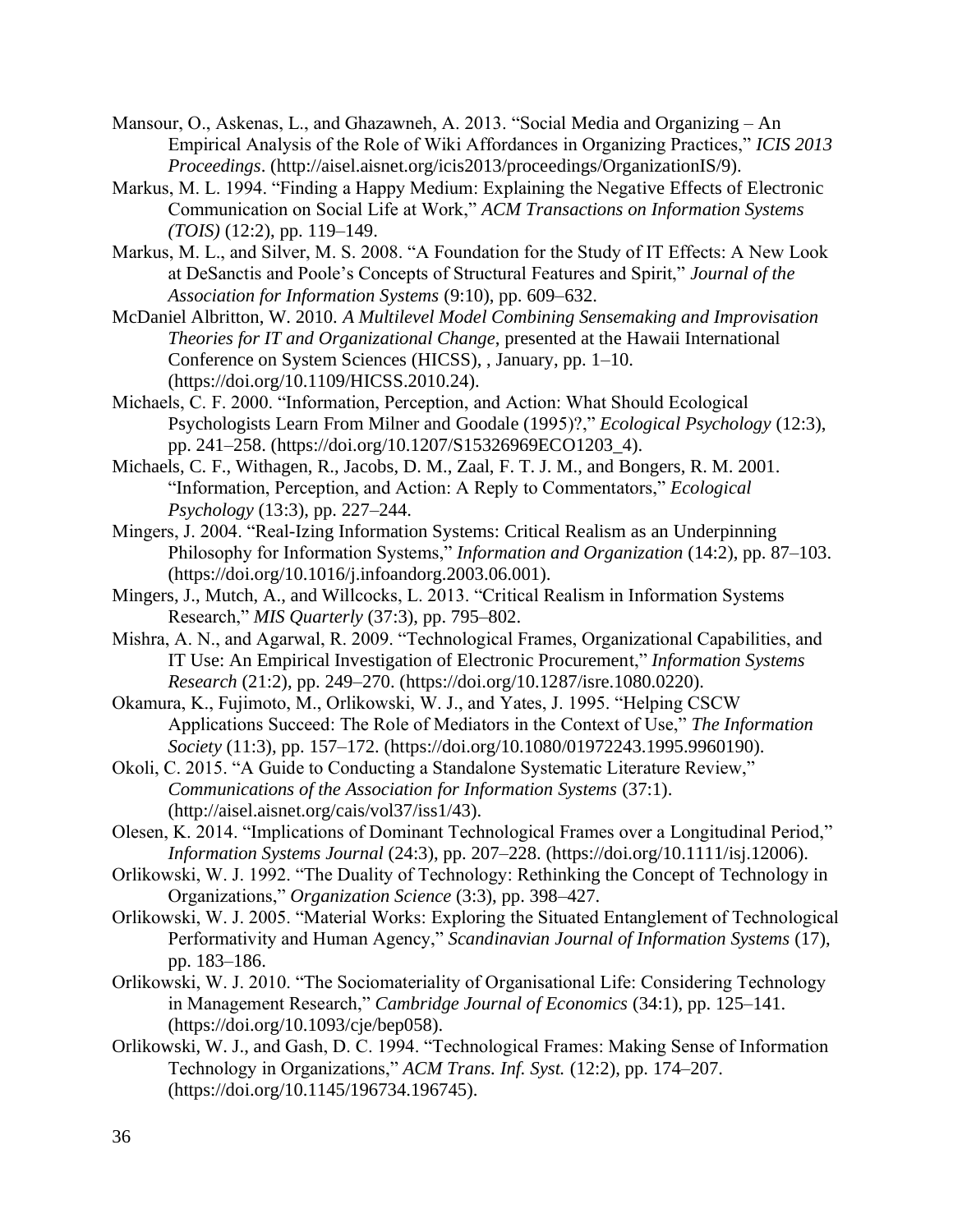- Orlikowski, W. J., and Iacono, C. S. 2001. "Research Commentary: Desperately Seeking the 'IT' in IT Research—A Call to Theorizing the IT Artifact," *Information Systems Research* (12:2), pp. 121–134.
- Ovaska, P., and Stapleton, L. 2010. "Requirements Engineering During Complex Isd: Case Study of an International Ict Company," *Journal of Information Technology Case & Application Research (Ivy League Publishing)* (12:2), pp. 36–59.
- Paré, G., Tate, M., Johnstone, D., and Kitsiou, S. 2016. "Contextualizing the Twin Concepts of Systematicity and Transparency in Information Systems Literature Reviews," *European Journal of Information Systems* (25:6), pp. 493–508. (https://doi.org/10.1057/s41303- 016-0020-3).
- Paré, G., Trudel, M.-C., Jaana, M., and Kitsiou, S. 2015. "Synthesizing Information Systems Knowledge: A Typology of Literature Reviews," *Information & Management* (52:2), pp. 183–199.
- Petkova, A. P. ., apetkova@sfsu.ed., Rindova, V. P. ., violina.rindova@mccombs.utexas.ed., and Gupta, A. K. ., agupta@rhsmith.umd.ed. 2013. "No News Is Bad News: Sensegiving Activities, Media Attention, and Venture Capital Funding of New Technology Organizations," *Organization Science* (24:3), pp. 865–888. (https://doi.org/10.1287/orsc.1120.0759).
- Prasad, P. 1993. "Symbolic Processes in the Implementation of Technological Change: A Symbolic Interactionist Study of Work Computerization," *The Academy of Management Journal* (36:6), pp. 1400–1429. (https://doi.org/10.2307/256817).
- Robey, D., Anderson, C., and Raymond, B. 2013. "Information Technology, Materiality, and Organizational Change: A Professional Odyssey," *Journal of the Association for Information Systems* (14:7), pp. 379–398.
- Rose, J., Jones, M., and Truex, D. 2005. "Socio-Theoretic Accounts of IS: The Problem of Agency," *Scandinavian Journal of Information Systems* (17:1). (http://aisel.aisnet.org/sjis/vol17/iss1/8).
- Rose, J., and Kræmmergaard, P. 2006. "ERP Systems and Technological Discourse Shift: Managing the Implementation Journey," *International Journal of Accounting Information Systems* (7:3), pp. 217–237. (https://doi.org/10.1016/j.accinf.2006.06.003).
- Rouleau, L. 2005. "Micro-Practices of Strategic Sensemaking and Sensegiving: How Middle Managers Interpret and Sell Change Every Day\*," *Journal of Management Studies* (42:7), pp. 1413–1441. (https://doi.org/10.1111/j.1467-6486.2005.00549.x).
- Savoli, A., and Barki, H. 2013. "Functional Affordance Archetypes: A New Perspective for Examining the Impact of IT Use on Desirable Outcomes," *ICIS 2013 Proceedings*. (http://aisel.aisnet.org/icis2013/proceedings/ResearchInProgress/110).
- Shoib, G., and Nandhakumar, J. 2003. "Cross-Cultural IS Adoption in Multinational Corporations," *Information Technology for Development* (10:4), pp. 249–260.
- Siino, R. M., and Hinds, P. J. 2005. "Robots, Gender Sensemaking: Sex Segregation #8217;s Impact On Workers Making Sense Of a Mobile Autonomous Robot," in *Proceedings of the 2005 IEEE International Conference on Robotics and Automation, 2005. ICRA 2005*, , April, pp. 2773–2778. (https://doi.org/10.1109/ROBOT.2005.1570533).
- Smith, M. L. 2006. "Overcoming Theory-Practice Inconsistencies: Critical Realism and Information Systems Research," *Information and Organization* (16:3), pp. 191–211. (https://doi.org/10.1016/j.infoandorg.2005.10.003).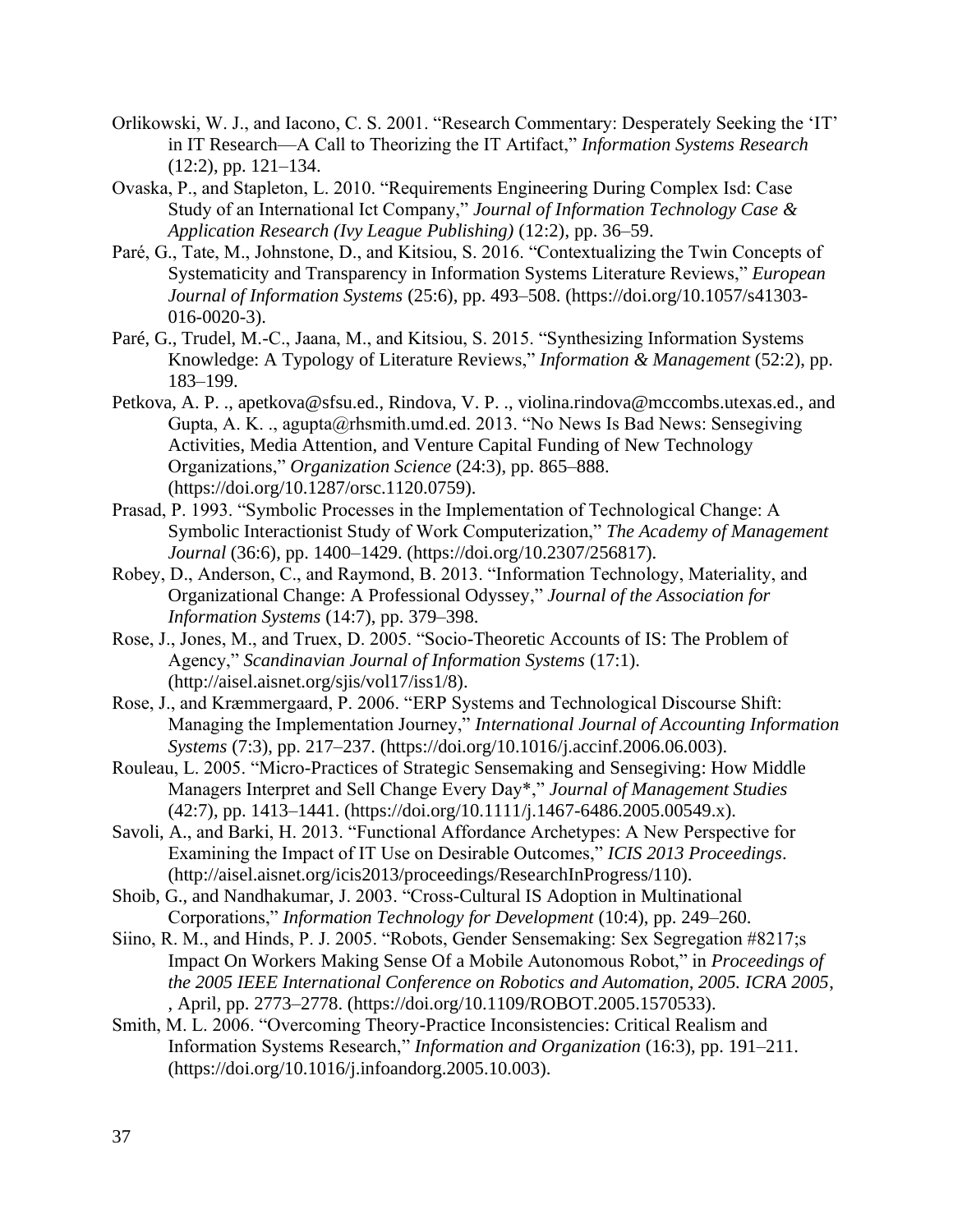- Sneddon, J. N., Soutar, G. N., and Mazzarol, T. 2009. "On-Farm Innovation in the Australian Wool Industry: A Sensemaking Perspective," *Experimental Agriculture* (45:03), pp. 295– 312. (https://doi.org/10.1017/S0014479709007881).
- Sonenshein, S. 2007. "The Role of Construction, Intuition, and Justification in Responding to Ethical Issues at Work: The Sensemaking-Intuition Model," *Academy of Management Review* (32:4), pp. 1022–1040. (https://doi.org/10.5465/AMR.2007.26585677).
- Songqi Liu, Mo Wang, Bamberger, P., Junqi Shi, and Bacharach, S. B. 2015. "The Dark Side of Socialization: A Longitudinal Investigation of Newcomer Alcohol Use," *Academy of Management Journal* (58:2), pp. 334–355. (https://doi.org/10.5465/amj.2013.0239).
- Stigliani, I., and Ravasi, D. 2012. "Organizing Thoughts and Connecting Brains: Material Practices and the Transition from Individual to Group-Level Prospective Sensemaking," *Academy of Management Journal* (55:5), pp. 1232–1259. (https://doi.org/10.5465/amj.2010.0890).
- Su, N. 2015. "Cultural Sensemaking in Offshore Information Technology Service Suppliers: A Cultural Frame Perspective," *MIS Quarterly* (39:4), pp. 959–983.
- Svejvig, P., and Jensen, T. B. 2013. "Making Sense of Enterprise Systems in Institutions: A Case Study of the Re-Implementation of an Accounting System," *Scandinavian Journal of Information Systems* (25:1), pp. 3–35.
- Tallon, P. P. 2014. "Do You See What I See? The Search for Consensus among Executives' Perceptions of IT Business Value," *European Journal of Information Systems* (23:3), pp. 306–325. (https://doi.org/10.1057/ejis.2013.2).
- Tallon, P. P., and Kraemer, K. L. 2007. "Fact or Fiction? A Sensemaking Perspective on the Reality Behind Executives' Perceptions of IT Business Value," *Journal of Management Information Systems* (24:1), pp. 13–54.
- Turvey, M. T. 1992. "Affordances and Prospective Control: An Outline of the Ontology," *Ecological Psychology* (4:3), pp. 173–187. (https://doi.org/10.1207/s15326969eco0403\_3).
- Vaast, E. 2007. "Danger Is in the Eye of the Beholders: Social Representations of Information Systems Security in Healthcare," *The Journal of Strategic Information Systems* (16:2), pp. 130–152. (https://doi.org/10.1016/j.jsis.2007.05.003).
- Vaast, E., and Walsham, G. 2005. "Representations and Actions: The Transformation of Work Practices with IT Use," *Information and Organization* (15:1), pp. 65–89. (https://doi.org/10.1016/j.infoandorg.2004.10.001).
- Volkoff, O., and Strong, D. 2013. "Critical Realism and Affordances: Theorizing IT-Associated Organizational Change Processes," *MIS Quarterly* (37:3), pp. 819–834.
- Wahlström, M., Salovaara, A., Salo, L., and Oulasvirta, A. 2011. "Resolving Safety-Critical Incidents in a Rally Control Center," *Human–Computer Interaction* (26:1–2), pp. 9–37. (https://doi.org/10.1080/07370024.2011.556541).
- Weick, K. E. 1969. *The Social Psychology of Organizing*, Addison-Wesley Pub. Co. (Reading, Mass). (http://www.getcited.org/pub/101515705).
- Weick, K. E. 1990. "Technology as Equivoque: Sensemaking in New Technologies," in *Technology and Organizations*, The Jossey-Bass Management Series., San Francisco, CA, US: Jossey-Bass, pp. 1–44.
- Weick, K. E. 1995. *Sensemaking in Organizations*, (Vol. 3), Sage Publications, Incorporated. (http://books.google.ca/books?hl=en&lr=&id=nz1RT-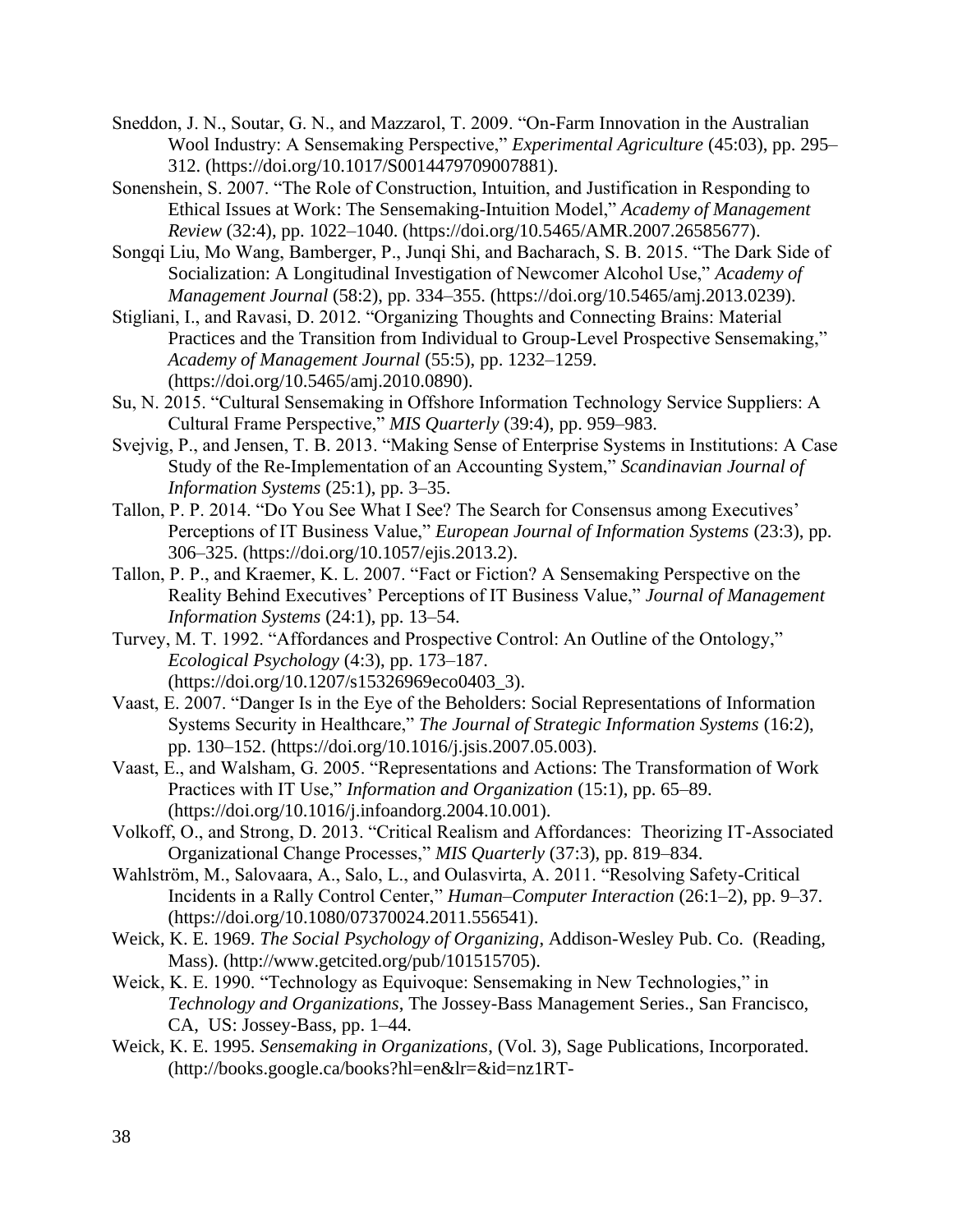xskeoC&oi=fnd&pg=PR7&dq=sensemaking+in+organizations&ots=zF2nzbgr8l&sig=tlc 1tqP\_fEmtEhUbO\_1FJPovP24).

- Weick, K. E. 2000. *Making Sense of the Organization*, (1<sup>st</sup> ed.), Wiley-Blackwell.
- Weick, K. E., and Roberts, K. H. 1993. "Collective Mind in Organizations: Heedful Interrelating on Flight Decks," *Administrative Science Quarterly* (38:3), pp. 357–381. (https://doi.org/10.2307/2393372).
- Weick, K. E., Sutcliffe, K. M., and Obstfeld, D. 2005. "Organizing and the Process of Sensemaking," *Organization Science* (16:4), pp. 409–421. (https://doi.org/10.1287/orsc.1050.0133).
- Whiteman, G., and Cooper, W. H. 2011. "Ecological Sensemaking," *Academy of Management Journal* (54:5), pp. 889–911. (https://doi.org/10.5465/amj.2008.0843).
- Yu Tong, Swee-Lin Tan, S., and Hock-Hai Teo. 2015. "The Road to Early Success: Impact of System Use in the Swift Response Phase," *Information Systems Research* (26:2), pp. 418–436. (https://doi.org/10.1287/isre.2015.0578).
- Zamani, E., Giaglis, G., and Pouloudi, N. 2013. "A Sensemaking Approach to Tablet Users' Accommodating Practices," *ICIS 2013 Proceedings*. (http://aisel.aisnet.org/icis2013/proceedings/HumanBehavior/16).
- Zammuto, R. F., Griffith, T. L., Majchrzak, A., Dougherty, D. J., and Faraj, S. 2007. "Information Technology and the Changing Fabric of Organization," *Organization Science* (18:5), p. 749.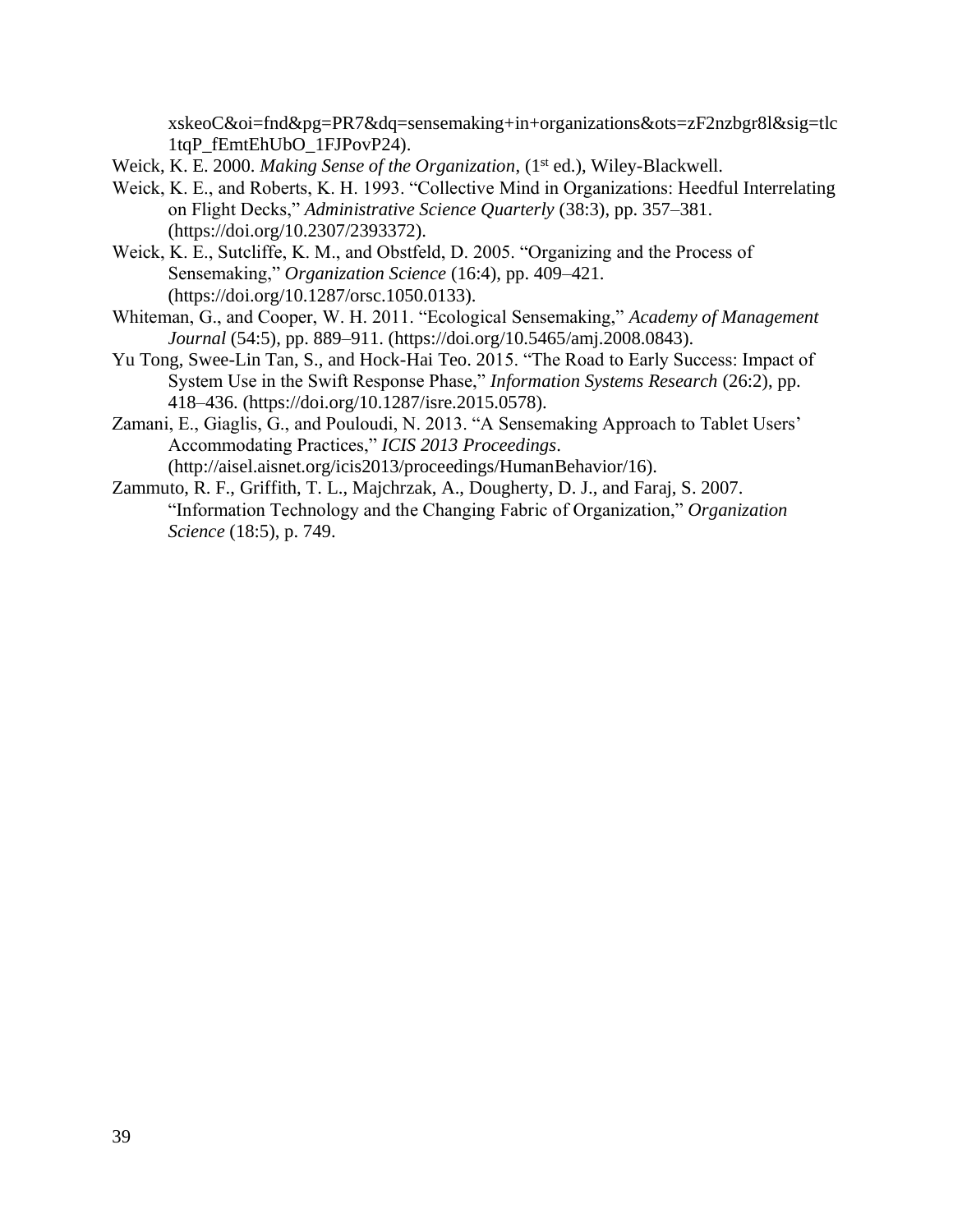# **Appendix: Literature Review Procedure**

Here we explain the literature review process in detail. This article presents a "critical review" (Paré et al. 2015), whose goal is "to critically analyze the extant literature on a broad topic to reveal weaknesses, contradictions, controversies, or inconsistencies" (p. 189). Since there is no methodology guide that specifically describes how to conduct this kind of literature review, we followed the general approach of. As we indicate in Table A1, the main difference between our procedure and that which Okoli (2015) recommended is that, consistent with the observation of Paré et al (2015, p. 189) that "critical reviews ... rarely assess the quality of the studies selected", we did not conduct any quality appraisal, which is not appropriate for a review like ours that critically assesses the body of literature, rather than trying to test the validity of results. Indeed, although our methodology is not a "systematic literature review" in the sense that Okoli (2015) describes, we are nonetheless "systematic" and "transparent" (Paré et al. 2016) in executing a "critical review" (Paré et al. 2015). We summarize our methodological procedure in Table A1 and explain it detail as follows.

| <b>Step</b>     | <b>Description by Okoli 2015</b> | <b>Our implementation</b>                   |
|-----------------|----------------------------------|---------------------------------------------|
| 1. Identify the | Clearly identify the review's    | We iteratively refined and eventually       |
| purpose         | purpose and intended goals.      | focused on clear purposes for the review.   |
| 2. Draft        | Prepare a written document       | We used evolutionary drafts of the          |
| protocol and    | that describes the review        | literature review manuscript as a protocol. |
| train the team  | procedure and train reviewers    | The two reviewers regularly met to          |
|                 | accordingly.                     | discuss and refine the procedure.           |
| 3. Apply        | Explicitly determine which       | We clearly identified the types of articles |
| practical       | kinds of studies to be           | to search for, the databases in which to    |
| screen          | considered for review and        | search, and the scope of topics to include. |
|                 | which should not.                |                                             |
| 4. Search for   | Describe the details of the      | We employed keyword searches of             |
| literature      | literature search and explain    | electronic databases until June 2016 and    |
|                 | how a comprehensive search       | backward citation searches of identified    |
|                 | was assured.                     | articles.                                   |
| 5. Extract data | Systematically extract the       | We extracted themes as part of our          |
|                 | applicable information from      | thematic content analysis synthesis         |
|                 | each study.                      | approach. We also extracted literature      |
|                 |                                  | domains and bibliographic details.          |
| 6. Appraise     | Explain the criteria they use to | We did not carry out any quality            |
| quality         | judge which papers will be       | appraisal.                                  |
|                 | excluded for insufficient        |                                             |
|                 | quality.                         |                                             |
| 7. Synthesize   | Combine the facts extracted      | We employed thematic content analysis in    |
| studies         | from the studies.                | conjunction with our data extraction.       |

|  |  | Table A1. The steps followed in our literature review procedure |  |
|--|--|-----------------------------------------------------------------|--|
|  |  |                                                                 |  |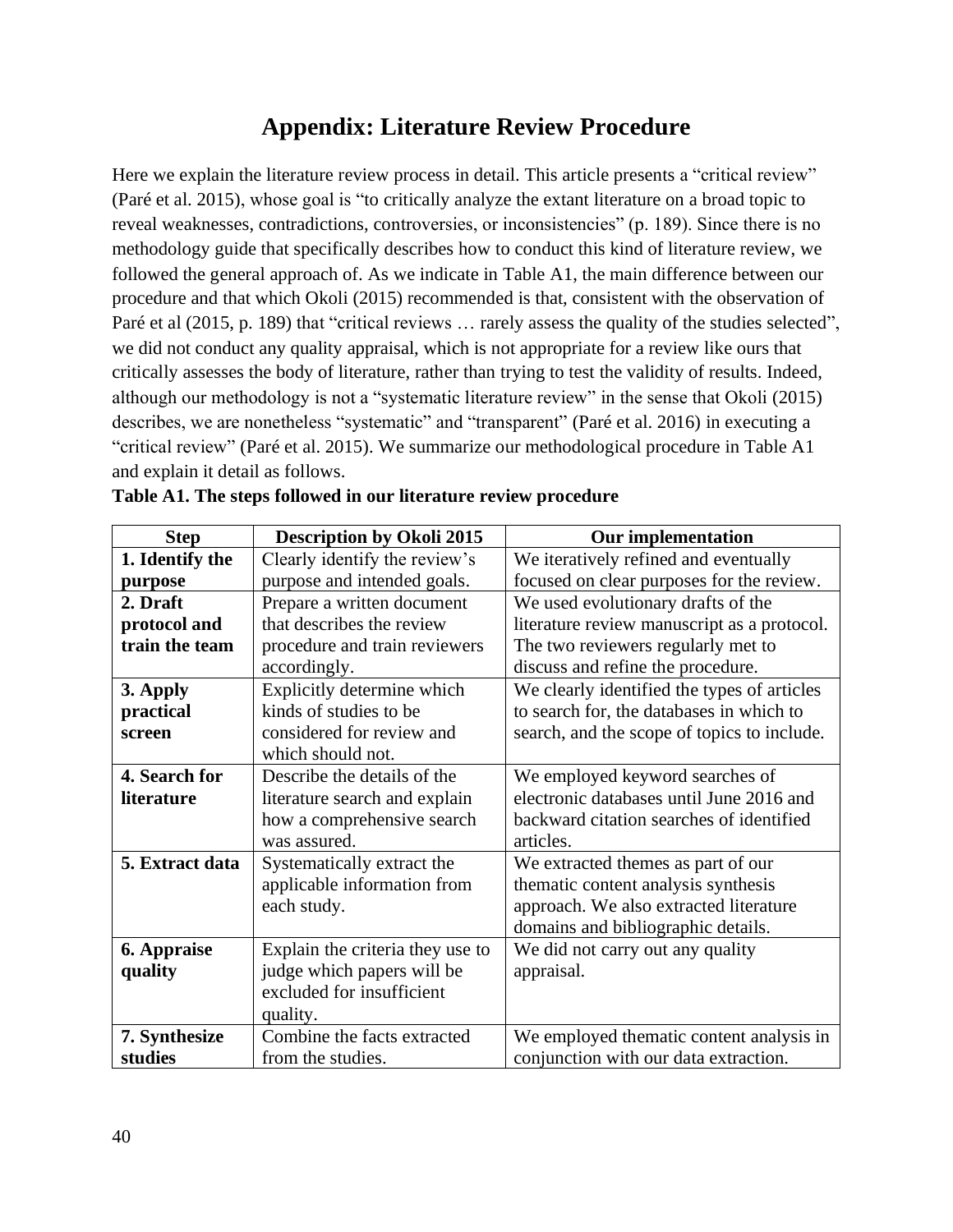| 8. Write the | Write the research article and | We structured the written article mainly     |
|--------------|--------------------------------|----------------------------------------------|
| review       | report the literature review   | along the lines of the identified purpose of |
|              | process in detail.             | the review.                                  |

## **1. Identify the Purpose**

We note that, as indicated by Okoli (2015), the process of determining and refining the purpose of the review was iterative, especially after the elaboration of the research protocol. Eventually, the clear and focused purpose that we settled on was to review the literature on IT sensemaking and on the larger context of organizational sensemaking; identify shortcomings in the existing literature; and propose resolutions that might potentially extend the literature.

### **2. Draft Protocol and Train the Team**

Both authors developed the general protocol for the review. We used evolutionary drafts of the literature review manuscript as a protocol. The two reviewers regularly met to discuss and refine the procedure. In particular, we determined that the lead author would conduct the literature searches, read every article in the review, and classify the studies, with regular discussion and feedback from the second author and evaluation of a sample of the articles. We recognize that without the second author actually reviewing every article as well, there was the possibility of the lead author making some unverified errors; unfortunately, our resource constraints did not permit otherwise. However, both authors would work together on the synthesis of the articles and on writing the review report.

## **3. Apply Practical Screen and 4. Search for Literature**

Since the practical screen and literature search are executed simultaneously, we describe them together in this section. We mainly looked for peer-reviewed journal publications that address any aspect of the sensemaking phenomenon in the context of organizations or IT; this search included studies that examine the antecedents, the processes, or the consequences of individual or group sensemaking of organizational or IT phenomena. We focused mainly on journal articles because in our relevant academic disciplines of information systems, management and sociology, journal articles are the standard terminal publication, that is, where the finalized and most refined version of articles are published. That said, we did include some conference articles and books that we identified by backward citation searches. Although a systematic review normally insists on being strict with the type of publication included, a critical review is more flexible in this regard (Paré et al. 2015). In short, our review focused on journal articles, but we did not hesitate to include other types of publications that we discovered were also relevant. We excluded studies as irrelevant if a) sensemaking was only a peripheral topic to the study

rather than a major one; or b) if sensemaking was studied in a context other than organizations or IT. To identify the relevant literature, we first searched in 2014, but we repeated our search to catch newly-published literature up until June 2016; we searched for all existing articles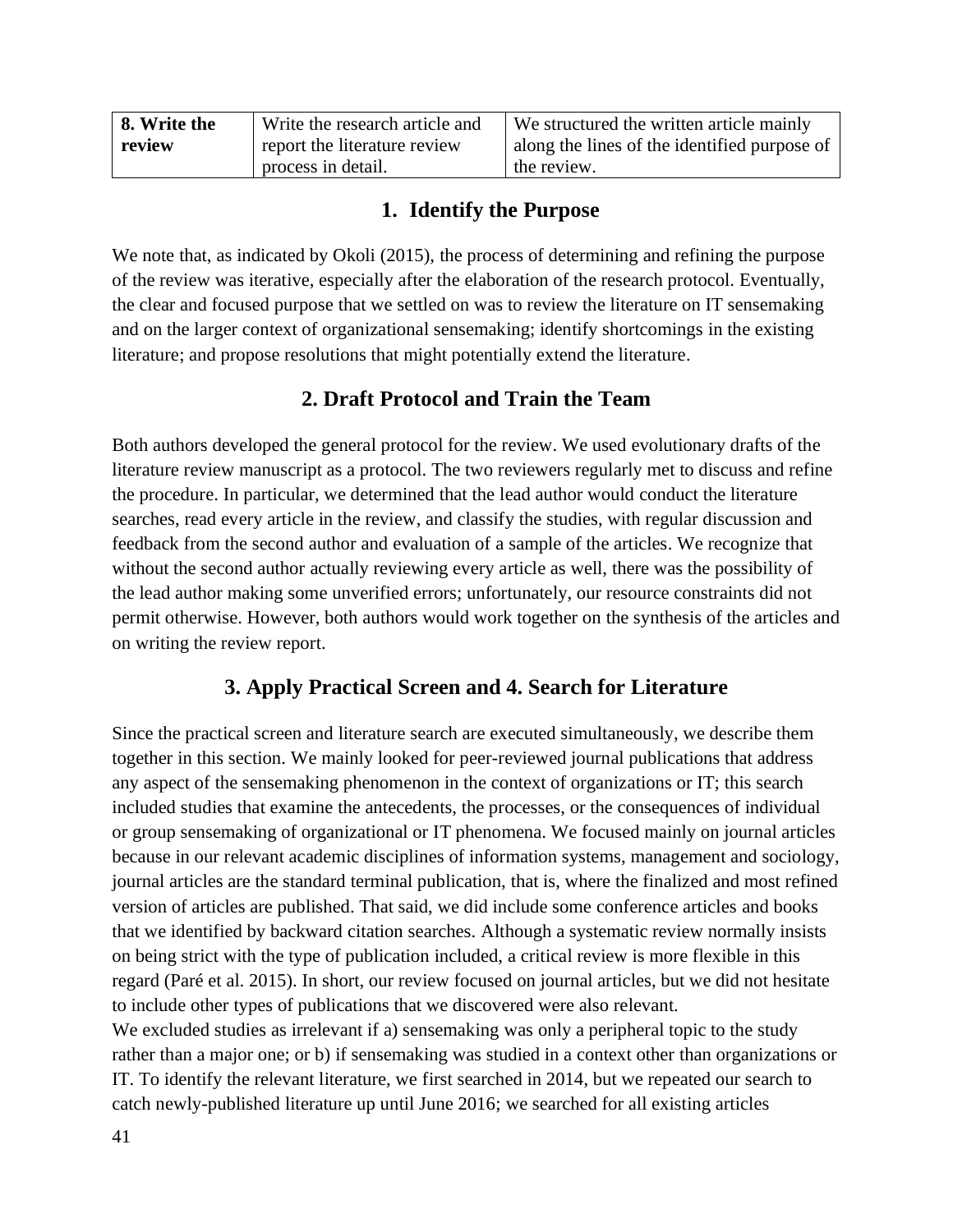published until that date. We searched for peer-reviewed journal publications in EBSCO Host and all its composite databases; this contains the vast majority of high-quality journals in information systems, management and sociology. We specifically searched for any of the words "sensemaking", "sense making", "sense-making", "sensegiving", "sense giving", or "sensegiving" plus the term "information technology" in the title, abstract, or keywords. Unfortunately, however, we did not search for synonyms of "information technology". This search resulted in 107 items, of which 75 were unique. To identify the relevant studies, we read the title and the abstract and skimmed the full text if needed. We thus identified 34 relevant articles (Table A2). In addition, to make sure that we did not exclude relevant articles that did not happen to mention "information technology", we searched for peer-reviewed journal publications in the repositories of the Academy of Management Publications and the Association for Information Systems Electronic Library plus the *Information Systems Research* journal from 2004, which included more than a decade of recent studies. Since these journals specifically focus on management or information systems, we used only the search term "sensemaking" and then manually screened out unsuitable articles when reading the abstracts. We thus identified another 20 relevant articles (Table A2).

Next, we did backward citation searches looking for the studies cited in the included publications. As we read the literature, studies cited in multiple articles or that were influential in shaping any of the emerging streams of research were also added, including some important conference articles and book chapters. These citation searches identified 47 more relevant studies (Table A2). In all, we identified and reviewed 101 unique peer-reviewed publications relevant to the sensemaking phenomenon in organizational and IT contexts. Table A2 lists the studies included from each electronic database with the number of studies incrementally added.

| <b>Search</b>    | <b>Study included</b>                                      | <b>Outlet</b>                                  | <b>Domain</b><br>IS or<br>Organization<br>studies<br>(ORG) |
|------------------|------------------------------------------------------------|------------------------------------------------|------------------------------------------------------------|
| <b>EBSCO</b>     | Bean, C. J., & Eisenberg, E. M.                            | Journal of Organizational Change               | <b>ORG</b>                                                 |
| <b>Libraries</b> | (2006)                                                     | Management                                     |                                                            |
| (34 studies)     | Bird, S. (2007)                                            | Journal of Business Communication              | <b>ORG</b>                                                 |
|                  | Campagnolo, G. M., Pollock, N., &<br>Williams, R. $(2015)$ | Information and Organization                   | IS                                                         |
|                  | Ellway, B. P. W., & Walsham, G.<br>(2015)                  | <b>Information Systems Journal</b>             | IS                                                         |
|                  | Gäre, K., & Melin, U. (2013)                               | Information Systems & E-Business<br>Management | <b>IS</b>                                                  |
|                  | Gasson, S. (2005)                                          | Journal of Computer-Mediated<br>Communication  | <b>ORG</b>                                                 |

| Table A2. Studies included through various searches |  |  |  |
|-----------------------------------------------------|--|--|--|
|                                                     |  |  |  |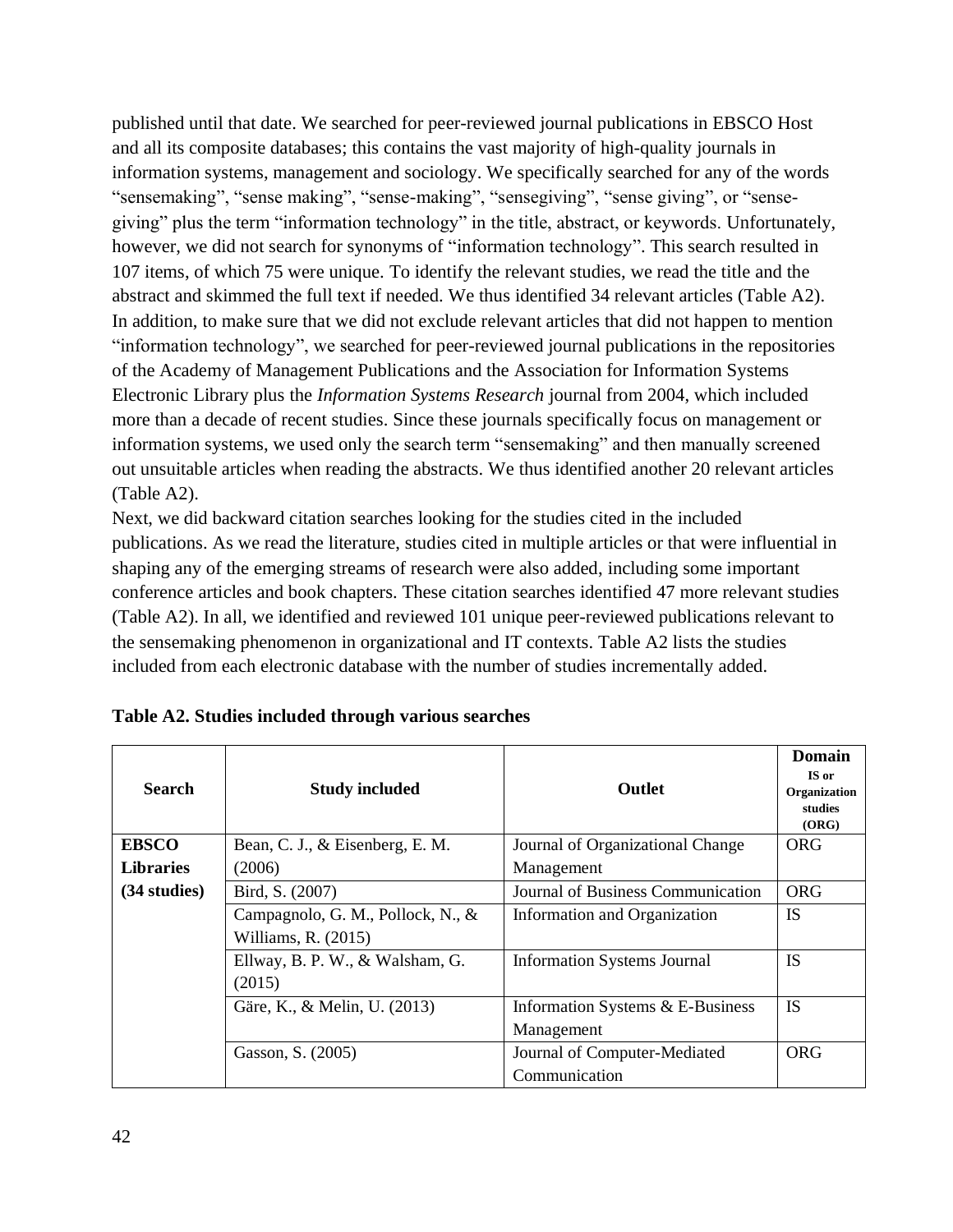| Gersh, J., Lewis, B., Montemayor, J.,    | Communications of the ACM               | IS         |
|------------------------------------------|-----------------------------------------|------------|
| Piatko, C., & Turner, R. (2006)          |                                         |            |
| Hartnett, E. J., Daniel, E. M., & Holti, | International Journal of Information    | <b>ORG</b> |
| R. (2012)                                | Management                              |            |
| Henfridsson, O. (2000)                   | <b>Information Systems Journal</b>      | <b>IS</b>  |
| Im, G., & Rai, A. (2014)                 | <b>Information Systems Research</b>     | <b>IS</b>  |
| Jacobs, C. D., Steyaert, C., &           | Technology Analysis & Strategic         | <b>IS</b>  |
| Überbacher, F. (2013)                    | Management                              |            |
| Jang, J., Dworkin, J., & Hessel, H.      | Cyberpsychology, Behavior, and          | <b>IS</b>  |
| (2015)                                   | Social Networking                       |            |
| Karsten, H., & Laine, A. (2007)          | <b>International Journal of Medical</b> | IS         |
|                                          | Informatics                             |            |
| Landgren, J. (2005)                      | International Journal of Emergency      | IS         |
|                                          | Management                              |            |
| Lewis, M. O., Mathiassen, L., & Rai,     | European Journal of Information         | <b>ORG</b> |
| A. (2011)                                | Systems                                 |            |
| Olesen, K. (2014)                        | <b>Information Systems Journal</b>      | IS         |
| Onook Oh, Chanyoung Eom, & Rao,          | <b>Information Systems Research</b>     | IS         |
| H. R. (2015)                             |                                         |            |
| Ovaska, P., & Stapleton, L. (2010)       | Journal of Information Technology       | <b>ORG</b> |
|                                          | Case & Application Research             |            |
| Pentland, B. T. (1999)                   | Academy of Management Review            | <b>ORG</b> |
| Petkova, A. P., Rindova, V. P., &        | <b>Organization Science</b>             | <b>ORG</b> |
| Gupta, A. K. (2013)                      |                                         |            |
| Pirolli, P., & Russell, D. M. (2011)     | Human-Computer Interaction              | <b>IS</b>  |
| Ravishankar, M. n., & Pan, S. L.         | International Journal of Information    | <b>ORG</b> |
| (2013)                                   | Management                              |            |
| Reyes, V. C. J., & Kheng, C. C. S.       | International Journal of Information    | <b>ORG</b> |
| (2015)                                   | and Communication Technology            |            |
|                                          | Education                               |            |
| Rose, J., & Kræmmergaard, P. (2006)      | International Journal of Accounting     | IS         |
|                                          | <b>Information Systems</b>              |            |
| Shoib, G., & Nandhakumar, J. (2003)      | Information Technology for              | <b>IS</b>  |
|                                          | Development                             |            |
| Su, N. (2015)                            | <b>MIS</b> Quarterly                    | <b>ORG</b> |
| Tallon, P. P. (2014)                     | European Journal of Information         | IS         |
|                                          | <b>Systems</b>                          |            |
| Tallon, P. P., & Kraemer, K. L.          | Journal of Management Information       | IS.        |
| (2007)                                   | Systems                                 |            |
| van Oorschot, I. (2014)                  | Symbolic Interaction                    | <b>IS</b>  |
| Weaver, C. K., Zorn, T., &               | Communication and Society               | <b>ORG</b> |
| Richardson, M. (2010)                    |                                         |            |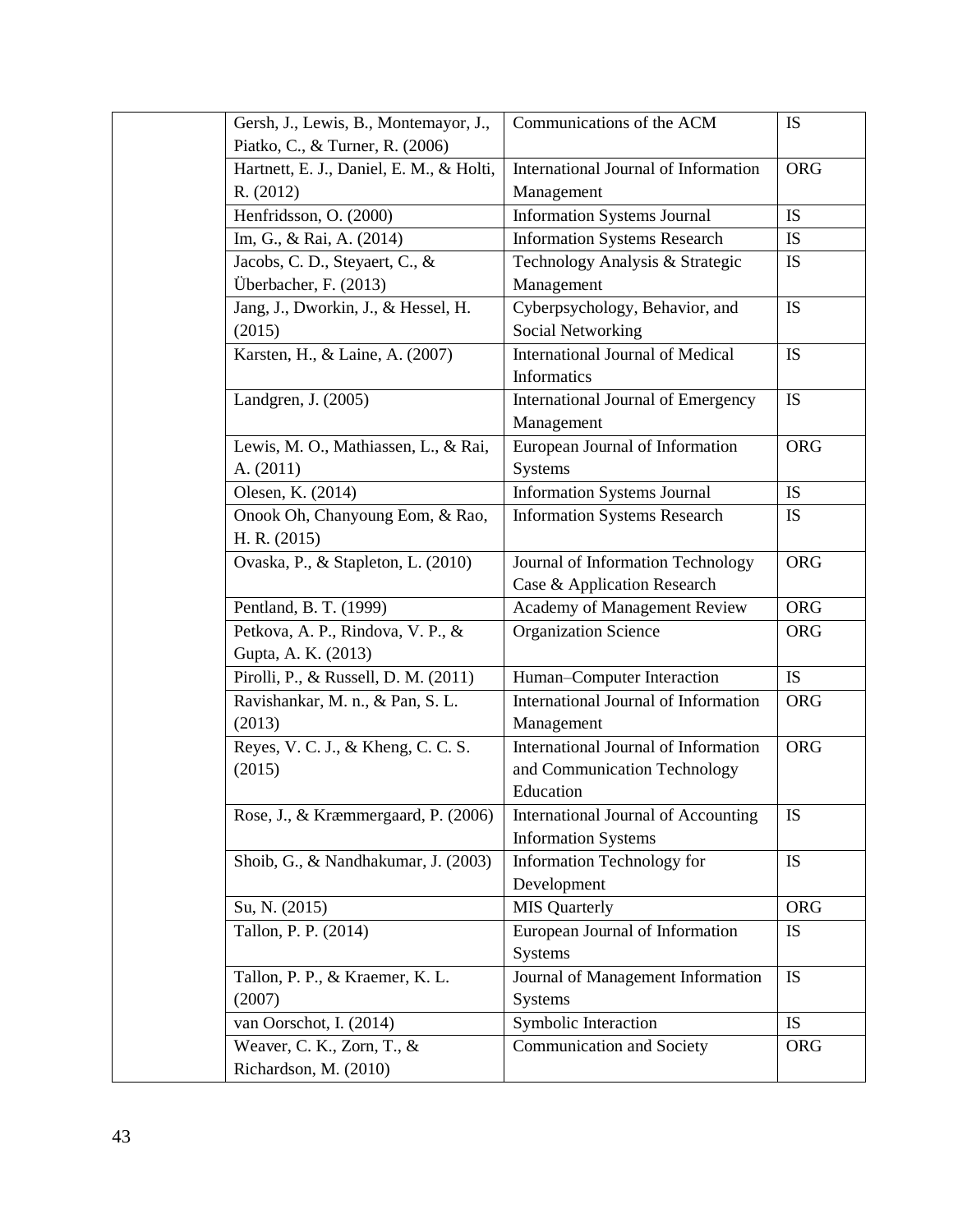|                   | Wu, A., Convertino, G., Ganoe, C.,     | International Journal of Human-     | IS         |
|-------------------|----------------------------------------|-------------------------------------|------------|
|                   | Carroll, J. M., & Zhang, X. (Luke).    | <b>Computer Studies</b>             |            |
|                   | (2013)                                 |                                     |            |
|                   | Yu Tong, Swee-Lin Tan, S., & Hock-     | <b>Information Systems Research</b> | <b>IS</b>  |
|                   | Hai Teo. (2015)                        |                                     |            |
|                   | Mishra, A. N., & Agarwal, R. (2010)    | <b>Information Systems Research</b> | IS         |
|                   | Thomas, J. B., Sussman, S. W., &       | <b>Organization Science</b>         | <b>ORG</b> |
|                   | Henderson, J. C. (2001)                |                                     |            |
| <b>AIS</b>        | Baker, J., Jones, D. R., & Burkman, J. | Journal of the Association for      | <b>IS</b>  |
| <b>Electronic</b> | (2009)                                 | <b>Information Systems</b>          |            |
| Library           | Berente, N., Hansen, S., Pike, J., &   | <b>MIS</b> Quarterly                | <b>IS</b>  |
| $(6$ more         | Bateman, P. (2011)                     |                                     |            |
| studies)          | Jensen, T. B., & Kjærgaard, A.         | Scandinavian Journal of Information | IS         |
|                   | (2010)                                 | Systems                             |            |
|                   | Kjærgaard, A., Nielsen, P. A., &       | Scandinavian Journal of Information | <b>ORG</b> |
|                   | Kautz, K. (2010)                       | Systems                             |            |
|                   | Seidel, S., Recker, J., & vom Brocke,  | <b>MIS</b> Quarterly                | IS         |
|                   | J. (2013)                              |                                     |            |
|                   | Svejvig, P., & Jensen, T. B. (2013)    | Scandinavian Journal of Information | <b>IS</b>  |
|                   |                                        | <b>Systems</b>                      |            |
| <b>Academy</b> of | Balogun, J., & Johnson, G. (2004)      | Academy of Management Journal       | <b>ORG</b> |
| <b>Management</b> | Basu, K., & Palazzo, G. (2008)         | Academy of Management Review        | <b>ORG</b> |
| <b>Repository</b> | Bundy, J., & Pfarrer, M. D. (2015)     | Academy of Management Review        | <b>ORG</b> |
| $(14$ more        | Drazin, R., Glynn, M. A., &            | Academy of Management Review        | <b>ORG</b> |
| studies)          | Kazanjian, R. K. (1999)                |                                     |            |
|                   | Fiss, P. C., & Zajac, E. J. (2006)     | Academy of Management Journal       | <b>ORG</b> |
|                   | Grant, A. M., Dutton, J. E., & Rosso,  | Academy of Management Journal       | <b>ORG</b> |
|                   | B. D. (2008)                           |                                     |            |
|                   | Hahn, T., Preuss, L., Pinkse, J., &    | Academy of Management Review        | <b>ORG</b> |
|                   | Figge, F. (2014)                       |                                     |            |
|                   | Lockett, A., Currie, G., Finn, R.,     | Academy of Management Journal       | <b>ORG</b> |
|                   | Martin, G., & Waring, J. (2013)        |                                     |            |
|                   | Lüscher, L. S., & Lewis, M. W.         | Academy of Management Journal       | <b>ORG</b> |
|                   | (2008)                                 |                                     |            |
|                   | Maitlis, Sally. (2005)                 | Academy of Management Journal       | <b>ORG</b> |
|                   | Maitlis, Sally, & Lawrence, T. B.      | Academy of Management Journal       | <b>ORG</b> |
|                   | (2007)                                 |                                     |            |
|                   | Sonenshein, S. (2007)                  | Academy of Management Review        | ORG        |
|                   | Songqi Liu, Mo Wang, Bamberger,        | Academy of Management Journal       | <b>ORG</b> |
|                   | P., Junqi Shi, & Bacharach, S. B.      |                                     |            |
|                   | (2015)                                 |                                     |            |
|                   | Stigliani, I., & Ravasi, D. (2012)     | Academy of Management Journal       | ORG        |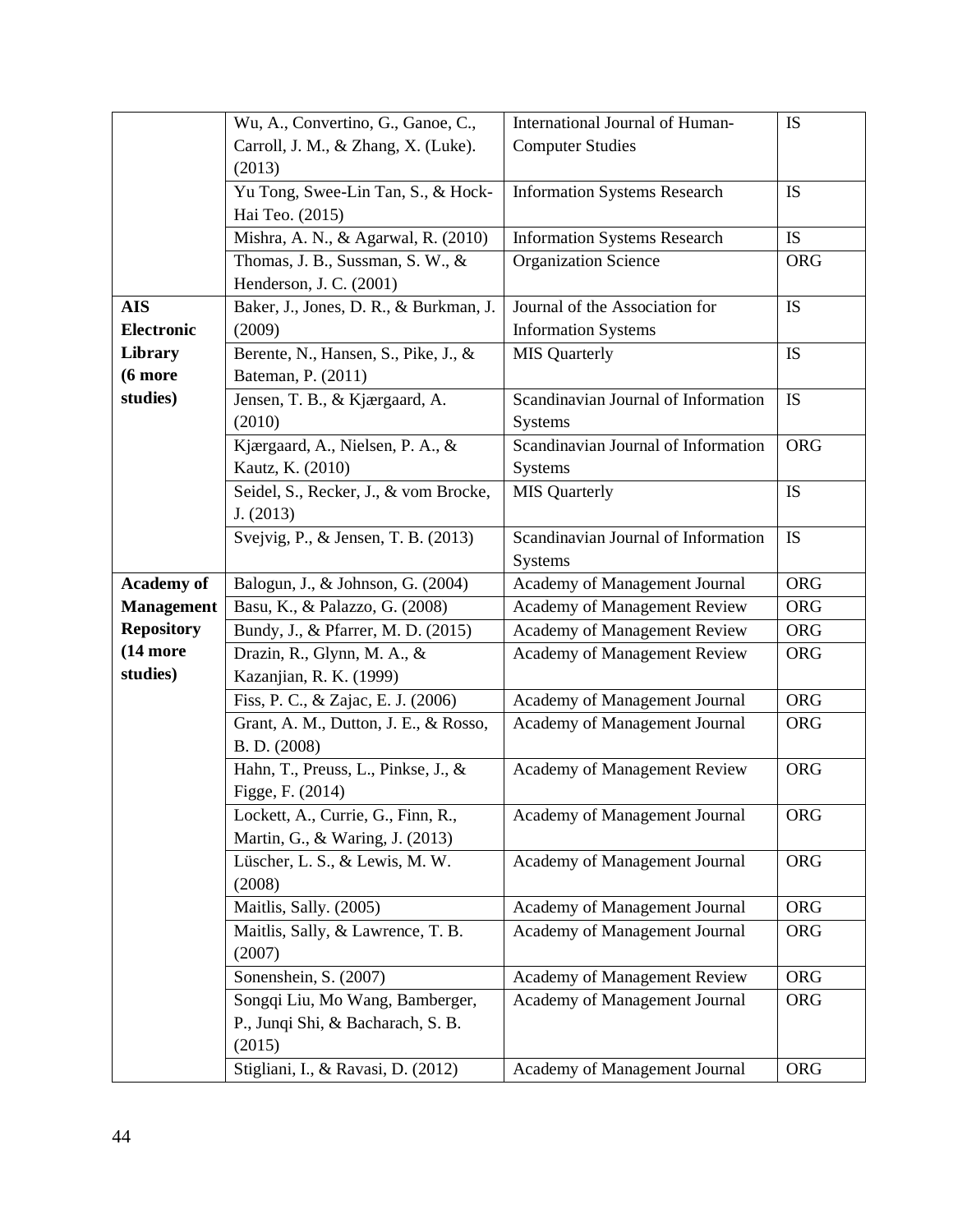| <b>Backward</b>  | Azad, B., & Faraj, S. (2008)           | Journal of Strategic Information        | IS         |
|------------------|----------------------------------------|-----------------------------------------|------------|
| <b>Citations</b> |                                        | Systems                                 |            |
| <b>Search</b>    | Bansler, J. P., & Havn, E. (2006)      | <b>Computer Supported Cooperative</b>   | <b>IS</b>  |
| $(47$ more       |                                        | Work                                    |            |
| studies)         | Bartunek, J., Krim, R., Necochea, R.,  | <b>Book</b>                             | <b>ORG</b> |
|                  | & Humphries, M. (1999)                 |                                         |            |
|                  | Boland, R. J. (1984)                   | <b>Management Science</b>               | ORG        |
|                  | Brown, A. D. (2000)                    | Journal of Management Studies           | <b>ORG</b> |
|                  | Brown, A. D., Stacey, P., &            | <b>Human Relations</b>                  | <b>ORG</b> |
|                  | Nandhakumar, J. (2008)                 |                                         |            |
|                  | Butcher, K. R., & Sumner, T. (2011)    | Human-Computer Interaction              | <b>ORG</b> |
|                  | Davidson, E. (2006)                    | The Journal of Applied Behavioral       | IS         |
|                  |                                        | Science                                 |            |
|                  | Dunford, R., & Jones, D. (2000)        | <b>Human Relations</b>                  | <b>ORG</b> |
|                  | Dutton, J. E., Ashford, S. J.,         | Organization Science                    | <b>ORG</b> |
|                  | Lawrence, K. A., & Miner-Rubino,       |                                         |            |
|                  | K. (2002)                              |                                         |            |
|                  | Gephart, R. P. (1993)                  | Academy of Management Journal           | <b>ORG</b> |
|                  | Gephart, R. P. (2004)                  | <b>American Behavioral Scientist</b>    | IS         |
|                  | Gioia, D. A., & Chittipeddi, K.        | <b>Strategic Management Journal</b>     | <b>ORG</b> |
|                  | (1991)                                 |                                         |            |
|                  | Gioia, D. A., & Mehra, A. (1996)       | Academy of Management Review            | <b>ORG</b> |
|                  | Gioia, D. A., & Thomas, J. B. (1996)   | <b>Administrative Science Quarterly</b> | ORG        |
|                  | Gioia, D. A., Thomas, J. B., Clark, S. | <b>Organization Science</b>             | <b>ORG</b> |
|                  | M., & Chittipeddi, K. (1994)           |                                         |            |
|                  | Griffith, T. L. (1999)                 | Academy of Management Review            | <b>IS</b>  |
|                  | Harris, S. G. (1994)                   | Organization Science                    | <b>ORG</b> |
|                  | Helms-Mills, J. (2002)                 | <b>Book</b>                             | <b>ORG</b> |
|                  | Hill, R. C., & Levenhagen, M. (1995)   | Journal of Management                   | <b>ORG</b> |
|                  | Hou, S.-T. (2008)                      | <b>Conference Proceeding</b>            | IS         |
|                  | Hsiao, R.-L., Wu, S.-H., & Hou, S.-T.  | Information and Organization            | <b>IS</b>  |
|                  | (2008)                                 |                                         |            |
|                  | Ibarra, H., & Andrews, S. B. (1993)    | <b>Administrative Science Quarterly</b> | <b>ORG</b> |
|                  | Louis, M. R. (1980)                    | <b>Administrative Science Quarterly</b> | <b>ORG</b> |
|                  | Maitlis, S. (2004)                     | <b>Organization Studies</b>             | <b>ORG</b> |
|                  | March, J. G. (1996)                    | <b>Administrative Science Quarterly</b> | <b>ORG</b> |
|                  | McDaniel Albritton, W. (2010)          | <b>Conference Proceeding</b>            | <b>IS</b>  |
|                  | Mumby, D. K. (1987)                    | <b>Communication Monographs</b>         | <b>ORG</b> |
|                  | Okamura, K., Fujimoto, M.,             | The Information Society                 | IS         |
|                  | Orlikowski, W. J., & Yates, J. (1995)  |                                         |            |
|                  | Orlikowski, W. J., & Gash, D. C.       | <b>ACM</b> Transactions on Information  | <b>IS</b>  |
|                  | (1994)                                 | <b>Systems</b>                          |            |
|                  | Prasad, P. (1993)                      | Academy of Management Journal           | IS         |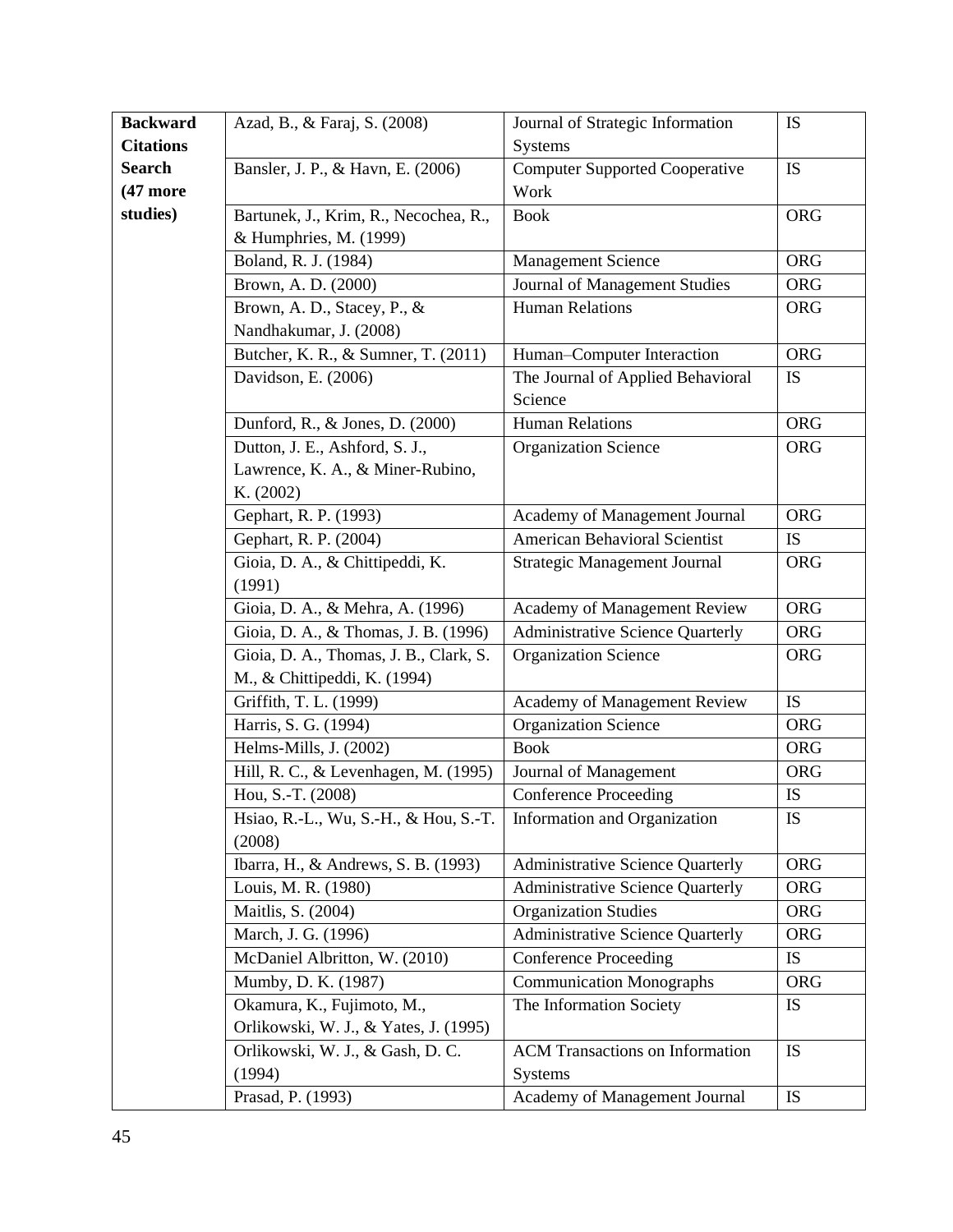| Rouleau, L. (2005)                   | Journal of Management Studies           | <b>ORG</b> |
|--------------------------------------|-----------------------------------------|------------|
| Siino, R. M., & Hinds, P. J. (2005)  | <b>Conference Proceeding</b>            | IS         |
| Sneddon, J. N., Soutar, G. N., &     | <b>Experimental Agriculture</b>         | IS         |
| Mazzarol, T. (2009)                  |                                         |            |
| Snell, R. S. (2002)                  | <b>Organization Studies</b>             | <b>ORG</b> |
| Vaast, E. (2007)                     | Journal of Strategic Information        | <b>IS</b>  |
|                                      | <b>Systems</b>                          |            |
| Vaast, E., & Walsham, G. (2005)      | Information and Organization            | <b>IS</b>  |
| Wahlström, M., Salovaara, A., Salo,  | Human-Computer Interaction              | <b>ORG</b> |
| L., & Oulasvirta, A. (2011)          |                                         |            |
| Weick, K. E. (1969)                  | <b>Book</b>                             | <b>ORG</b> |
| Weick, K. E. (1979)                  | <b>Book</b>                             | <b>ORG</b> |
| Weick, K. E. (1988)                  | Journal of Management Studies           | <b>ORG</b> |
| Weick, K. E. (1990)                  | <b>Book</b>                             | <b>IS</b>  |
| Weick, K. E. (1995)                  | <b>Book</b>                             | <b>ORG</b> |
| Weick, K. E. (2000)                  | <b>Book</b>                             | <b>ORG</b> |
| Weick, K. E., & Roberts, K. H.       | <b>Administrative Science Quarterly</b> | <b>ORG</b> |
| (1993)                               |                                         |            |
| Weick, K. E., Sutcliffe, K. M., &    | <b>Organization Science</b>             | <b>ORG</b> |
| Obstfeld, D. (2005)                  |                                         |            |
| Zamani, E., Giaglis, G., & Pouloudi, | <b>Conference Proceeding</b>            | IS         |
| N. (2013)                            |                                         |            |

# **5. Extract Data and 7. Synthesize Studies**

We synthesized the identified research by employing a thematic content analysis, consistent with critical reviews (Paré et al. 2015). Since the content analysis determined the themes that we eventually extracted from the identified studies, the data extraction and synthesis steps of the review were interwoven iteratively and cannot be separated for this particular synthesis approach. We also note that we did not carry out any quality appraisal, since this step is "not essential" (Paré et al. 2015, p. 186).

Table A2 lists the domain area of each study, either organization (ORG) or information systems (IS). We identified the domain area based on the focus of the study; while IS studies focus on sensemaking about information systems in organizational settings, the ORG studies focus on sensemaking about any organizational phenomenon, such as changes in practices or strategies. Figure A1 displays the distribution of the publication years of the included studies. Figure A2 presents the distribution of the studies across IS and organization domains. Figure A3 depicts the distribution of the included studies across scholarly outlets.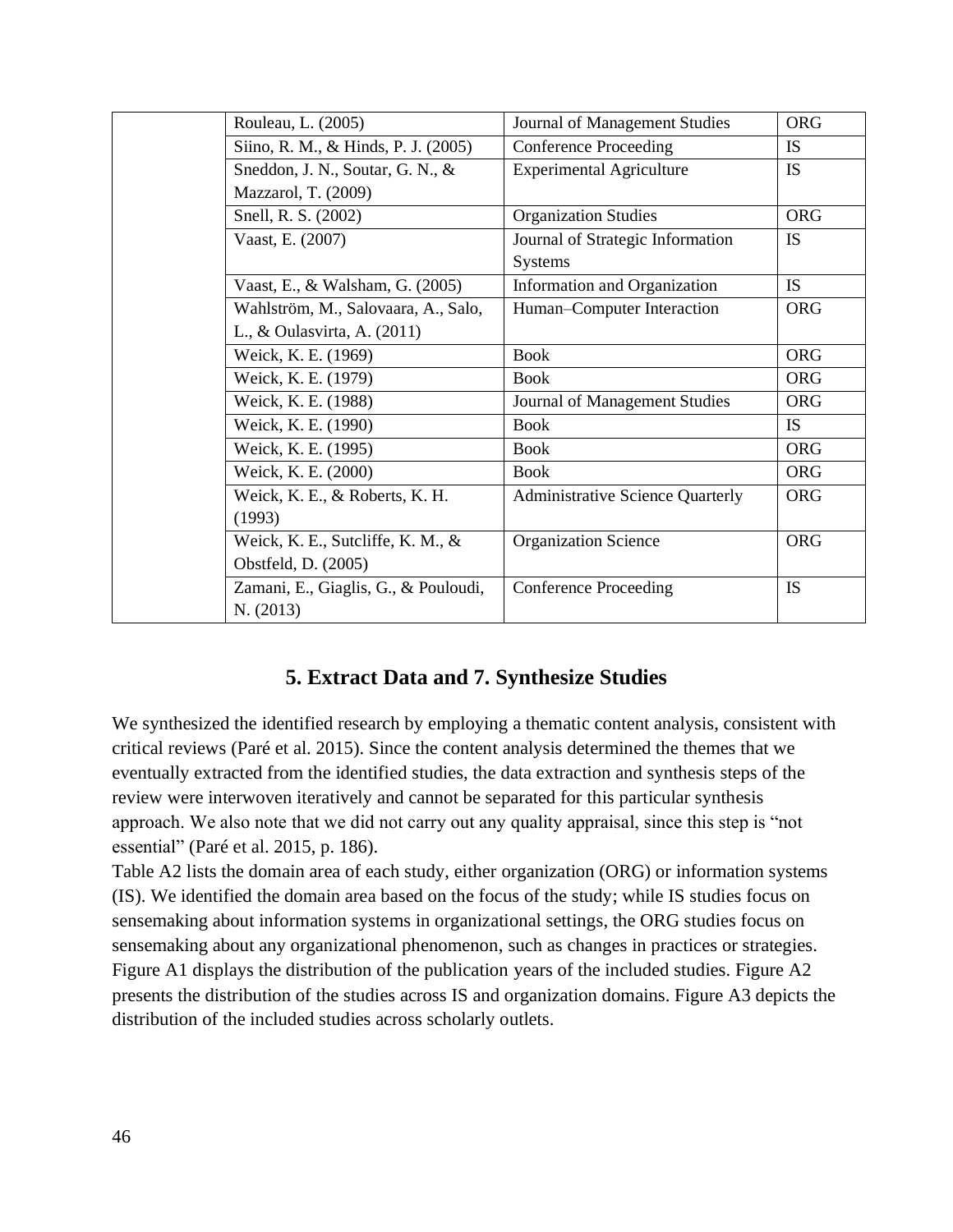

**Figure A1: Distribution of studies across years**



**Figure A2: Distribution of studies across IS or Organization (ORG) domains**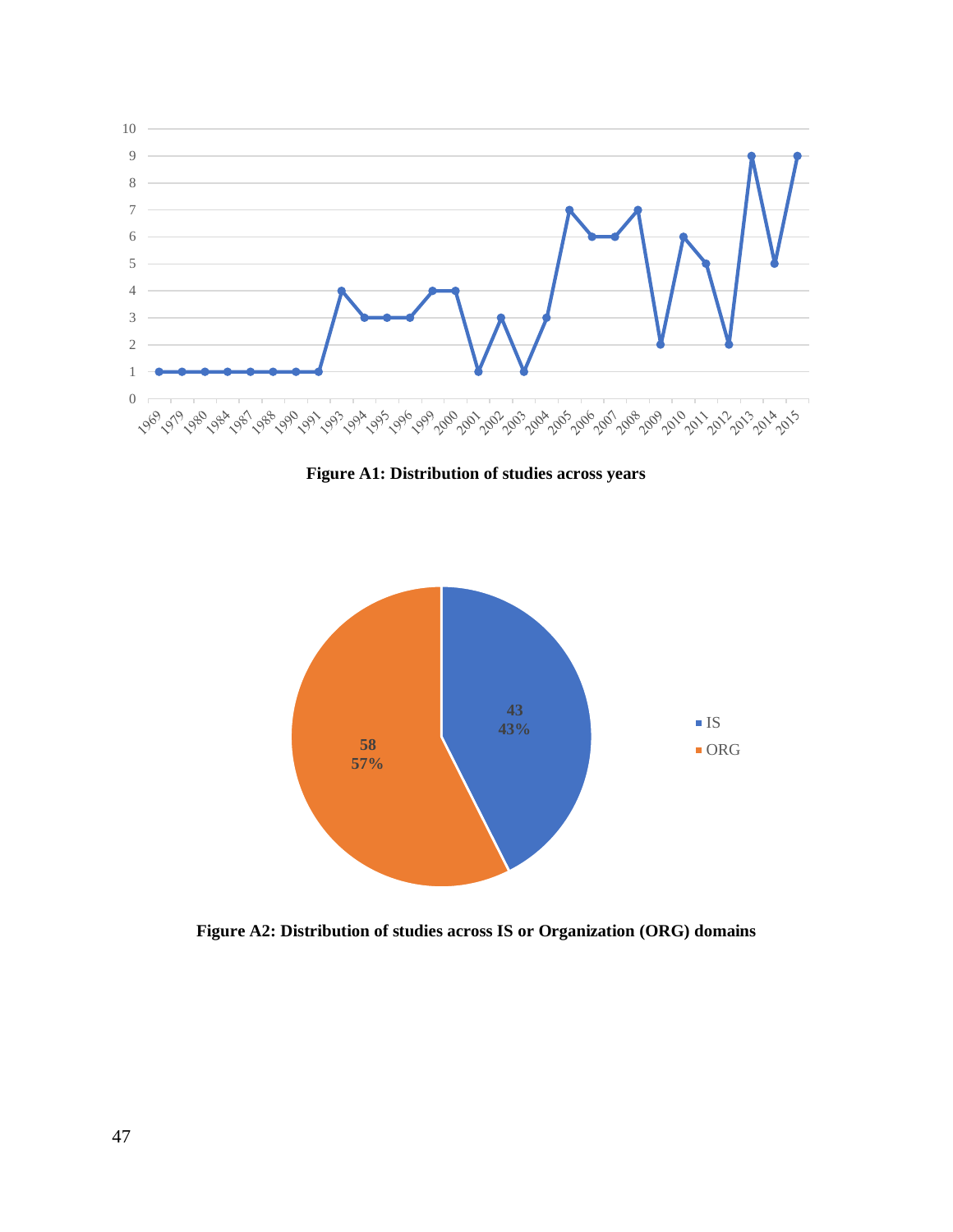

**Figure A3. Distribution of studies across various outlets**